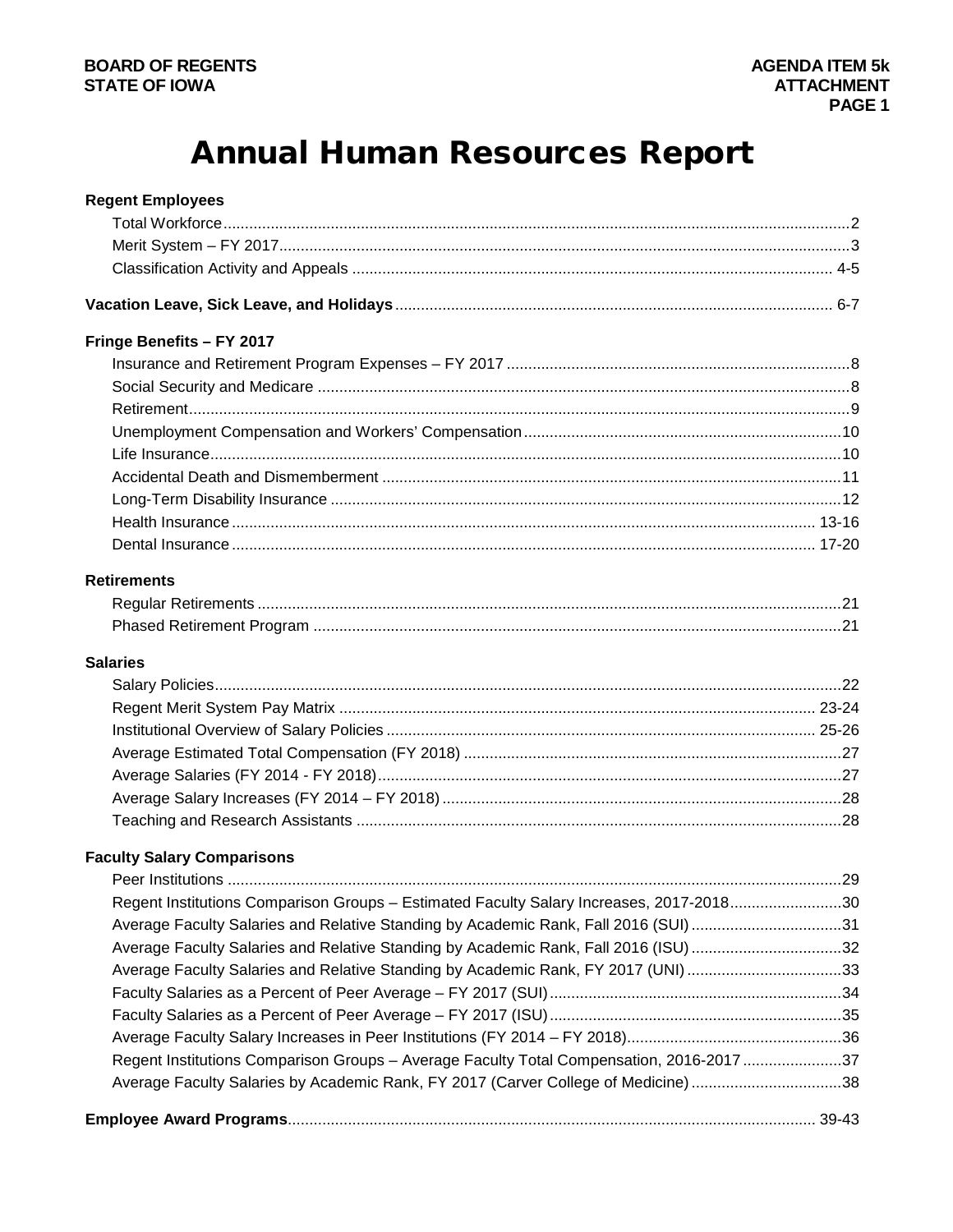# Regent Employees

# **Total Workforce**

| UNIVERSITY OF IOWA                            |                           |        |                  |          |                 |  | <b>IOWA SCHOOL FOR THE DEAF</b>               |                    |        |                 |                 |                 |
|-----------------------------------------------|---------------------------|--------|------------------|----------|-----------------|--|-----------------------------------------------|--------------------|--------|-----------------|-----------------|-----------------|
|                                               |                           |        | October 31, 2017 |          |                 |  |                                               | October 31, 2017   |        |                 |                 |                 |
| <b>Primary Occupational Activity Group</b>    | Total<br><b>Workforce</b> | Female | $%$ of<br>Total  | Minority | $%$ of<br>Total |  | <b>Primary Occupational Activity Group</b>    | Total<br>Workforce | Female | $%$ of<br>Total | <b>Minority</b> | $%$ of<br>Total |
| Executive / Administrative / Managerial Staff | 380                       | 179    | 47.1%            | 36       | 9.5%            |  | Executive / Administrative / Managerial Staff |                    |        | 20.0%           |                 | 0.0%            |
| Tenured and Tenure Track Faculty              | 1.370                     | 448    | 32.7%            | 299      | 21.8%           |  | Tenured and Tenure Track Faculty              |                    |        | 0.0%            |                 | 0.0%            |
| Non-Tenure Track Faculty                      | 1,257                     | 642    | 51.1%            | 271      | 21.6%           |  | Non-Tenure Track Faculty                      | 35                 | 30     | 85.7%           |                 | 2.9%            |
| Professional and Scientific Staff             | 10.576                    | 7.621  | 72.1%            | 966      | 9.1%            |  | Professional and Scientific Staff             | 41                 | 30     | 73.2%           |                 | 2.4%            |
| Secretarial and Clerical Staff                | 1.468                     | 1,196  | 81.5%            | 109      | 7.4%            |  | Secretarial and Clerical Staff                |                    |        | 100.0%          |                 | 0.0%            |
| Technical and Paraprofessional Staff          | 828                       | 644    | 77.8%            | 107      | 12.9%           |  | Technical and Paraprofessional Staff          | 22                 | 16     | 72.7%           |                 | 4.5%            |
| <b>Skilled Crafts Staff</b>                   | 355                       | 19     | 5.4%             | 15       | 4.2%            |  | <b>Skilled Crafts Staff</b>                   |                    |        | 0.0%            |                 | 0.0%            |
| Service and Maintenance Staff                 | 2,125                     | 1,170  | 55.1%            | 545      | 25.6%           |  | Service and Maintenance Staff                 | 13                 |        | 53.8%           |                 | 7.7%            |
| Total                                         | 18,359                    | 11,919 | 64.9%            | 2.348    | 12.8%           |  | Total                                         | 126                | 89     | 70.6%           |                 | 3.2%            |

**IOWA STATE UNIVERSITY**

|                                               | UNIVERSITY OF IOWA        |        |                        |                 |                 | <b>IOWA SCHOOL FOR THE DEAF</b>               |                    |        |                        |                 |                 |
|-----------------------------------------------|---------------------------|--------|------------------------|-----------------|-----------------|-----------------------------------------------|--------------------|--------|------------------------|-----------------|-----------------|
|                                               | October 31, 2017          |        |                        |                 |                 |                                               | October 31, 2017   |        |                        |                 |                 |
| <b>Primary Occupational Activity Group</b>    | Total<br><b>Workforce</b> | Female | $%$ of<br><b>Total</b> | <b>Minority</b> | $%$ of<br>Total | <b>Primary Occupational Activity Group</b>    | Total<br>Workforce | Female | $%$ of<br><b>Total</b> | <b>Minority</b> | $%$ of<br>Total |
| Executive / Administrative / Managerial Staff | 380                       | 179    | 47.1%                  | 36              | 9.5%            | Executive / Administrative / Managerial Staff |                    |        | 20.0%                  |                 | 0.0%            |
| Tenured and Tenure Track Faculty              | 1.370                     | 448    | 32.7%                  | 299             | 21.8%           | Tenured and Tenure Track Faculty              |                    |        | 0.0%                   |                 | 0.0%            |
| Non-Tenure Track Faculty                      | 1.257                     | 642    | 51.1%                  | 271             | 21.6%           | Non-Tenure Track Faculty                      | 35                 | 30     | 85.7%                  |                 | 2.9%            |
| Professional and Scientific Staff             | 10.576                    | 7,621  | 72.1%                  | 966             | 9.1%            | Professional and Scientific Staff             | 41                 | 30     | 73.2%                  |                 | 2.4%            |
| Secretarial and Clerical Staff                | 1.468                     | 1.196  | 81.5%                  | 109             | 7.4%            | Secretarial and Clerical Staff                |                    |        | 100.0%                 |                 | 0.0%            |
| Technical and Paraprofessional Staff          | 828                       | 644    | 77.8%                  | 107             | 12.9%           | Technical and Paraprofessional Staff          | 22                 | 16     | 72.7%                  |                 | 4.5%            |
| <b>Skilled Crafts Staff</b>                   | 355                       | 19     | 5.4%                   | 15 <sub>l</sub> | 4.2%            | <b>Skilled Crafts Staff</b>                   |                    |        | 0.0%                   |                 | 0.0%            |
| Service and Maintenance Staff                 | 2,125                     | 1,170  | 55.1%                  | 545             | 25.6%           | Service and Maintenance Staff                 |                    |        | 53.8%                  |                 | 7.7%            |
| Total                                         | 18.359                    | 11.919 | 64.9%                  | 2.348           | 12.8%           | <b>Total</b>                                  | 126                | 89     | 70.6%                  |                 | 3.2%            |

#### **IOWA BRAILLE AND SIGHT SAVING SCHOOL**

|                                               |                    |        | October 31, 2017 |          |                 |                                               |                           |        | October 31, 2017 |          |                 |
|-----------------------------------------------|--------------------|--------|------------------|----------|-----------------|-----------------------------------------------|---------------------------|--------|------------------|----------|-----------------|
| <b>Primary Occupational Activity Group</b>    | Total<br>Workforce | Female | $%$ of<br>Total  | Minority | $%$ of<br>Total | <b>Primary Occupational Activity Group</b>    | Total<br><b>Workforce</b> | Female | $%$ of<br>Total  | Minority | $%$ of<br>Total |
|                                               |                    |        |                  |          |                 |                                               |                           |        |                  |          |                 |
| Executive / Administrative / Managerial Staff | 467                | 209    | 44.8%            | 50       | 10.7%           | Executive / Administrative / Managerial Staff |                           |        | 66.7%            |          | 0.0%            |
| Tenured and Tenure Track Faculty              | 1.257              | 413    | 32.9%            | 353      | 28.1%           | Tenured and Tenure Track Faculty              |                           |        | 0.0%             |          | 0.0%            |
| Non-Tenure Track Faculty                      | 600                | 341    | 56.8%            | 103      | 17.2%           | Non-Tenure Track Faculty                      |                           | 43     | 82.7%            |          | 0.0%            |
| Professional and Scientific Staff             | 2.778              | 1,420  | 51.1%            | 540      | 19.4%           | Professional and Scientific Staff             |                           |        | 66.7%            |          | 0.0%            |
| Secretarial and Clerical Staff                | 790                | 684    | 86.6%            | 44       | 5.6%            | Secretarial and Clerical Staff                |                           |        | 100.0%           |          | 0.0%            |
| Technical and Paraprofessional Staff          | 131                | 97     | 74.0%            |          | 5.3%            | Technical and Paraprofessional Staff          |                           |        | 0.0%             |          | 0.0%            |
| Skilled Crafts Staff                          | 259                |        | 3.5%             |          | 3.1%            | <b>Skilled Crafts Staff</b>                   |                           |        | 0.0%             |          | 0.0%            |
| Service and Maintenance Staff                 | 564                | 268    | 47.5%            | 63       | 11.2%           | Service and Maintenance Staff                 |                           |        | 44.4%            |          | 0.0%            |
| Total                                         | 6.846              | 3.441  | 50.3%            | 1.168    | 17.1%           | Total                                         |                           | 55     | 76.4%            |          | 0.0%            |

| :al                                         | 6,846                             | 3,441  | 50.3%                   | 1,168           | 17.1%           |
|---------------------------------------------|-----------------------------------|--------|-------------------------|-----------------|-----------------|
|                                             |                                   |        |                         |                 |                 |
| UNIVERSITY OF NORTHERN IOWA                 |                                   |        |                         |                 |                 |
|                                             |                                   |        | <b>October 31, 2017</b> |                 |                 |
| <b>Primary Occupational Activity Group</b>  | <b>T</b> otal<br><b>Workforce</b> | Female | $%$ of<br><b>Total</b>  | <b>Minority</b> | $%$ of<br>Total |
| ecutive / Administrative / Managerial Staff | 100                               | 49     | 49.0%                   | 11              | 11.0%           |
| ured and Tenure Track Faculty               | 471                               | 216    | 45.9%                   | 76              | 16.1%           |
| <b>1-Tenure Track Faculty</b>               | 54                                | 34     | 63.0%                   |                 | 7.4%            |
| fessional and Scientific Staff              | 636                               | 366    | 57.5%                   | 66              | 10.4%           |
| cretarial and Clerical Staff                | 222                               | 216    | 97.3%                   | 13              | 5.9%            |
| hnical and Paraprofessional Staff           | 19                                |        | 21.1%                   |                 | 10.5%           |
| led Crafts Staff                            | 60                                |        | 5.0%                    |                 | 5.0%            |
| vice and Maintenance Staff                  | 205                               | 97     | 47.3%                   | 25              | 12.2%           |
|                                             |                                   |        |                         |                 |                 |

|                                               |                    |        | October 31, 2017       |                 |                        |
|-----------------------------------------------|--------------------|--------|------------------------|-----------------|------------------------|
| <b>Primary Occupational Activity Group</b>    | Total<br>Workforce | Female | $%$ of<br><b>Total</b> | <b>Minority</b> | $%$ of<br><b>Total</b> |
| Executive / Administrative / Managerial Staff |                    |        | 66.7%                  |                 | 0.0%                   |
| Tenured and Tenure Track Faculty              |                    |        | 0.0%                   |                 | 0.0%                   |
| Non-Tenure Track Faculty                      | 52                 | 43     | 82.7%                  |                 | 0.0%                   |
| Professional and Scientific Staff             |                    |        | 66.7%                  |                 | 0.0%                   |
| Secretarial and Clerical Staff                |                    |        | 100.0%                 |                 | 0.0%                   |
| Technical and Paraprofessional Staff          |                    |        | 0.0%                   |                 | 0.0%                   |
| <b>Skilled Crafts Staff</b>                   |                    |        | 0.0%                   |                 | 0.0%                   |
| Service and Maintenance Staff                 |                    |        | 44.4%                  |                 | 0.0%                   |
| Total                                         |                    | 55     | 76.4%                  |                 | 0.0%                   |

#### **TOTAL REGENT INSTITUTIONS**

|                                               |                           |                | October 31, 2017 |                 |                        |                                               |  |                           |        | October 31, 2017       |                 |                 |
|-----------------------------------------------|---------------------------|----------------|------------------|-----------------|------------------------|-----------------------------------------------|--|---------------------------|--------|------------------------|-----------------|-----------------|
| <b>Primary Occupational Activity Group</b>    | Total<br><b>Workforce</b> | Female         | $%$ of<br>Total  | <b>Minority</b> | $%$ of<br><b>Total</b> | <b>Primary Occupational Activity Group</b>    |  | Total<br><b>Workforce</b> | Female | $%$ of<br><b>Total</b> | <b>Minority</b> | $%$ of<br>Total |
| Executive / Administrative / Managerial Staff | 100                       | 49             | 49.0%            |                 | 11.0%                  | Executive / Administrative / Managerial Staff |  | 955                       | 440    | 46.1%                  | 97              | 10.2%           |
| Tenured and Tenure Track Faculty              | 471                       | <b>216</b>     | 45.9%            | 76              | 16.1%                  | Tenured and Tenure Track Faculty              |  | 3,098                     | 1.077  | 34.8%                  | 728             | 23.5%           |
| Non-Tenure Track Faculty                      | 54                        | 34             | 63.0%            |                 | 7.4%                   | Non-Tenure Track Faculty                      |  | 1.998                     | 1.090  | 54.6%                  | 379             | 19.0%           |
| Professional and Scientific Staff             | 636                       | 366            | 57.5%            | 66              | 10.4%                  | Professional and Scientific Staff             |  | 14.034                    | 9.439  | 67.3%                  | 1.573           | 11.2%           |
| Secretarial and Clerical Staff                | 222                       | <b>216</b>     | 97.3%            | 13              | 5.9%                   | Secretarial and Clerical Staff                |  | 2.489                     | 2,105  | 84.6%                  | 166             | 6.7%            |
| Technical and Paraprofessional Staff          |                           | $\overline{a}$ | 21.1%            |                 | 10.5%                  | Technical and Paraprofessional Staff          |  | 1.001                     | 761    | 76.0%                  | 117             | 11.7%           |
| <b>Skilled Crafts Staff</b>                   | 60                        | 3              | 5.0%             |                 | 5.0%                   | <b>Skilled Crafts Staff</b>                   |  | 679                       | 31     | 4.6%                   | 26              | 3.8%            |
| Service and Maintenance Staff                 | 205                       | 97             | 47.3%            | 25              | 12.2%                  | Service and Maintenance Staff                 |  | 2.916                     | .546   | 53.0%                  | 634             | 21.7%           |
| Total                                         | 1,767                     | 985            | 55.7%            | 200             | 11.3%                  | Total                                         |  | 27,170                    | 16,489 | 60.7%                  | 3,720           | 13.7%           |
|                                               |                           |                |                  |                 |                        |                                               |  |                           |        |                        |                 |                 |

*Annual Snapshot data as of October 31, 2017, as reported in the Annual Diversity Report also presented this month.*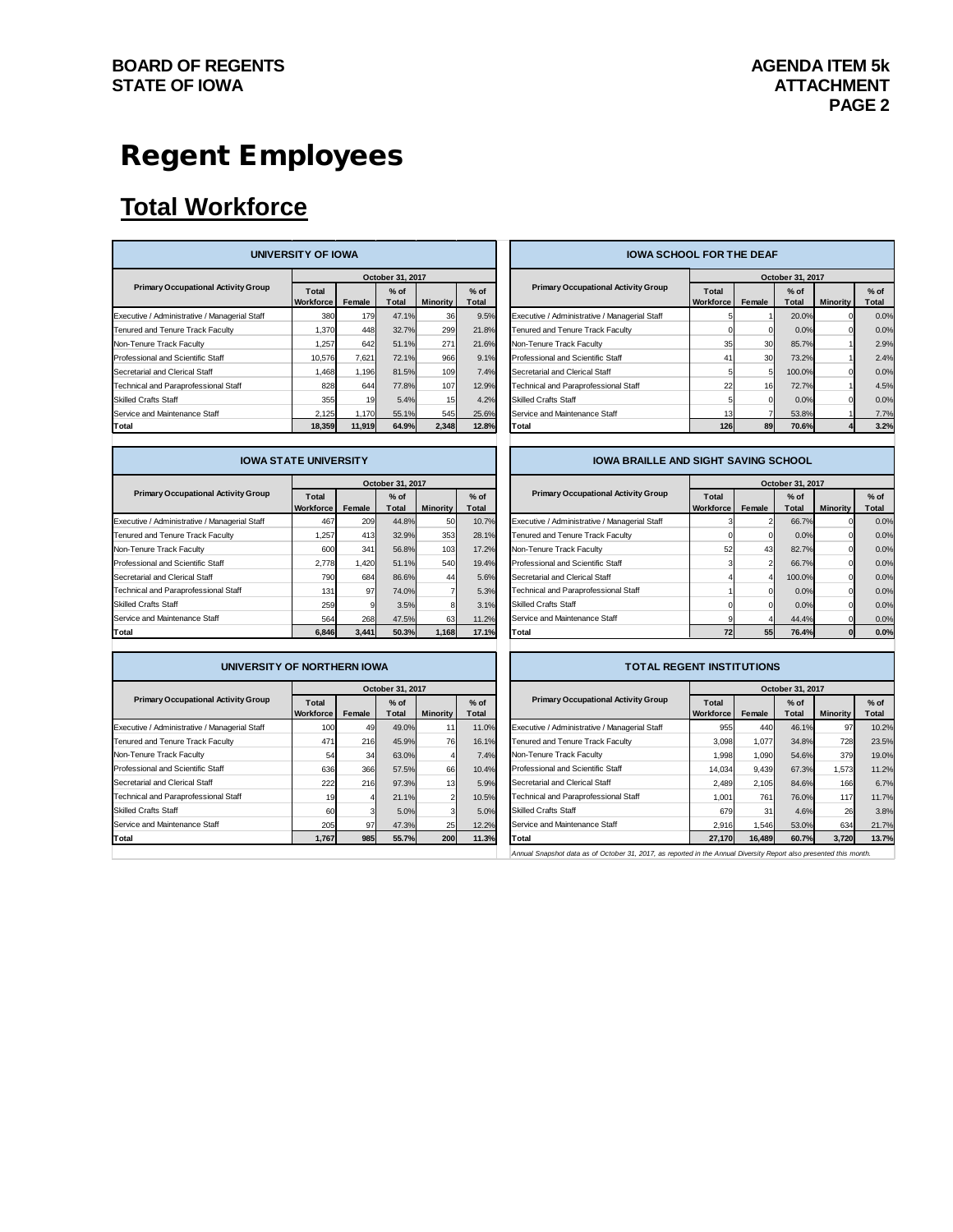# **Merit System**

The Regent Merit System is authorized by lowa Code §8A.412. Rules governing classification, compensation, promotion, demotion, transfer, grievances, leave, and discipline are outlined in the Iowa Administrative Code, 681, Chapter 3. Approximately 95% of employees in the Merit System are in American Federation of State, County and Municipal Employees (AFSCME) bargaining units and are covered by the terms of its collective bargaining agreement.

|                                                |                            |                                                           | <b>Merit System Employees by Institution</b>            |                                  |                             |              |
|------------------------------------------------|----------------------------|-----------------------------------------------------------|---------------------------------------------------------|----------------------------------|-----------------------------|--------------|
|                                                | SUI                        | <b>ISU</b>                                                | <b>UNI</b>                                              | <b>ISD</b>                       | <b>IBSSS</b>                | <b>Total</b> |
| Supervisory                                    | 196                        | 57                                                        | 50                                                      | $\Omega$                         | $\mathbf{1}$                | 304          |
| <b>Blue Collar</b>                             | 1,578                      | 656                                                       | 243                                                     | 17                               | $\overline{9}$              | 2,503        |
| Security                                       | 92                         | 38                                                        | 18                                                      | $\Omega$                         | $\overline{0}$              | 148          |
| Technical                                      | 1,673                      | 162                                                       | 17                                                      | 22                               | 1                           | 1,875        |
| Clerical                                       | 1,378                      | 420                                                       | 202                                                     | 5 <sup>5</sup>                   | 4                           | 2,009        |
| Educational                                    | $\Omega$                   | $\Omega$                                                  | $\mathbf 0$                                             | $\mathbf{3}$                     | $\overline{0}$              | 3            |
| Total                                          | 4,917                      | 1,333                                                     | 530                                                     | 47                               | 15                          | 6,842        |
|                                                |                            |                                                           |                                                         |                                  |                             |              |
|                                                | SUI                        | <b>ISU</b>                                                | <b>Employment Activity - Appointments</b><br><b>UNI</b> | <b>ISD</b>                       | <b>IBSSS</b>                | <b>Total</b> |
|                                                | 916                        | 130                                                       |                                                         |                                  | $\mathbf 0$                 |              |
| Original Entry                                 |                            |                                                           | 59                                                      | 8                                |                             | 1,113        |
| Reinstatements                                 | 51                         | 3                                                         |                                                         | $\overline{0}$                   | $\overline{0}$              | 55           |
| Reemployments and Recalls<br>Total             | 12<br>979                  | $\mathbf 0$<br>133                                        | $\mathbf 0$<br>60                                       | $\overline{0}$<br>$\bf{8}$       | $\mathbf 0$<br>$\mathbf{0}$ | 12<br>1,180  |
|                                                |                            |                                                           |                                                         |                                  |                             |              |
|                                                |                            | <b>Minority Employment</b>                                |                                                         |                                  |                             |              |
|                                                | SUI                        | I SU                                                      | <b>UNI</b>                                              | <b>ISD</b>                       | <b>IBSSS</b>                |              |
| Male Majority                                  | 28.8%                      | 41%                                                       | 33.6%                                                   | 32.0%                            | 46.7%                       |              |
| <b>Female Majority</b>                         | 47.7%                      | 52%                                                       | 57.9%                                                   | 63.8%                            | 53.3%                       |              |
| <b>Male Minority</b>                           | 5.8%                       | 3%                                                        | 3.2%                                                    | 2.1%                             | 0.0%                        |              |
| <b>Female Minority</b>                         | 10.0%                      | 4%                                                        | 5.3%                                                    | 2.1%                             | 0.0%                        |              |
| Male Unspecified                               | 1.8%                       | 0%                                                        | 0.0%                                                    | 0.0%                             | 0.0%                        |              |
| Female Unspecified                             | 5.9%                       | 0%                                                        | 0.0%                                                    | 0.0%                             | 0.0%                        |              |
| Total                                          | 100.0%                     | 100.0%                                                    | 100.0%                                                  | 100.0%                           | 100.0%                      |              |
|                                                |                            |                                                           |                                                         |                                  |                             |              |
|                                                |                            | <b>Employment Activity - Other Personnel Transactions</b> |                                                         |                                  |                             |              |
|                                                | <b>Promotions</b>          | <b>Contract Transfers</b>                                 | <b>Merit Transfers</b>                                  | <b>Demotions</b>                 |                             |              |
| <b>Male Majority</b>                           | 78                         | 92                                                        | 45                                                      | 19                               |                             |              |
| <b>Female Majority</b>                         | 84                         | 178                                                       | 84                                                      | 17                               |                             |              |
| <b>Male Minority</b>                           | 15                         | 30                                                        | 15                                                      |                                  |                             |              |
| <b>Female Minority</b>                         | 34                         | 52                                                        | 30                                                      |                                  |                             |              |
| <b>Male Unspecified</b>                        | 5                          | 4                                                         | 3                                                       | n                                |                             |              |
| <b>Female Unspecified</b>                      | 9                          | 17                                                        | 17                                                      |                                  |                             |              |
| <b>Total</b>                                   | 225                        | 373                                                       | 194                                                     | 39                               |                             |              |
|                                                |                            |                                                           |                                                         |                                  |                             |              |
|                                                |                            | <b>Employment Activity - Other Personnel Transactions</b> |                                                         |                                  |                             |              |
| <b>Male Majority</b>                           | <b>Resignations</b><br>164 | <b>Retirements</b><br>85                                  | Layoffs<br>1                                            | <b>Dismissal for Cause</b><br>15 |                             |              |
|                                                |                            | 139                                                       | $\overline{a}$                                          |                                  |                             |              |
| <b>Female Majority</b><br><b>Male Minority</b> | 236<br>48                  | Δ                                                         | $\overline{0}$                                          | 21<br>5                          |                             |              |
|                                                | 69                         | 5                                                         | $\mathbf{1}$                                            | 7                                |                             |              |
| <b>Female Minority</b><br>Male Unspecified     | 23                         | $\mathbf 0$                                               | $\mathbf 0$                                             |                                  |                             |              |
| Female Unspecified                             | 87                         | 1                                                         | $\Omega$                                                |                                  |                             |              |
| <b>Total</b>                                   | 627                        | 234                                                       | 4                                                       | 53                               |                             |              |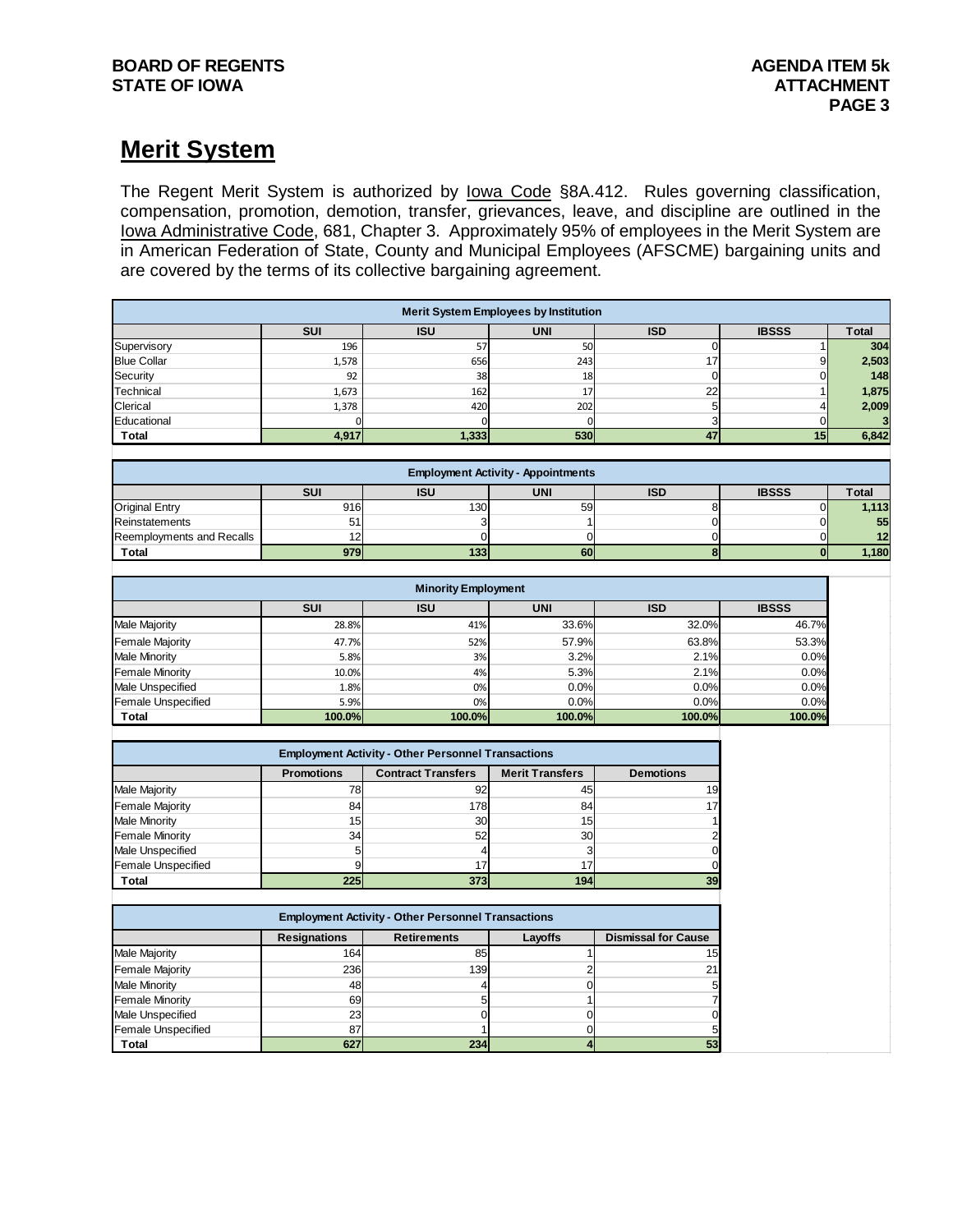# **Classification Activity**

The Regent Merit System Classification Plan consists of 328 job classifications. The classification plan is flexible and may be revised as the need arises.

The classification plan is administered and maintained by classification analysts at each institution Board Office staff. Employee and department requests for individual position reclassifications are reviewed on each campus and forwarded with recommendations to the Board Office for disposition.

The vast majority of classifications are in AFSCME bargaining units. The collective bargaining agreement with AFSCME gives the union time to comment on the establishment of new classes and the deletion of existing classes.

Changes of title and pay grades are negotiated with the union. Pay grade changes and pay grade determinations for new classifications are made through application of a job evaluation instrument. This instrument allows each class to be evaluated based upon skill, effort, responsibility, and working conditions for the classification in accordance with the state's comparable worth law.

# **Appeals**

Three appeal or grievance procedures may be utilized by Regent Merit System employees.

One applies to employees who want to appeal the Merit System Director's decision regarding classifications of their positions. In accordance with merit rules, those appeals are heard by a committee consisting of a Resident Director or representative from another Regent institution, a peer employee, and an outside chairperson who is knowledgeable in matters of job classification.

A second appeal process is available to employees who allege violation of merit or institutional rules governing terms and conditions of employment. A neutral arbitrator selected from lists provided by the Federal Mediation and Conciliation Service hears those appeals at the final step.

A third procedure is applicable to employees who allege violation of the collective bargaining agreement between the State and AFSCME and are resolved in accordance with the negotiated grievance process.

*See the following page for data on classification activity and appeals.*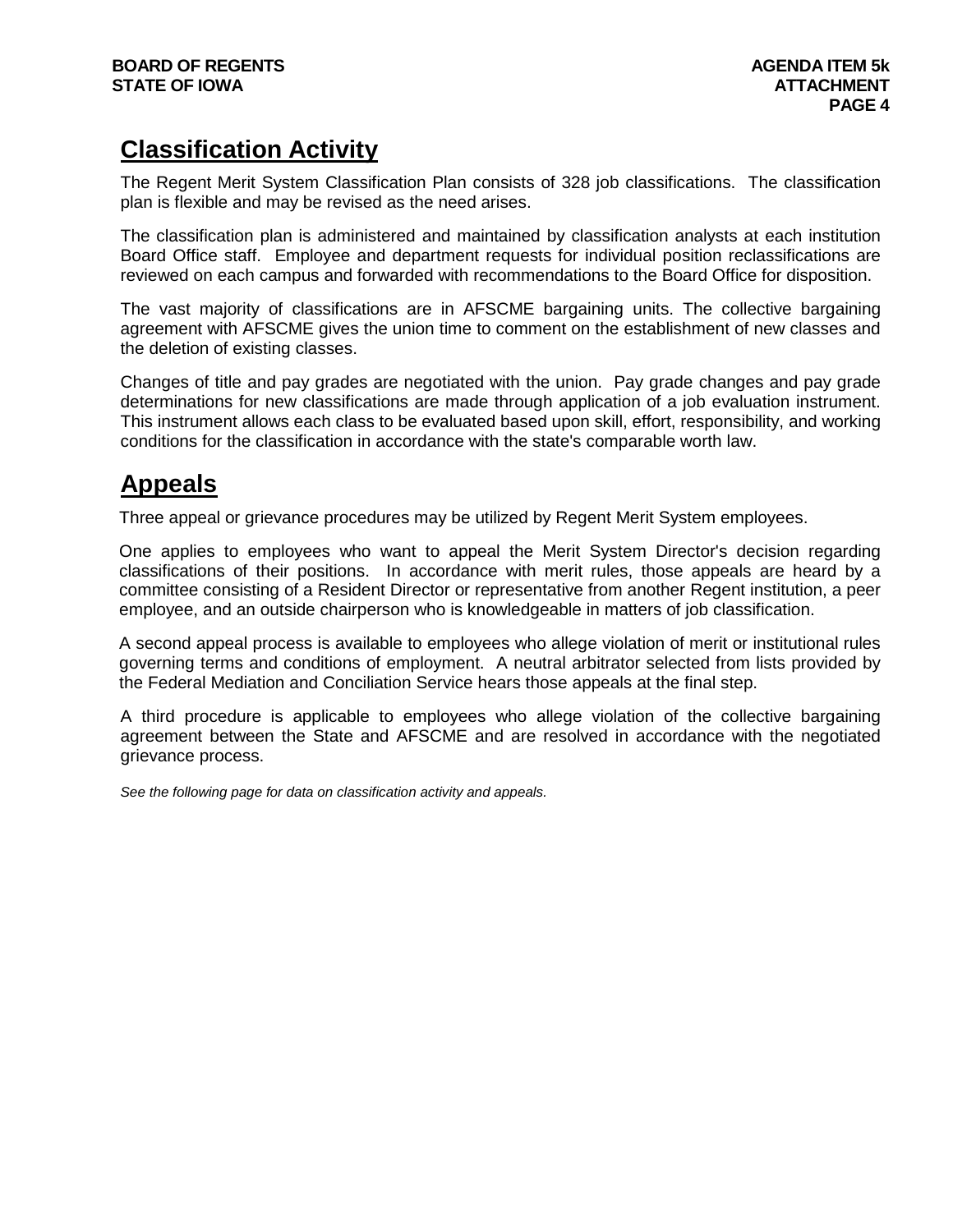|                                  |                                                                                                                                     |                         | <b>Classification Actions</b>                  |                         |                        |                  |
|----------------------------------|-------------------------------------------------------------------------------------------------------------------------------------|-------------------------|------------------------------------------------|-------------------------|------------------------|------------------|
|                                  | FY 2012                                                                                                                             | FY 2013                 | FY 2014                                        | FY 2015                 | FY 2016                | FY 2017 *        |
| <b>Reclassification Requests</b> | 142                                                                                                                                 | 96                      | 137                                            | 152                     | 161                    | 90               |
| New Position Classifications     | 251                                                                                                                                 | 244                     | 256                                            | 378                     | 531                    | 437              |
| <b>TOTAL</b>                     | 393                                                                                                                                 | 340                     | 393                                            | 530                     | 692                    | 527              |
|                                  | * During FY 2017, 90 reclassification requests were reviewed and appropriate classifications were determined for 437 new positions. |                         |                                                |                         |                        |                  |
|                                  |                                                                                                                                     |                         |                                                |                         |                        |                  |
|                                  |                                                                                                                                     |                         | Reclassification Requests Considered - FY 2017 |                         |                        |                  |
|                                  | SUI                                                                                                                                 | <b>ISU</b>              | <b>UNI</b>                                     | <b>ISD</b>              | <b>IBSSS</b>           | <b>TOTAL</b>     |
| Supervisory                      | 3                                                                                                                                   | $\overline{2}$          | $\mathbf 0$                                    | $\mathbf 0$             | $\mathbf 0$            |                  |
| <b>Blue Collar</b>               | 13                                                                                                                                  | 6                       | $\mathbf 0$                                    | $\mathbf 0$             | 0                      | 19               |
| Security                         | $\mathbf 0$                                                                                                                         | $\mathbf 0$             | $\mathbf 0$                                    | $\mathbf 0$             | 0                      | $\bf{0}$         |
| Technical                        | 28                                                                                                                                  | 8                       | $\mathbf 0$                                    | $\overline{0}$          | 0                      | 36               |
| Clerical                         | 16                                                                                                                                  | 9                       | 5                                              | $\mathbf 0$             | 0                      | 30               |
| <b>TOTAL</b>                     | 60                                                                                                                                  | 25                      | 5                                              | $\mathbf{0}$            | $\bf{0}$               | 90               |
|                                  |                                                                                                                                     |                         |                                                |                         |                        |                  |
|                                  |                                                                                                                                     |                         | Results of Reclassification Reviews - FY 2017  |                         |                        |                  |
|                                  | No Change in Class                                                                                                                  | No Change in Class      | <b>Change in Class</b>                         | Change in Class         | <b>Change in Class</b> | Reclassification |
|                                  | No Change in Pay Grade                                                                                                              | <b>Higher Pay Grade</b> | No Change in Pay                               | <b>Higher Pay Grade</b> | <b>Lower Pay Grade</b> | <b>Requests</b>  |
| $\overline{\mathsf{s}}$ UI       | $\overline{2}$                                                                                                                      | 3                       | 3                                              | 51                      |                        | 60               |
| <b>ISU</b>                       | $\mathbf 0$                                                                                                                         | $\mathbf 0$             |                                                | 24                      | $\Omega$               | 25               |
| <b>UNI</b>                       | $\mathbf 0$                                                                                                                         | $\mathbf 0$             | $\mathbf 0$                                    | 5                       | $\Omega$               | 5                |
| <b>ISD</b>                       | $\mathbf 0$                                                                                                                         | $\mathbf 0$             | $\mathbf 0$                                    | $\mathbf 0$             | $\Omega$               | $\bf{0}$         |
| <b>IBSSS</b>                     | $\mathbf 0$                                                                                                                         | $\mathbf 0$             | $\mathbf 0$                                    | $\mathbf 0$             | $\mathbf 0$            |                  |
| <b>TOTAL</b>                     | $\overline{2}$                                                                                                                      | 3                       |                                                | 80                      |                        | 90               |
|                                  |                                                                                                                                     |                         |                                                |                         |                        |                  |
|                                  |                                                                                                                                     |                         | <b>New Position Classifications</b>            |                         |                        |                  |
|                                  | FY 2012                                                                                                                             | FY 2013                 | FY 2014                                        | FY 2015                 | FY 2016                | FY 2017          |
| SUI                              | 188                                                                                                                                 |                         | 181                                            | 305                     | 461                    | 359              |
| <b>ISU</b>                       | 61                                                                                                                                  |                         | 66                                             | 71                      | 62                     | 77               |
| <b>UNI</b>                       | $\overline{2}$                                                                                                                      |                         | 9                                              | $\overline{2}$          | 8                      |                  |
| <b>ISD</b>                       | $\mathbf 0$                                                                                                                         |                         | 0                                              | $\mathbf 0$             | 0                      |                  |
| <b>IBSSS</b>                     | 0                                                                                                                                   |                         | $\Omega$                                       | 0                       | 0                      |                  |
| <b>TOTAL</b>                     | 251                                                                                                                                 | 244                     | 256                                            | 378                     | 531                    | 437              |
|                                  |                                                                                                                                     |                         |                                                |                         |                        |                  |
|                                  |                                                                                                                                     |                         | <b>Classification Appeals</b>                  |                         |                        |                  |
|                                  | FY 2012                                                                                                                             | FY 2013                 | FY 2014                                        | FY 2015                 | FY 2016                | FY 2017          |
| <b>Decisions Denied</b>          | $\mathbf 0$                                                                                                                         | $\mathbf 0$             | 3                                              | 3                       | 1                      |                  |
| <b>Decisions Upheld</b>          | $\mathbf 0$                                                                                                                         | $\Omega$                |                                                | $\overline{c}$          | 3                      |                  |
| Withdrawn                        | $\mathbf 0$                                                                                                                         | $\Omega$                | $\mathbf 0$                                    | 1                       | $\Omega$               |                  |
| <b>TOTAL</b>                     | $\bf{0}$                                                                                                                            | $\bf{0}$                |                                                | 6                       |                        |                  |
|                                  | <b>Classification Changes - FY 2017</b>                                                                                             |                         |                                                |                         |                        |                  |
| <b>Title</b>                     | <b>Class Code</b>                                                                                                                   | Pay Grade               | <b>Action</b>                                  |                         |                        |                  |
| Library Assistant IV             | 1505                                                                                                                                | 512                     | New                                            |                         |                        |                  |
|                                  |                                                                                                                                     |                         |                                                |                         |                        |                  |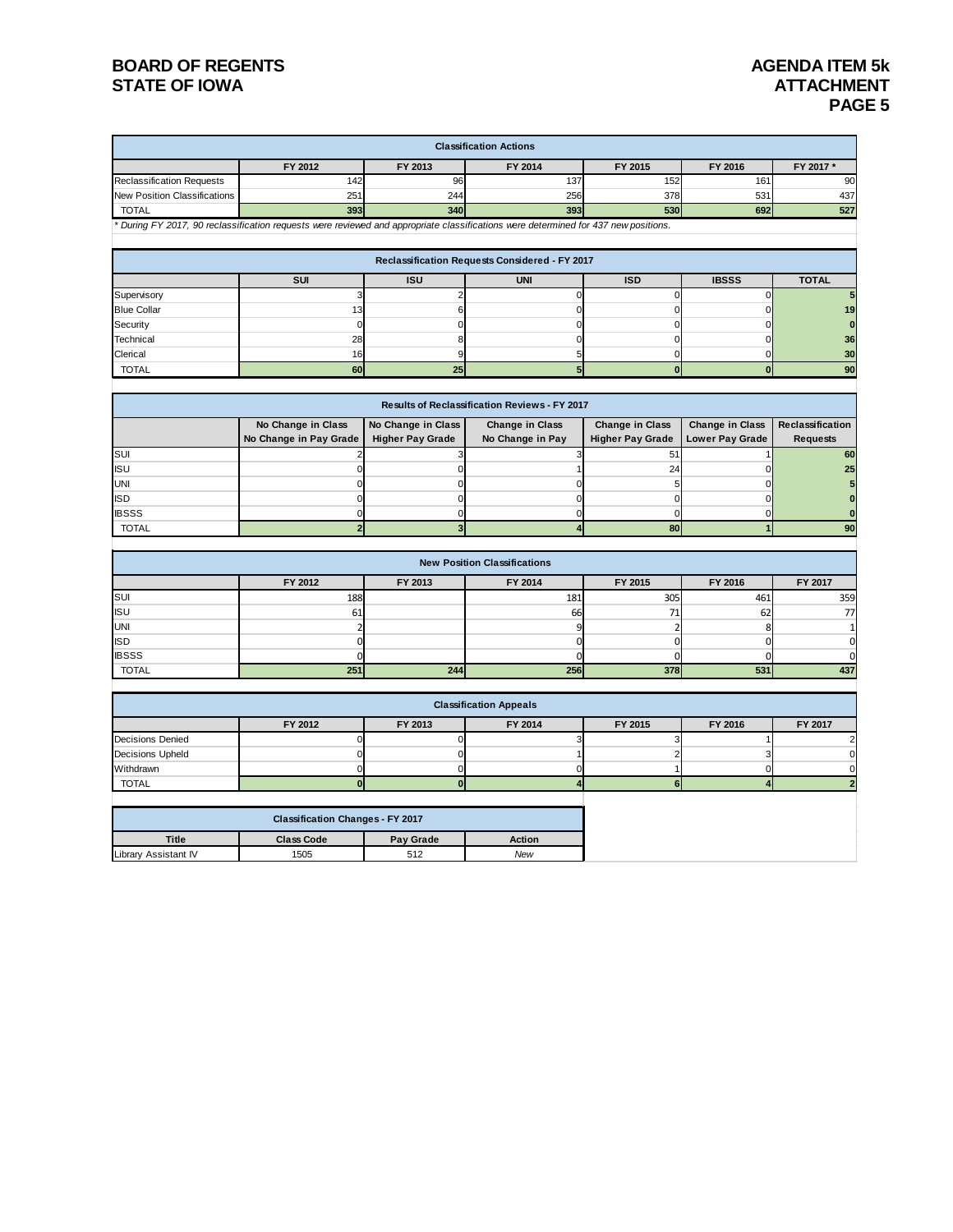# Vacation Leave, Sick Leave, and Holidays

# **Vacation Leave**

In accordance with Board Policy Manual §2.1(2)(C), Regent Merit System employees earn vacation consistent with Iowa Code §70A.1(2)(a) based on years of service or applicable bargaining agreements.

Full-time Professional and Scientific employees of SUI, ISU, UNI, ISD, IBSSS, and the Board Office accrue vacation at the rate of 22 working days per year, except where a difference occurs under a collective bargaining agreement.

| <b>Years of Service</b>                   | <b>Weeks of Vacation</b> |
|-------------------------------------------|--------------------------|
| First through 4 <sup>th</sup>             | 2 weeks                  |
| 5 <sup>th</sup> through 11 <sup>th</sup>  | 3 weeks                  |
| 12 <sup>th</sup> through 19 <sup>th</sup> | 4 weeks                  |
| 20 <sup>th</sup> through 24 <sup>th</sup> | 4.4 weeks                |
| 25 <sup>th</sup> and beyond               | 5 weeks                  |

SUI employees in the SEIU bargaining unit hired on or after July 1, 1999, earn vacation as shown below.

| <b>Years of Service</b> | <b>Annual Accrual</b> | <b>Monthly Accrual</b> | <b>Maximum Accrual</b> |
|-------------------------|-----------------------|------------------------|------------------------|
| Up to $3$               | 120 hours             | 10.0 hours             | 240 hours              |
| More than 3, up to 6    | 160 hours             | 13.3 hours             | 320 hours              |
| More than 6             | 192 hours             | 16.0 hours             | 384 hours              |

# **Sick Leave**

In accordance with Board Policy Manual §2.1(2)(D), permanent full-time and permanent part-time employees accrue and can use sick leave consistent with Iowa Code §70A.1(4)(a).

Permanent full-time employees of the State of Iowa earn 1½ days of sick leave per month. The sick leave accrual rate is prorated for permanent part-time employees. Unused leave is carried forward each year. Upon retirement, an employee receives payment for the employee's remaining sick leave balance, to a maximum of \$2,000. Sick leave may be used for personal illness, for attendance at funerals of immediate family members, and for temporary emergency care of ill or injured family members.

*See the following page for sick and vacation leave usage during FY 2017.*

# **Holidays**

In accordance with Board Policy Manual §2.1(2)(F), the following holidays are granted annually to employees:

New Year's Day; Martin Luther King, Jr. Day (or other holiday designated by institutional head and approved by the Board); Memorial Day; Independence Day; Labor Day; Veterans' Day (or other holiday designated by institutional head and approved by the Board); Thanksgiving Day; Friday after Thanksgiving; and Christmas Day.

Two days to be accrued as vacation.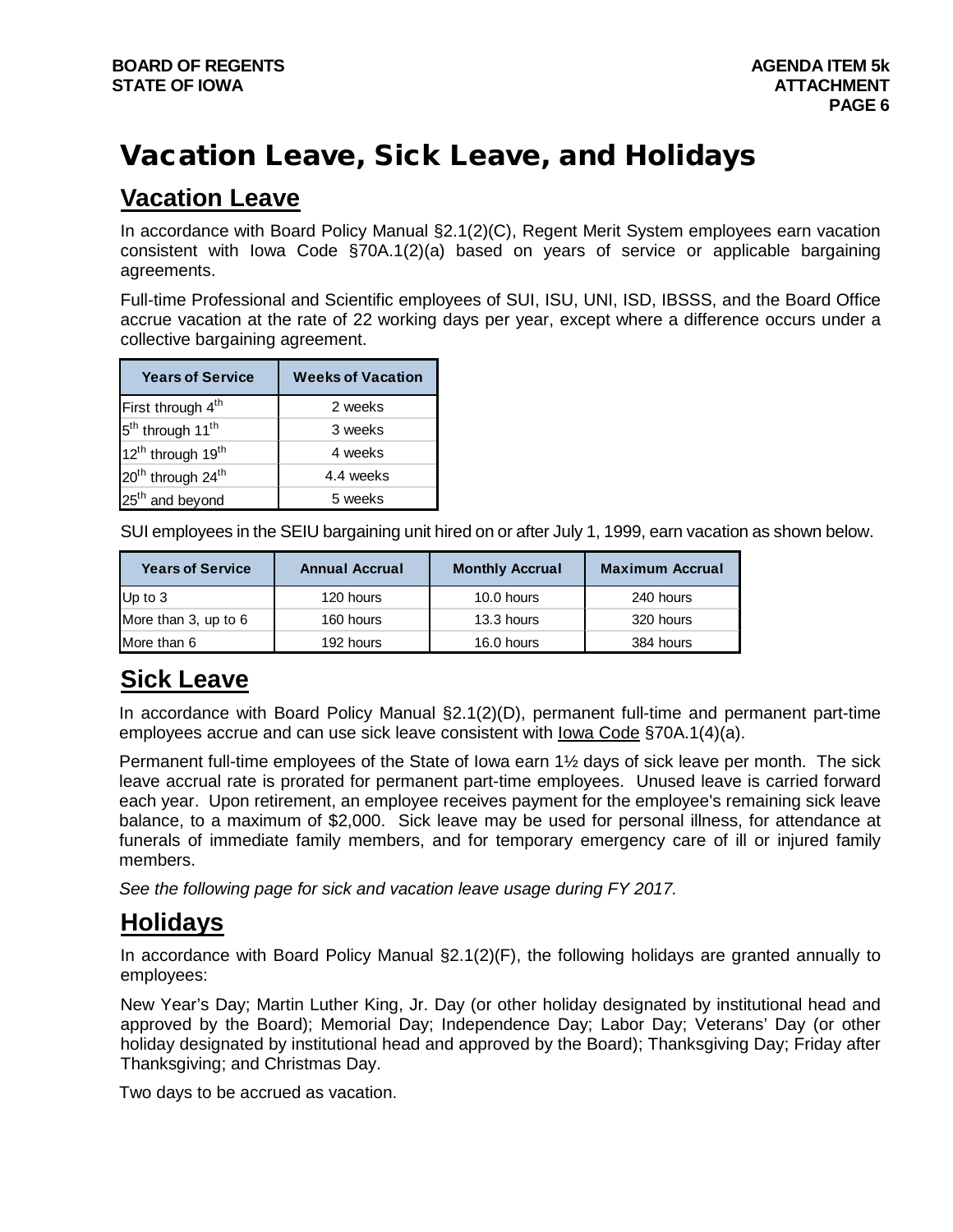# **Vacation and Sick Leave Usage (Days)**

|                                                          |                               | VACATION AND SICK LEAVE USAGE (days) -- FY 2017 |                        |                     |                   |                          |                      |                     |
|----------------------------------------------------------|-------------------------------|-------------------------------------------------|------------------------|---------------------|-------------------|--------------------------|----------------------|---------------------|
| University of Iowa                                       | <b>Faculty</b>                |                                                 | <b>P&amp;S</b>         |                     |                   | Merit                    | Total                |                     |
|                                                          | <b>Sick</b>                   | Vacation                                        | <b>Sick</b>            | Vacation            | <b>Sick</b>       | Vacation                 | <b>Sick</b>          | Vacation            |
| Total Employees Earning Leave                            | 2,867                         | 1,697                                           | 11,587                 | 11,543              | 5,554             | 5,547                    | 20,008               | 18,787              |
| Total Value of Leave Used                                | \$4,223,039                   | \$19,167,157                                    | \$22,104,729           | \$53,102,658        | \$8,808,522       | \$13,969,857             | \$35,136,289         | \$86,239,673        |
| <b>Total Days Used</b>                                   | 6,715.63                      | 24,012.91                                       | 87,265.78              | 194,096.01          | 53,392.76         | 78,739.06                | 147,374.16           | 296,847.99          |
| Average Days Used Per Employee                           | 2.34                          | 14.15                                           | 7.53                   | 16.82               | 9.61              | 14.19                    | 7.37                 | 15.80               |
|                                                          |                               |                                                 | <b>P&amp;S</b>         |                     |                   | <b>Merit</b>             | <b>Total</b>         |                     |
| <b>Iowa State University</b>                             | <b>Faculty</b><br><b>Sick</b> | Vacation                                        | <b>Sick</b>            | Vacation            | <b>Sick</b>       | Vacation                 | <b>Sick</b>          | Vacation            |
| <b>Total Employees Earning Leave</b>                     | 2,076                         | 387                                             | 3,322                  | 3,276               | 1,481             | 1,478                    | 6,879                | 5,141               |
| Total Value of Leave Used                                | \$1,132,364                   | \$2,975,543                                     | \$4,109,526            | \$16,067,976        | \$2,467,760       | \$5,353,082              | \$7,709,650          | \$24,396,601        |
| <b>Total Days Used</b>                                   | 3,006.75                      | 7,027.38                                        | 17,939.38              | 64,059.38           | 13,934.13         | 28,511.63                | 34,880.25            | 99,598.38           |
| Average Days Used Per Employee                           | 1.45                          | 18.16                                           | 5.40                   | 19.55               | 9.41              | 19.29                    | 5.07                 | 19.37               |
|                                                          |                               |                                                 |                        |                     |                   |                          |                      |                     |
|                                                          | <b>Faculty</b>                |                                                 | <b>P&amp;S</b>         |                     |                   | <b>Merit</b>             | <b>Total</b>         |                     |
| University of Northern Iowa                              | <b>Sick</b>                   | Vacation                                        | <b>Sick</b>            | Vacation            | <b>Sick</b>       | Vacation                 | <b>Sick</b>          | Vacation            |
| Total Employees Earning Leave                            | 495                           | n/a                                             | 662                    | 580                 | 527               | 527                      | 1,684                | 1,107               |
| Total Value of Leave Used                                | \$321,434                     | n/a                                             | \$1,305,619            | \$3,026,855         | \$1,388,610       | \$1,800,023              | \$3,015,663          | \$4,826,878         |
| <b>Total Days Used</b>                                   | 637.29                        | n/a                                             | 5,180.10               | 11,173.31           | 7,754.75          | 9,587.58                 | 13,572.14            | 20,760.89           |
| Average Days Used Per Employee                           | 1.29                          | n/a                                             | 7.82                   | 19.26               | 14.71             | 18.19                    | 8.06                 | 18.75               |
|                                                          |                               |                                                 |                        |                     |                   |                          |                      |                     |
| <b>Total Universities</b>                                | <b>Faculty</b>                |                                                 | <b>P&amp;S</b>         |                     |                   | <b>Merit</b>             | <b>Total</b>         |                     |
|                                                          | <b>Sick</b>                   | Vacation                                        | <b>Sick</b>            | Vacation            | <b>Sick</b>       | Vacation                 | <b>Sick</b>          | <b>Vacation</b>     |
| <b>Total Employees Earning Leave</b>                     | 5,438                         | 2,084                                           | 15,571                 | 15,399              | 7,562             | 7,552                    | 28,571               | 25,035              |
| <b>Total Value of Leave Used</b>                         | \$5,676,836                   | \$22,142,700                                    | \$27,519,874           | \$72,197,489        | \$12,664,892      | \$21,122,962             | \$45,861,602         | \$115,463,152       |
| <b>Total Days Used</b>                                   | 10,359.66                     | 31,040.29                                       | 110,385.25             | 269,328.70          | 75,081.64         | 116,838.26               | 195,826.55           | 417,207.25          |
|                                                          |                               |                                                 | 7.09                   |                     | 9.93              | 15.47                    | 6.85                 | 16.66               |
| Average Days Used Per Employee                           | 1.91                          | 14.89                                           |                        | 17.49               |                   |                          |                      |                     |
|                                                          |                               |                                                 |                        |                     |                   |                          |                      |                     |
| <b>Iowa School for the Deaf</b>                          |                               | <b>Faculty</b>                                  | <b>P&amp;S</b>         |                     |                   | <b>Merit</b>             | <b>Total</b>         |                     |
|                                                          | <b>Sick</b>                   | Vacation                                        | <b>Sick</b>            | Vacation            | <b>Sick</b>       | Vacation                 | <b>Sick</b>          | Vacation            |
| Total Employees Earning Leave                            | 34                            | n/a                                             | 43                     | 19                  | 52                | 52                       | 129                  | 71                  |
| Total Value of Leave Used                                | \$71,507                      | n/a                                             | \$97,838               | \$151,291           | \$104,705         | \$143,316                | \$274,050            | \$294,607           |
| <b>Total Days Used</b>                                   | 242.13                        | n/a                                             | 409.50                 | 395.75              | 574.88            | 722.88                   | 1,226.50             | 1,118.63            |
| Average Days Used Per Employee                           | 7.12                          | n/a                                             | 9.52                   | 20.83               | 11.06             | 13.90                    | 9.51                 | 15.76               |
|                                                          |                               |                                                 |                        |                     |                   |                          |                      |                     |
| Iowa Braille & Sight Saving                              | <b>Faculty</b>                |                                                 | <b>P&amp;S</b>         |                     |                   | <b>Merit</b>             | Total                |                     |
| <b>School</b>                                            | <b>Sick</b>                   | Vacation                                        | <b>Sick</b>            | Vacation            | <b>Sick</b>       | Vacation                 | <b>Sick</b>          | Vacation            |
| <b>Total Employees Earning Leave</b>                     | 48                            | n/a                                             | 6                      | 6                   | 17                | 17                       | 71                   | 23                  |
| Total Value of Leave Used                                | \$111,128                     | n/a                                             | \$9,352                | \$45,028            | \$30,861          | \$48,443                 | \$151,341            | \$93,471            |
| <b>Total Days Used</b>                                   | 316.50                        | n/a                                             | 27.63                  | 130.13              | 175.88            | 279.50                   | 520.00               | 409.63              |
| Average Days Used Per Employee                           | 6.59                          | n/a                                             | 4.60                   | 21.69               | 10.35             | 16.44                    | 7.32                 | 17.81               |
|                                                          |                               |                                                 |                        |                     |                   |                          |                      |                     |
| <b>Total Special Schools</b>                             | <b>Faculty</b><br>Sick        | Vacation                                        | <b>P&amp;S</b><br>Sick | Vacation            | Sick              | <b>Merit</b><br>Vacation | <b>Total</b><br>Sick | Vacation            |
| <b>Total Employees Earning Leave</b>                     | 82                            | n/a                                             | 49                     | 25                  | 69                | 69                       | 200                  | 94                  |
| Total Value of Leave Used                                | \$182,635                     | n/a                                             | \$107,190              | \$196,319           | \$135,566         | \$191,759                | \$425,391            | \$388,078           |
| <b>Total Days Used</b>                                   | 558.63                        | n/a                                             | 437.13                 | 525.88              | 750.75            | 1,002.38                 | 1,746.50             | 1,528.25            |
| Average Days Used Per Employee                           | 6.81                          | n/a                                             | 8.92                   | 21.04               | 10.88             | 14.53                    | 8.73                 | 16.26               |
|                                                          |                               |                                                 |                        |                     |                   |                          |                      |                     |
|                                                          | <b>Faculty</b>                |                                                 | <b>P&amp;S</b>         |                     |                   | <b>Merit</b>             | <b>Total</b>         |                     |
| Total System Usage - FY 2017                             | <b>Sick</b>                   | Vacation                                        | <b>Sick</b>            | Vacation            | <b>Sick</b>       | Vacation                 | <b>Sick</b>          | Vacation            |
| Total Employees Earning Leave                            | 5,520                         | 2,084                                           | 15,620                 | 15,424              | 7,631             | 7,621                    | 28,771               | 25,129              |
| Total Value of Leave Used                                | \$5,859,471                   | \$22,142,700                                    | \$27,627,064           | \$72,393,808        | \$12,800,458      | \$21,314,721             | \$46,286,993         | \$115,851,230       |
| <b>Total Days Used</b><br>Average Days Used Per Employee | 10,918.29<br>1.98             | 31,040.29<br>14.89                              | 110,822.38<br>7.09     | 269,854.58<br>17.50 | 75,832.39<br>9.94 | 117,840.64<br>15.46      | 197,573.05<br>6.87   | 418,735.50<br>16.66 |

*Note: Only 12-month faculty at the universities earn vacation leave; faculty at UNI, ISD, and IBSSS do not earn vacation.*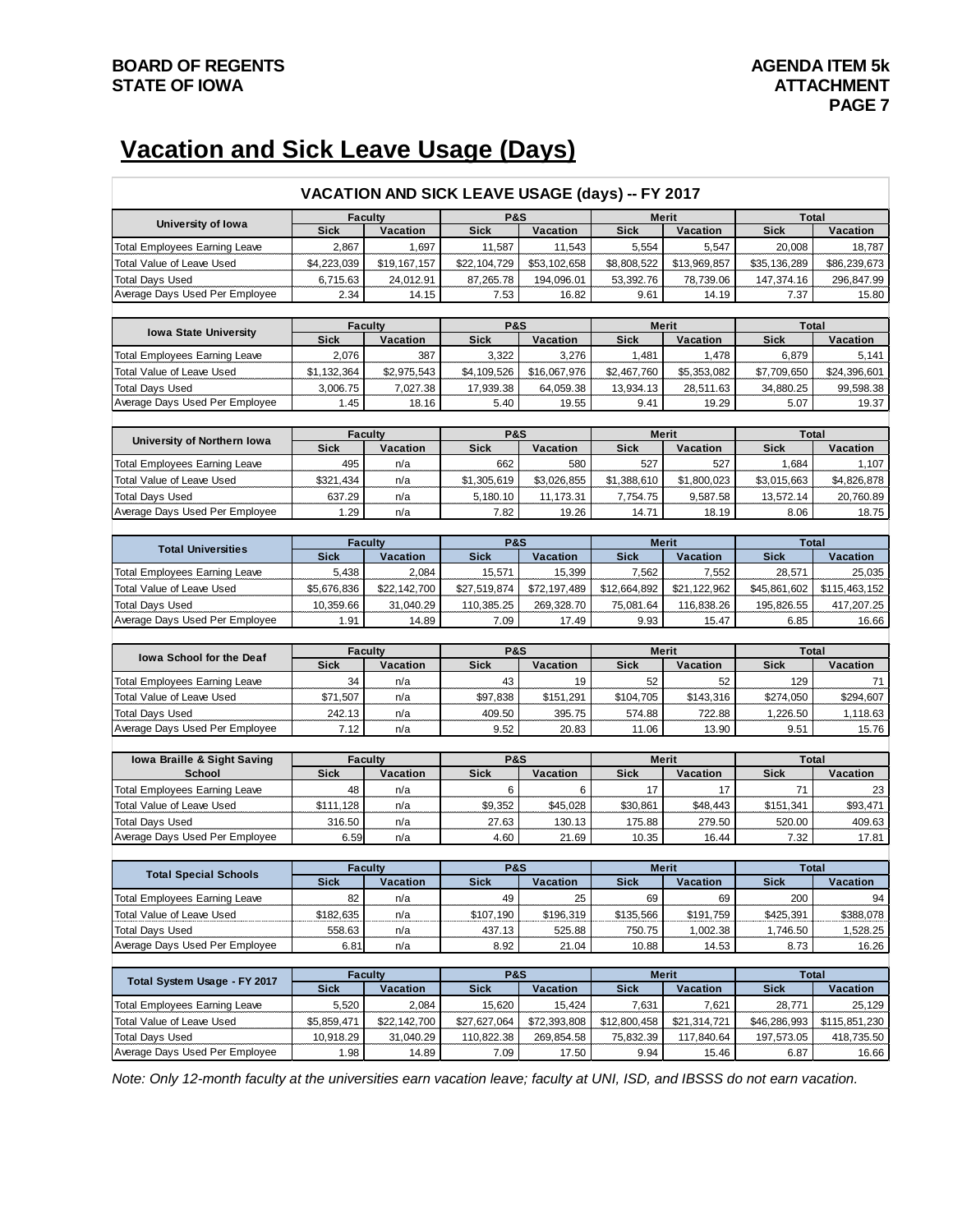# Fringe Benefits

The three universities maintain separate insurance programs within a framework of general comparability under the authority of the Board of Regents.

In accordance with Board of Regents Policy Manual §2.1(2)(B), the Executive Director reviews all proposed changes in benefit programs to determine if Board approval is required.

Employees participate in health, dental, life, long-term disability, and accidental death and dismemberment insurance programs. Employees of the special schools participate in benefit programs at Iowa State University.

# **Insurance and Retirement Programs**

| <b>INSURANCE AND RETIREMENT PROGRAM EXPENDITURES - FY 2017</b> |               |               |              |             |              |               |  |  |  |
|----------------------------------------------------------------|---------------|---------------|--------------|-------------|--------------|---------------|--|--|--|
| <b>FY 2017</b>                                                 | <b>SUI</b>    | <b>ISU</b>    | <b>UNI</b>   | <b>ISD</b>  | <b>IBSSS</b> | <b>TOTAL</b>  |  |  |  |
| <b>Mandated Benefits</b>                                       |               |               |              |             |              |               |  |  |  |
| Social Security and Medicare                                   | \$99,631,541  | \$34,883,426  | \$7,555,884  | \$526,026   | \$356,110    | \$142,952,987 |  |  |  |
| <b>IPERS</b>                                                   | 10,061,435    | 4.283.053     | 1.875.616    | 318.347     | 283.547      | \$16,821,998  |  |  |  |
| <b>TIAA</b>                                                    | 116,885,309   | 41,748,306    | 9,430,367    | 334,552     | 136,369      | \$168,534,903 |  |  |  |
| Substitute Plans                                               |               | 78.678        | 7,751        | 0           | C            | \$86,429      |  |  |  |
| <b>Federal Retirement</b>                                      |               | 434.629       | 0            | $\Omega$    | $\Omega$     | \$434,629     |  |  |  |
| <b>TIAA Waiver of Premium</b>                                  | 1,527,604     | 780,041       | 314,544      | 5,503       | $\Omega$     | \$2,627,692   |  |  |  |
| Unemployment Compensation                                      | 636,774       | 179,268       | 28,192       | 7,689       | 29,185       | \$881,108     |  |  |  |
| Workers' Compensation                                          | 6,674,929     | 2,510,393     | 1,053,111    | 145,852     | 81,820       | \$10,466,105  |  |  |  |
| <b>Total Mandated Benefits</b>                                 | \$235,417,593 | \$84,897,794  | \$20,265,465 | \$1,337,969 | \$887,031    | \$342,805,851 |  |  |  |
| <b>Other Benefits</b>                                          |               |               |              |             |              |               |  |  |  |
| Life Insurance (less dividends)                                | \$4,640,494   | \$2,233,156   | \$295,922    | \$38,549    | \$22,710     | \$7,230,831   |  |  |  |
| Accidental Death and Dismemberment                             | $\Omega$      | 433.768       | 0            | 5,425       | 3,277        | \$442,470     |  |  |  |
| Long-Term Disability                                           | 5,463,082     | 1,735,305     | 958,448      | 76.795      | 47,076       | \$8,280,706   |  |  |  |
| <b>Health Insurance</b>                                        | 201,518,009   | 70,384,058    | 22,015,067   | 1,478,401   | 821.551      | \$296,217,086 |  |  |  |
| Dental Insurance                                               | 13,979,696    | 2,174,218     | 708,868      | 50,310      | 21,688       | \$16,934,780  |  |  |  |
| <b>Total Other Benefits</b>                                    | \$225,601,281 | \$76,960,505  | \$23,978,305 | \$1,649,480 | \$916,302    | \$329,105,873 |  |  |  |
| <b>Total Fringe Benefit Expenditures</b>                       | \$461,018,874 | \$161,858,299 | \$44,243,769 | \$2,987,449 | \$1,803,333  | \$671,911,724 |  |  |  |
| <b>Percent of Non-Student Payroll</b>                          | 31.0%         | 32.4%         | 34.2%        | 43.8%       | 38.3%        |               |  |  |  |

# **Social Security and Medicare**

Employees of the Regent institutions are covered by the Federal Insurance Contribution Act (FICA). Federal law prescribes the employer and employee contributions and benefits.

| <b>Social Security and Medicare Contributions</b>         | <b>CY 2014</b> | <b>CY 2015</b> | <b>CY 2016</b> | <b>CY 2017</b> | <b>CY 2018</b> |
|-----------------------------------------------------------|----------------|----------------|----------------|----------------|----------------|
| <b>Social Security</b>                                    |                |                |                |                |                |
| <b>Employer Contribution</b>                              | 6.20%          | $6.20\%$       | 6.20%          | $6.20\%$       | $6.20\%$       |
| <b>Employee Contribution</b>                              | 6.20%          | 6.20%          | 6.20%          | $6.20\%$       | $6.20\%$       |
| Maximum Salary                                            | \$117,000      | \$118,500      | \$118,500      | \$127,200      | \$128,400      |
| <b>Medicare</b>                                           |                |                |                |                |                |
| <b>Employer Contribution</b>                              | 1.45%          | 1.45%          | 1.45%          | 1.45%          | 1.45%          |
| Employee Contribution on the first \$200,000 of wages     | 1.45%          | 1.45%          | 1.45%          | 1.45%          | 1.45%          |
| Employee Contribution on all wages in excess of \$200,000 | 2.35%          | 2.35%          | 2.35%          | 2.35%          | 2.35%          |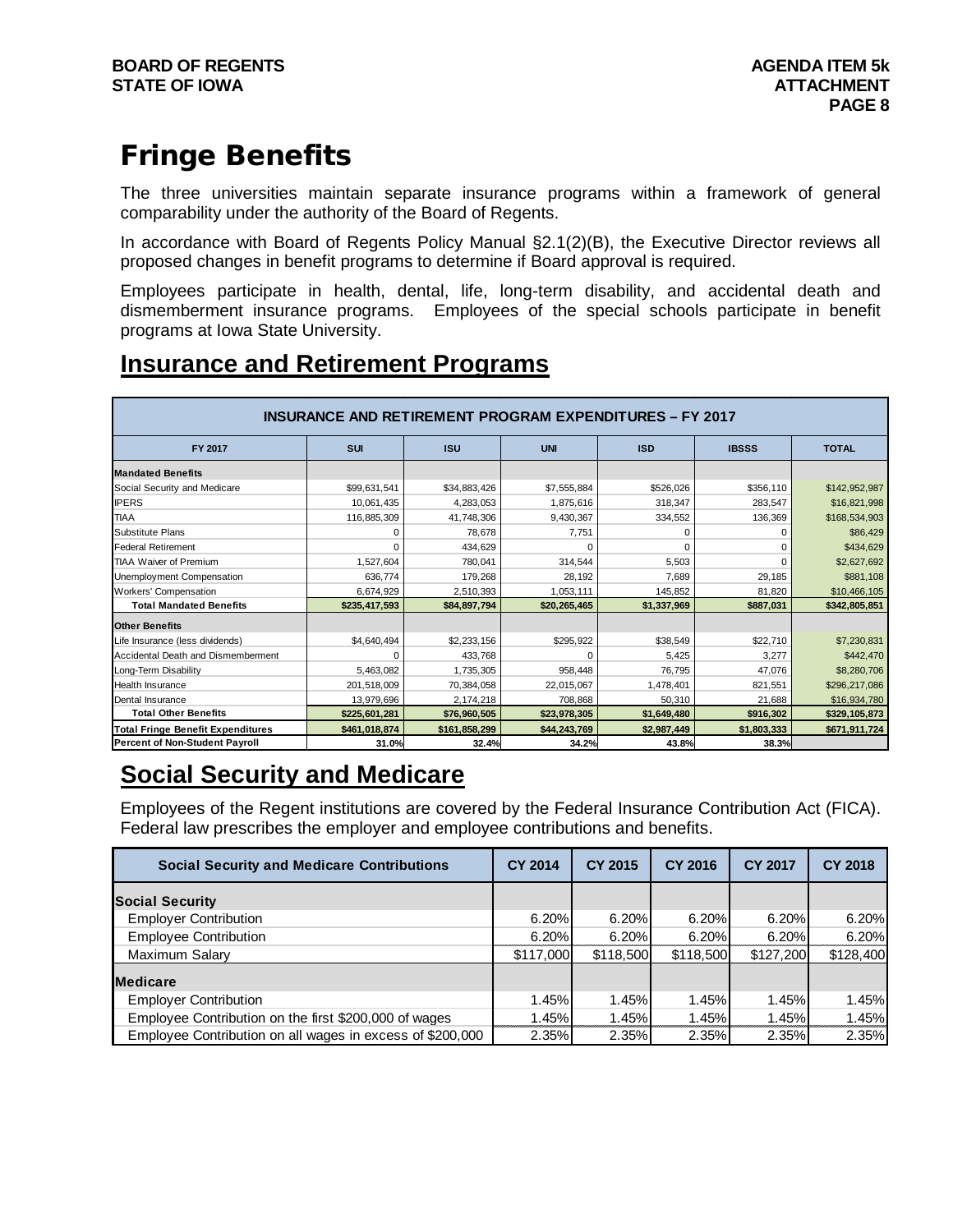# **Retirement**

Permanent employees of the Board Office and the Regent institutions (except students, House Staff, fellows and adjunct faculty) have the option to select either the Iowa Public Employees' Retirement System (IPERS), Teachers Insurance and Annuity Association (TIAA), or an approved substitute in accordance with Board Policy. Participation in a retirement program is required. The Board approved allowing the employees of the special schools to select between TIAA and IPERS effective January 1996.

# **Contribution Rate – TIAA and approved substitutes**

- ▶ Ten percent on the first \$4,800 of salary for employees with less than five years of service and 15% on all additional salary up to applicable IRS limitations. The employer pays 2/3 of the cost and the employee 1/3.
- The contribution for employees with more than five years of service is 15% up to applicable IRS limitations. The employer pays 2/3 of the cost and the employee pays 1/3.
- The employer pays 10% of salary while the employee pays 5% with the exception noted above.

Benefits from the TIAA program include a fixed annuity, which is adjusted periodically. These can be received as a lifetime annuity, systematic payment, cash withdrawal, or a combination of these options. Vesting of employee and employer contributions in TIAA and approved substitutes is immediate at SUI, UNI, ISD and IBSSS. Effective July 1, 2009, ISU implemented a three-year cliff vesting of employer contributions.

A TIAA waiver of premium, which continues contributions during periods of disability is provided. Similar protection is provided to federal employees covered by the federal retirement program at ISU.

# **Contribution Rate – IPERS**

The employer pays 8.93% of salary while the employee pays 5.95%.

# **Contribution Rate – Federal Programs at ISU**

Employees select one of four federal retirement programs (FERS/CSRS/Offset/TSP). Each program contributes varying percentages based on employee contributions; no new enrollments in these programs.

| <b>FY 2017</b>                       | <b>Employer</b><br><b>TIAA</b> | <b>Employer</b><br>Contributions to Contributions to<br><b>IPERS</b> | <b>Employer</b><br><b>Contributions to</b><br><b>Federal Retirement</b> | <b>Employer</b><br><b>Contributions to</b><br><b>Substitute Plans</b> |
|--------------------------------------|--------------------------------|----------------------------------------------------------------------|-------------------------------------------------------------------------|-----------------------------------------------------------------------|
| University of lowa                   | \$116,885,309                  | \$10,061,435                                                         | \$0                                                                     | \$0                                                                   |
| lowa State University                | \$41,748,306                   | \$4,283,053                                                          | \$434,629                                                               | \$78,678                                                              |
| University of Northern lowa          | \$9,430,367                    | \$1,875,616                                                          | \$0                                                                     | \$7,751                                                               |
| lowa School for the Deaf             | \$334,552                      | \$318,347                                                            | \$0                                                                     | \$0                                                                   |
| lowa Braille and Sight Saving School | \$136,369                      | \$283,547                                                            | \$0                                                                     | \$0                                                                   |
| Total                                | \$168,534,903                  | \$16,821,998                                                         | \$434,629                                                               | \$86,429                                                              |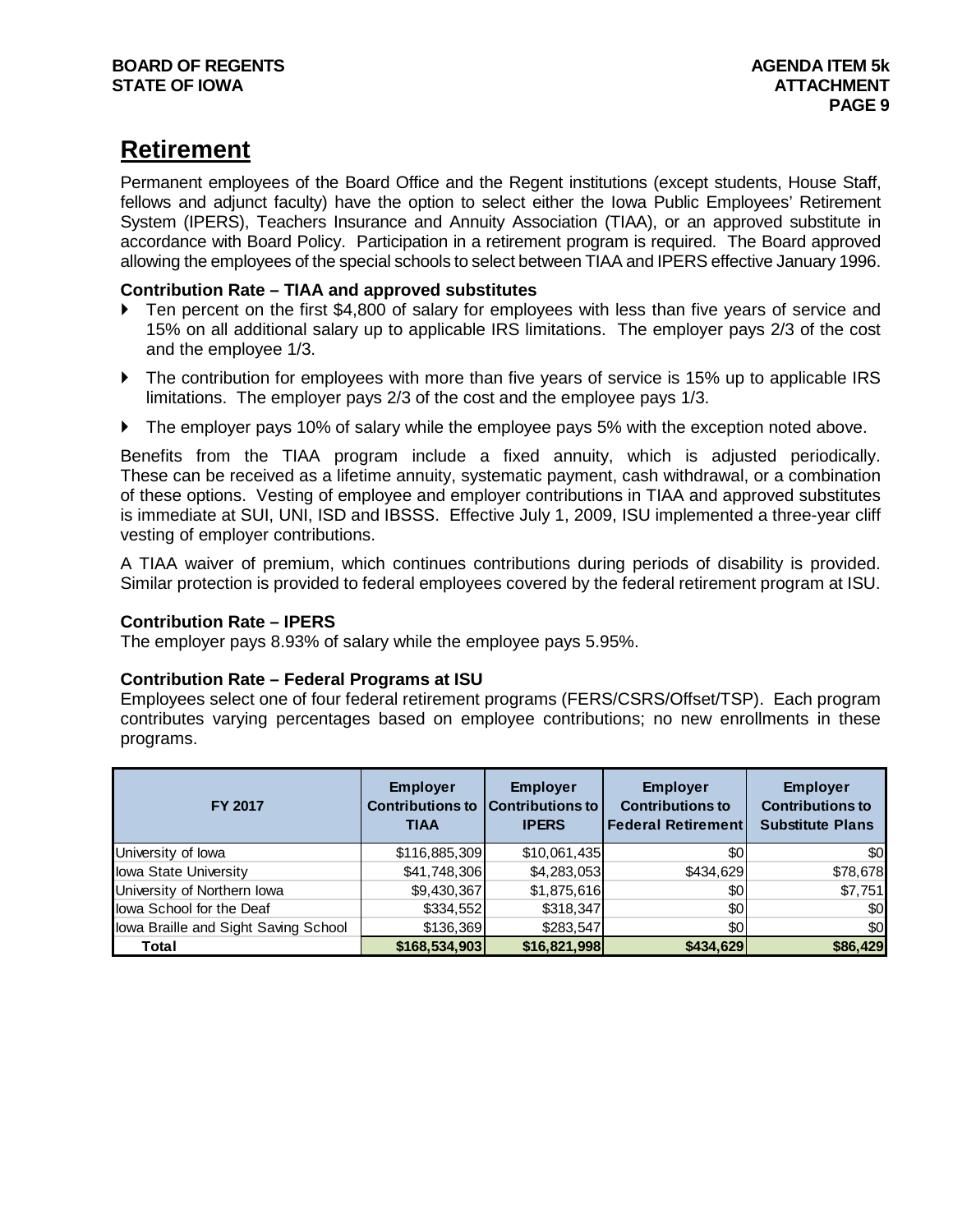# **Unemployment Compensation and Workers' Compensation**

Employees of the five institutions and the Board Office are covered by unemployment compensation and workers' compensation with benefits under both determined by state and/or federal laws.

# **Life Insurance**

# **University of Iowa**

Participation in the life insurance program is mandatory for all budgeted regular faculty and staff classified at 50% time or greater. The amount of life insurance coverage is based on salary.

- The amount of coverage is 2 times annual budgeted salary to a maximum coverage of \$400,000.
- The life insurance program is underwritten by Principal Financial Company.
- The University pays an annual rate of \$4.68 per \$1,000.

# **Iowa State University**

Staff members holding a one-half time or more position for nine months or longer have the option to participate in the life insurance program underwritten by the Principal Financial Company.

- The amount of coverage is twice the employee's annual budgeted salary with a maximum coverage of \$750,000.
- ▶ Coverage is reduced by 35% percent at age 65.
- The University pays an annual rate of \$2.64 per \$1,000 of coverage.

Faculty, P&S and supervisory merit employees at ISU have the full cost of their basic life insurance funded by the University through the ISU Plan. Employees contribute \$0.60/year per \$1,000 coverage with the balance of the premium paid by the University.

Basic Term Life ends upon termination of employment. The University provides eligible retirees with \$4,000 paid-up life insurance, provided the retiree has been enrolled in the basic life insurance plan for 10 continuous years or more up to the retirement date.

# **University of Northern Iowa**

Faculty and staff members holding a permanent position of half-time or more for a period of no less than nine months are included in the life insurance program. Life insurance coverage for Faculty and P&S is 1½ times their annual budgeted salary with a maximum benefit of \$250,000. Life insurance coverage for Merit staff is two times their annual budgeted salary with a maximum benefit of \$124,000.

- Coverage for faculty is reduced 5% each year following attainment age of 61.
- Coverage is reduced to 5% beginning at age 65 and to 45% at age 70 for merit and P&S staff.

All employees retiring at age 55 or older with ten years of continuous service immediately prior to retirement may carry 1/3 of the available scheduled insurance coverage until June 30 following attainment age of 70 at which time the University provides a non-contributory life insurance benefit in the amount of \$4,000 for faculty members and \$2,000 for all other employees.

The life insurance policy provides for continuance of the death benefit with no further premium payment in the event of total and permanent disability.

The university assumes the entire annual premium cost of \$3.48 per \$1,000 of coverage.

# **Iowa School for the Deaf and Iowa Braille and Sight Saving School**

All permanent employees working at least 50% time have life insurance coverage equal to 2 <sup>1/2</sup> times their annual budgeted salary. These plans are administered through UNI. The Schools assume the entire annual premium cost of \$2.52 per \$1,000 of coverage.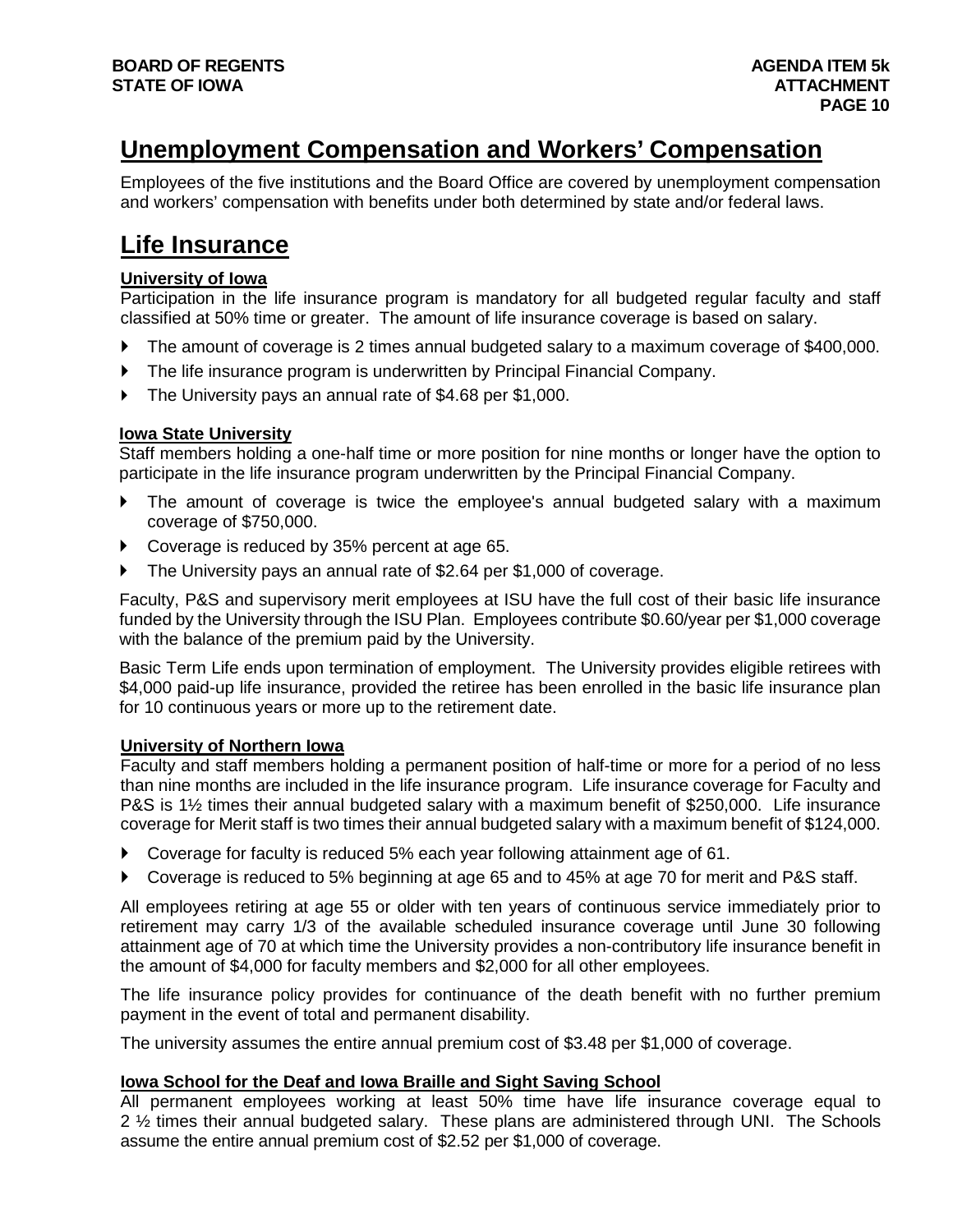# **Accidental Death and Dismemberment**

# **University of Iowa**

A voluntary group accidental death and dismemberment program was initiated in June 1980. Staff members pay the premiums and may purchase coverage in increments of \$100,000 up to a maximum of \$1,000,000. Monthly premium rates based on \$100,000 coverage are \$1.60 single, \$3.00 family, \$1.90 single with children and \$2.70 employee with spouse.

## **Iowa State University**

Accidental death and dismemberment coverage is provided to employees who participate in the life insurance program. The amount of accidental death coverage is twice the amount of the basic life coverage or approximately four times the annual budgeted salary for the staff member. The University pays the annual rate of \$0.60 per \$1,000 coverage.

## **University of Northern Iowa**

Employees may elect to purchase additional term life insurance and AD&D coverage. Employees pay the full cost of the premium with after-tax dollars through payroll deduction and rates are based on age and coverage amount. Employees can elect up to \$300,000 of coverage for themselves and monthly rates are based on age and per \$10,000 of coverage. Coverage up to \$50,000 is available for spouses and monthly rates are based on age and per \$5,000 of coverage. Employees can also elect to pay a single monthly rate of \$2.00 to cover all their eligible children 14 days to age 26 with \$10,000 coverage per child. Spouse and dependent coverage cannot exceed 100% of employee's coverage. The benefit reduces 35% at age 70 and an additional 15% reduction at age 75.

# **Iowa School for the Deaf and Iowa Braille and Sight Saving School**

All permanent employees working at least 50 percent time are covered by in the accidental death and dismemberment insurance at 2 times the employee's annual budgeted salary. The Schools assume the entire annual premium cost of \$0.40 per \$1,000 of coverage.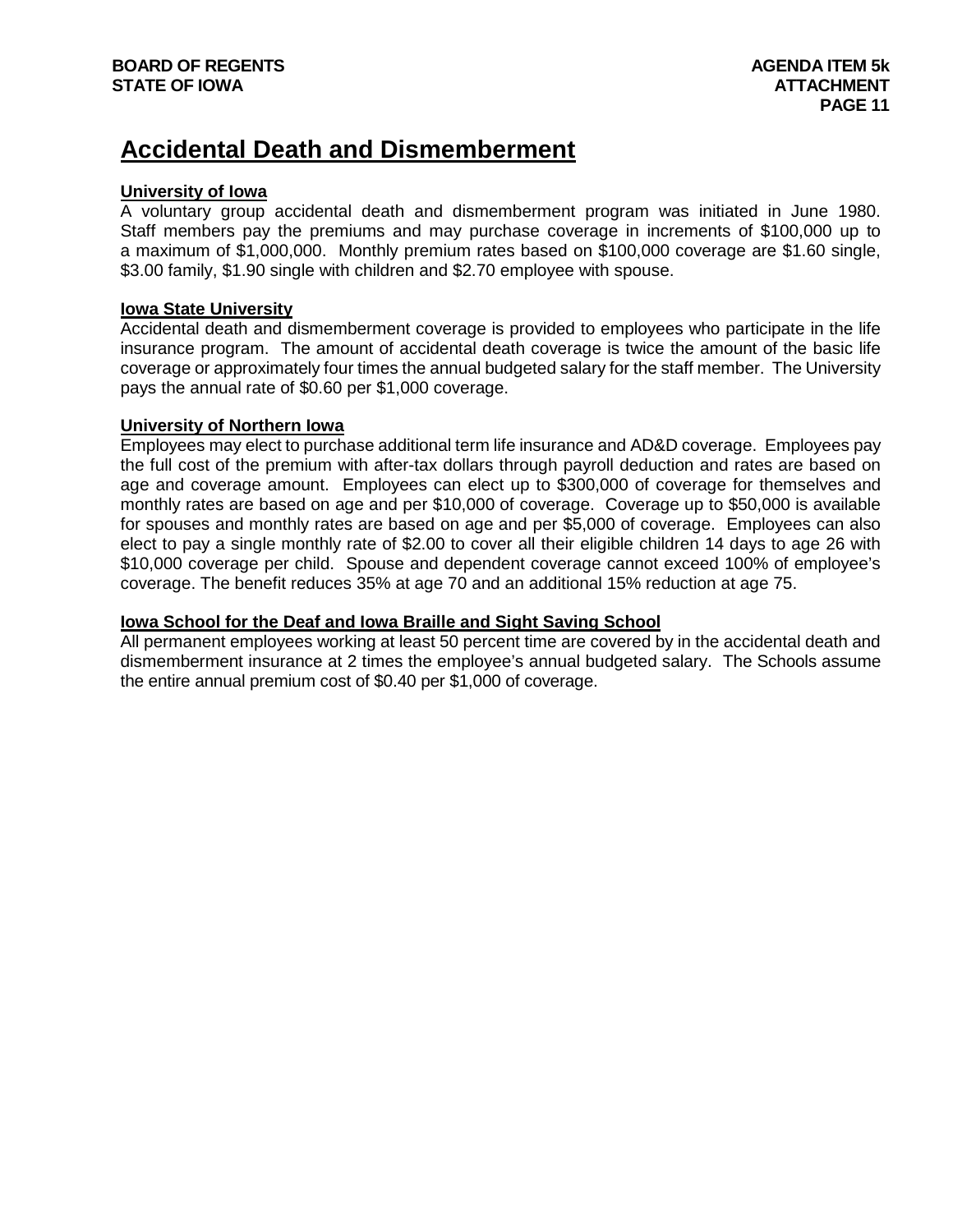# **Long-Term Disability Insurance**

## **University of Iowa**

The University provides this coverage to regular and continuous 50% time or greater budgeted staff members.

The disability benefit is 60% of annual salary. The amount a staff member receives is reduced by any disability benefits paid by Social Security and/or workers' compensation. There is no minimum monthly benefit but a maximum of \$25,000. A cost-of-living escalator tied to the Consumer Price Index increases and limited to 5% in a fiscal year is provided to assist in offsetting the ongoing effects of inflation.

If benefits begin before age of 65, they cease on the latter of attainment of Social Security normal retirement age of 65 or 36 months after the benefits begin. If benefits begin after 65 but before age 68 they cease 24 months later, at age 68 – 69 they cease 18 months later, or 15 months following the attainment of age 70. If benefits begin after age 72, they cease 12 months later. The University pays the entire cost of this coverage.

## **Iowa State University**

This coverage is provided for all employees with a one-half time or greater appointment for nine months following one year of continuous employment. Coverage can be elected during the first year of employment but is subject to medical approval. If approved, coverage is paid by the employee until completing one year of continuous employment. ISU Plan participants (faculty, P&S, supervisory merit staff) have a choice of either a 75/60% or 50% LTD plan. The maximum monthly benefit for the 75/60% plan is \$10,000.

The maximum monthly benefit for the 50% plan is \$8,000. Nonsupervisory merit system staff is covered by the 75/60% plan only with a maximum monthly benefit of \$7,650. A 5% maximum costof-living escalator tied to the Social Security cost-of-living escalator is provided. There is also a coordination provision with FICA and workers' compensation.

Benefits accrue after a 90 work day waiting period and cease on June 30 following attainment of age 65; or, if disability begins on or after age 61, payments continue for five years or attainment of age 70, whichever is earlier. If disability begins on or after age 69, benefits continue for 12 months. The University pays the entire cost for this coverage (except as noted above).

## **University of Northern Iowa**

Long-term disability coverage is provided at University expense for all staff members holding permanent appointments of half-time or more for a period of 9 months or more.

Monthly benefits are payable for 12 months a year for all covered personnel once they have been totally disabled for 90 consecutive working days (or after all sick leave has expired, if later). The income benefit continues to age 65 if disability occurs prior to age 61, or on the date 60 months of benefit payments have been made but in no event beyond the June 30 coinciding with or next following the attainment of age 70 if disability began after age 61. If benefits begin on or after age 69, benefits continue for 12 months. The disability benefit is 66 2/3% of budgeted salary up to a maximum monthly benefit of \$6,667.

A cost-of-living escalator is tied to the average rate of increase to the Consumer Price Index during the preceding calendar year.

# **Iowa School for the Deaf and Iowa Braille and Sight Saving School**

ISD and IBSSS employees are covered by the long-term disability plan provided by UNI. The Schools assume the entire annual premium cost of \$2.04 per \$10 of coverage.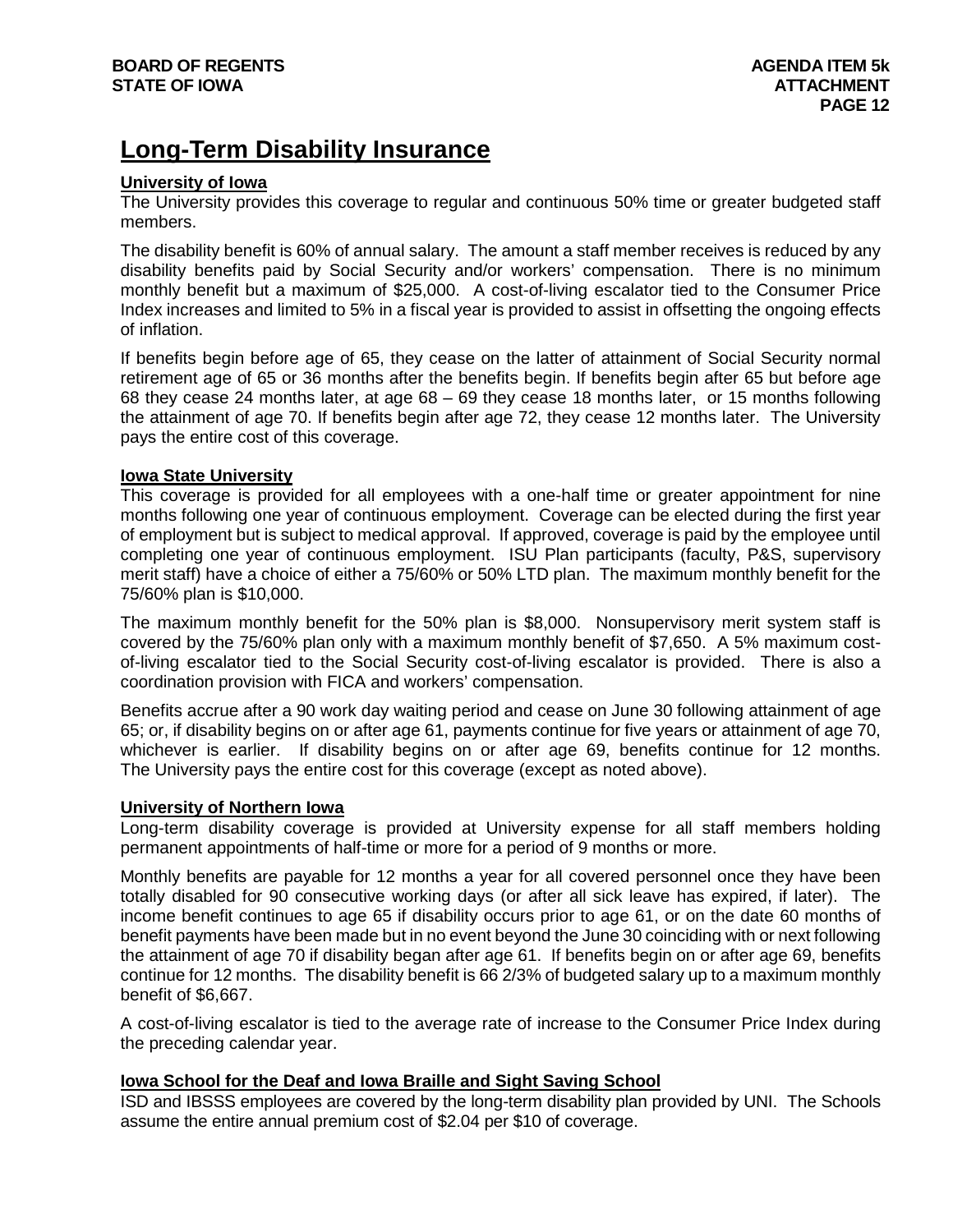# **Health Insurance** *(See pages 14 – 17 for contribution rates)*

*Beginning with new Merit hires effective July 1, 2017, Merit employees participate with the Faculty*  and Staff plan and no longer are allowed to participate with the state's AFSCME medical and dental *plans. Effective January 1, 2018, all new and current Merit employees will be required to move to the Faculty and Staff medical and dental plans.*

## **University of Iowa**

The University offers each employee group – Faculty/Professional Scientific/Merit Supervisory; Graduate Students and House Staff one health insurance plan.

UICHOICE, a point-of service product, is available to benefit eligible faculty, professional and scientific staff and merit supervisory staff. See<https://hr.uiowa.edu/uichoice> for details on covered charges, co-pays, deductibles, out-of- pocket limits, etc.

UIGRADCARE plan is only available to graduate students, post-doctoral scholars, and post-doctoral fellows. Program is a restricted panel managed care product utilizing the University health providers. See<https://hr.uiowa.edu/uigradcare> for details on covered charges, co-pays, deductibles, out-of- pocket limits, etc.

HOUSE STAFF is a closed-panel HMO with all services obtained from UI Health Care. The program is closed to new employees and will end in approximately two years. All new house staff hires are covered by UICHOICE.

## **Iowa State University**

ISU offered two insurance plans (a Preferred Provider Organization (PPO) and a Health Maintenance Organization (HMO)) to its faculty, professional and scientific staff, post docs, and supervisory merit staff appointed to a one-half time or more budgeted position for nine months or longer. An opt-out credit of \$107 is also available.

See<https://www.hr.iastate.edu/benefits/insurance/isu-plan#medical> for details on coverage levels, covered charges, co-pays, deductibles, out-of- pocket limits, etc.

# **University of Northern Iowa**

UNI offers two health insurance plans to faculty, professional and scientific staff and merit supervisory and confidential staff appointed to a non-temporary position of half-time or more for nine months or longer. These two managed care plans are Alliance Select - a PPO plan, and Blue Advantage - an HMO plan. A third plan option is the Classic Blue indemnity plan, but is only available to employees of the aforementioned groups hired prior to July 1, 2011.

On August 1, 2011, UNI added an additional health insurance option for organized faculty and professional and scientific staff. The new plan is a Preferred Provider Organization (PPO) plan administered by Wellmark BCBS. The existing Blue Advantage health plan also became an option for organized faculty. The indemnity health insurance plan (UNI Health) continues to be an option for employees hired prior to July 1, 2011, but is no longer an option for employees hired after July 1, 2011.

See<https://hrs.uni.edu/mybenefits/health> for details on coverage levels, covered charges, co-pays, deductibles, out-of- pocket limits, etc.

# **Iowa School for the Deaf and Iowa Braille and Sight Saving School**

Employees of the two Special Schools participate in the health insurance plans at ISU.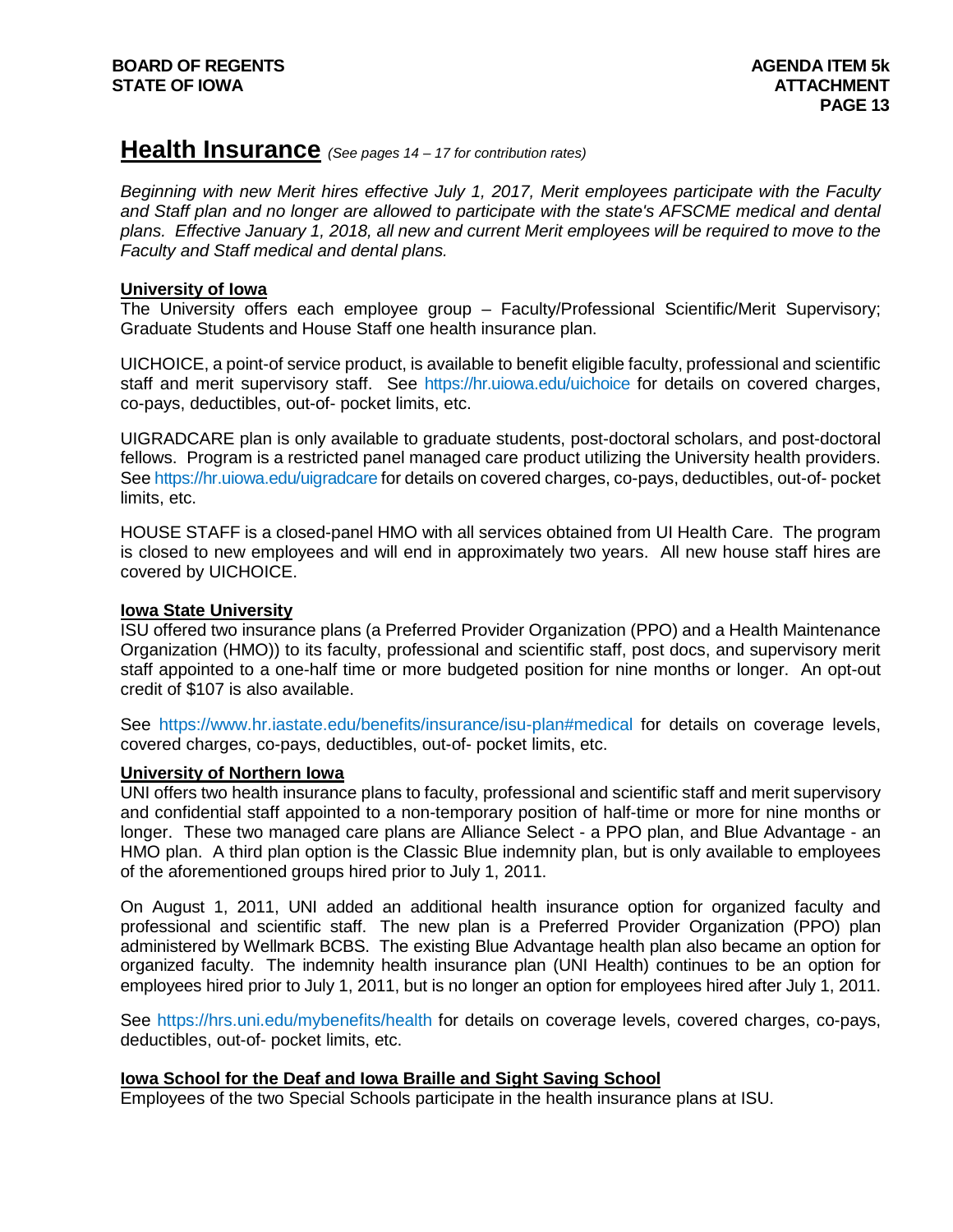$\overline{\phantom{a}}$ 

 $\overline{\phantom{a}}$ 

|                                  |          | UNIVERSITY OF IOWA |          |                |                |  |  |  |  |
|----------------------------------|----------|--------------------|----------|----------------|----------------|--|--|--|--|
| <b>Health Insurance - Single</b> |          |                    |          |                |                |  |  |  |  |
| <b>UIChoice</b>                  | CY 2014  | CY 2015            | CY 2016  | <b>CY 2017</b> | CY 2018        |  |  |  |  |
| <b>Employer Contribution</b>     | \$476.00 | \$476.00           | \$534.00 | \$576.00       | \$605.00       |  |  |  |  |
| <b>Employee Contribution</b>     | \$0.00   | \$0.00             | \$0.00   | \$0.00         | \$0.00         |  |  |  |  |
| Total                            | \$476,00 | \$476,00           | \$534.00 | \$576.00       | \$605.00       |  |  |  |  |
| <b>House Staff</b>               | CY 2014  | CY 2015            | CY 2016  | <b>CY 2017</b> | <b>CY 2018</b> |  |  |  |  |
| <b>Employer Contribution</b>     | \$554.00 | \$554.00           | \$554.00 | \$554.00       | \$554.00       |  |  |  |  |
| <b>Employee Contribution</b>     | \$0.00   | \$0.00             | \$0.00   | \$0.00         | \$0.00         |  |  |  |  |
| Total                            | \$554,00 | \$554.00           | \$554,00 | \$554,00       | \$554.00       |  |  |  |  |
| UIGRADCare <sup>1, 2</sup>       | AY 2014  | AY 2015            | AY 2016  | AY 2017        | AY 2018        |  |  |  |  |
| <b>Employer Contribution</b>     | \$218.00 | \$222.00           | \$229.00 | \$240.30       | \$265.50       |  |  |  |  |
| <b>Employee Contribution</b>     | \$24.00  | \$25.00            | \$25.00  | \$26.70        | \$29.50        |  |  |  |  |
| Total                            | \$242.00 | \$247.00           | \$254.00 | \$267.00       | \$295.00       |  |  |  |  |

| Health Insurance - Family    |                |            |                |            |            |  |  |
|------------------------------|----------------|------------|----------------|------------|------------|--|--|
| <b>UIChoice</b>              | <b>CY 2014</b> | CY 2015    | CY 2016        | CY 2017    | CY 2018    |  |  |
| <b>Employer Contribution</b> | \$931.00       | \$931.00   | \$1,030.00     | \$1,178.00 | \$1,238.00 |  |  |
| <b>Employee Contribution</b> | \$232.00       | \$232.00   | \$258.00       | \$295.00   | \$309.00   |  |  |
| Total                        | \$1,163.00     | \$1,163.00 | \$1,288.00     | \$1,473.00 | \$1,547.00 |  |  |
| <b>House Staff</b>           | <b>CY 2014</b> | CY 2015    | <b>CY 2016</b> | CY 2017    | CY 2018    |  |  |
| <b>Employer Contribution</b> | \$1,396.00     | \$1,362.00 | \$1,396.00     | \$1,396.00 | \$1,396.00 |  |  |
| <b>Employee Contribution</b> | \$0.00         | \$0.00     | \$0.00         | \$0.00     | \$0.00     |  |  |
| Total                        | \$1,396,00     | \$1.362.00 | \$1.396.00     | \$1,396,00 | \$1,396.00 |  |  |
| UIGRADCare <sup>1, 2</sup>   | AY 2014        | AY 2015    | AY 2016        | AY 2017    | AY 2018    |  |  |
| <b>Employer Contribution</b> | \$792.00       | \$729.00   | \$838.00       | \$938.00   | \$1,011.50 |  |  |
| <b>Employee Contribution</b> | \$340.00       | \$312.00   | \$359.00       | \$402.00   | \$433.50   |  |  |
| Total                        | \$1,132.00     | \$1,041.00 | \$1,197.00     | \$1,340.00 | \$1,445.00 |  |  |
|                              |                |            |                |            |            |  |  |

| Health Insurance - Employee with Children |            |                |            |            |                |  |  |
|-------------------------------------------|------------|----------------|------------|------------|----------------|--|--|
| <b>UIChoice</b>                           | CY 2014    | CY 2015        | CY 2016    | CY 2017    | <b>CY 2018</b> |  |  |
| <b>Employer Contribution</b>              | \$728.00   | \$728.00       | \$816.00   | \$897.00   | \$942.00       |  |  |
| <b>Employee Contribution</b>              | \$182.00   | \$182.00       | \$204.00   | \$224.00   | \$235.00       |  |  |
| Total                                     | \$910.00   | \$910,00       | \$1,020.00 | \$1,121.00 | \$1,177.00     |  |  |
| House Staff                               | CY 2014    | CY 2015        | CY 2016    | CY 2017    | CY 2018        |  |  |
| <b>Employer Contribution</b>              | \$1.314.00 | \$920.00       | \$1.314.00 | \$1,314.00 | \$1,314.00     |  |  |
| <b>Employee Contribution</b>              | \$0.00     | \$0.00         | \$0.00     | \$0.00     | \$0.00         |  |  |
| Total                                     | \$1,314.00 | \$920,00       | \$1,314.00 | \$1,314.00 | \$1,314.00     |  |  |
| UIGRADCare <sup>1, 2</sup>                | AY 2014    | AY 2015        | AY 2016    | AY 2017    | AY 2018        |  |  |
| <b>Employer Contribution</b>              | \$1,010.00 | \$986.00       | n/a        | n/a        | n/a            |  |  |
| <b>Employee Contribution</b>              | \$433.00   | \$423.00       | n/a        | n/al       | n/a            |  |  |
| Total                                     | \$1,443.00 | \$1,409.00 n/a |            | \$0.00     | \$0.00         |  |  |

| Health Insurance - Employee with Spouse |                |            |            |                |                |  |  |
|-----------------------------------------|----------------|------------|------------|----------------|----------------|--|--|
| <b>UIChoice</b>                         | <b>CY 2014</b> | CY 2015    | CY 2016    | <b>CY 2017</b> | <b>CY 2018</b> |  |  |
| <b>Employer Contribution</b>            | \$885.00       | \$885.00   | \$936.00   | \$1,099.00     | \$1,154.00     |  |  |
| <b>Employee Contribution</b>            | \$221.00       | \$221.00   | \$234.00   | \$275.00       | \$289.00       |  |  |
| Total                                   | \$1,106.00     | \$1,106.00 | \$1,170.00 | \$1,374.00     | \$1,443.00     |  |  |
| <b>House Staff</b>                      | <b>CY 2014</b> | CY 2015    | CY 2016    | <b>CY 2017</b> | CY 2018        |  |  |
| <b>Employer Contribution</b>            | \$747.00       | \$747.00   | \$747.00   | \$747.00       | \$747.00       |  |  |
| <b>Employee Contribution</b>            | \$0.00         | \$0.00     | \$0.00     | \$0.00         | \$0.00         |  |  |
| Total                                   | \$747.00       | \$747.00   | \$747.00   | \$747.00       | \$747.00       |  |  |
| UIGRADCare <sup>1, 2</sup>              | AY 2014        | AY 2015    | AY 2016    | AY 2017        | AY 2018        |  |  |
| <b>Employer Contribution</b>            | \$376.00       | \$373.00   | \$400.00   | \$511.00       | \$511.00       |  |  |
| <b>Employee Contribution</b>            | \$161.00       | \$160.00   | \$171.00   | \$219.00       | \$219.00       |  |  |
| Total                                   | \$537,00       | \$533,00   | \$571.00   | \$730,00       | \$730.00       |  |  |

1. AY = Academic Year.

2. Beginning CY 2016, the "Employee with Children" category was discontinued; employees with children are now included in the "Family" category.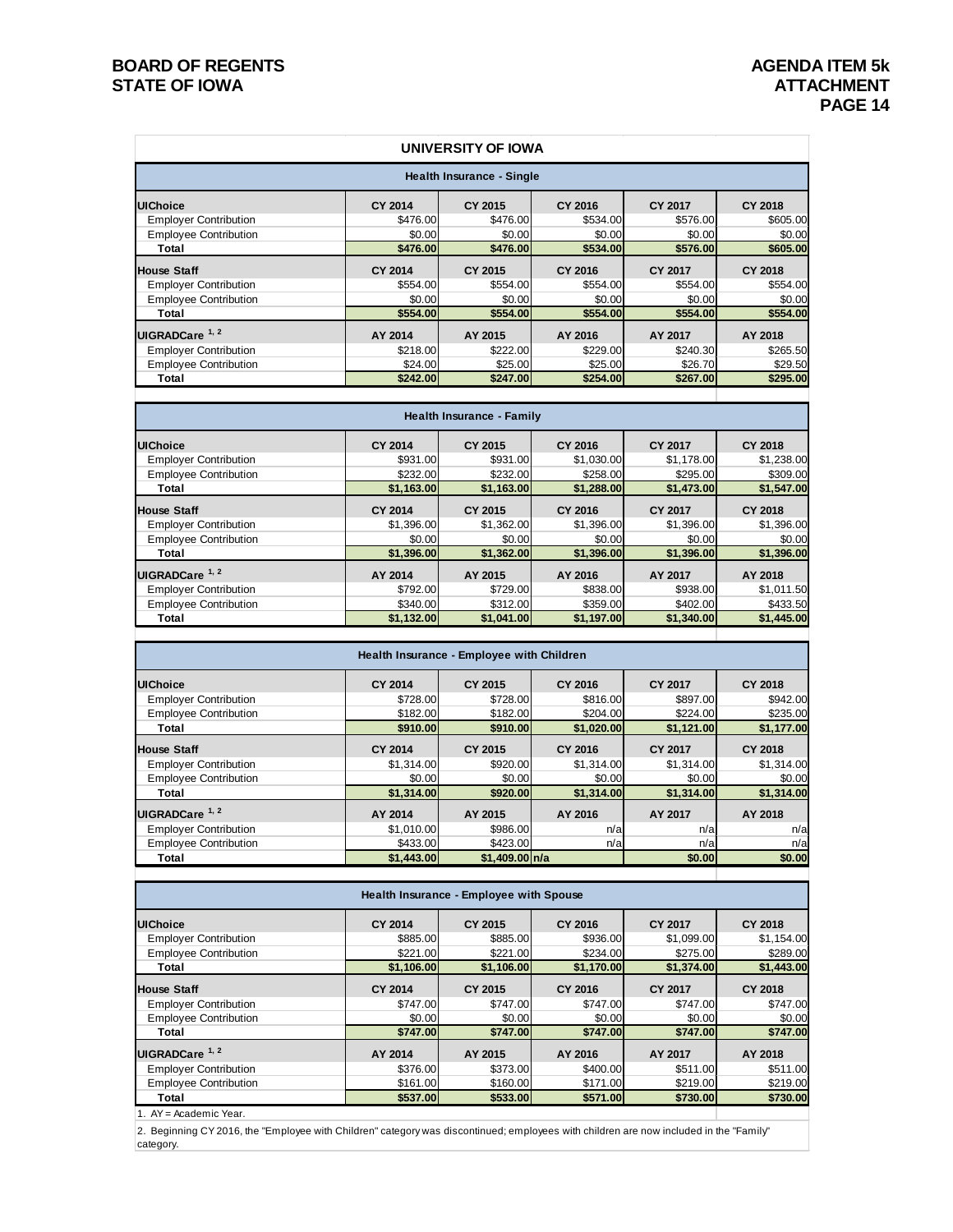|                                                              |                                                                          | <b>IOWA STATE UNIVERSITY</b>              |                       |                        |                        |
|--------------------------------------------------------------|--------------------------------------------------------------------------|-------------------------------------------|-----------------------|------------------------|------------------------|
|                                                              | <b>IOWA SCHOOL FOR THE DEAF / IOWA BRAILLE AND SIGHT SAVING SCHOOL *</b> |                                           |                       |                        |                        |
|                                                              |                                                                          | <b>Health Insurance - Single</b>          |                       |                        |                        |
| PPO - Faculty/Staff                                          | CY 2014                                                                  | CY 2015                                   | CY 2016               | CY 2017                | CY 2018                |
| <b>Employer Contribution</b>                                 | \$481.00                                                                 | \$481.00                                  | \$481.00              | \$481.00               | \$481.00               |
| <b>Employee Contribution</b>                                 | \$20.00                                                                  | \$20.00                                   | \$20.00               | \$20.00                | \$20.00                |
| Total                                                        | \$501.00                                                                 | \$501.00                                  | \$501.00              | \$501.00               | \$501.00               |
| HMO - Faculty/Staff                                          |                                                                          |                                           |                       |                        |                        |
| <b>Employer Contribution</b>                                 | \$485.00                                                                 | \$485.00                                  | \$485.00              | \$485.00               | \$485.00               |
| <b>Employee Contribution</b>                                 | \$0.00                                                                   | \$0.00                                    | \$0.00                | \$0.00                 | \$0.00                 |
| Total                                                        | \$485.00                                                                 | \$485.00                                  | \$485.00              | \$485.00               | \$485.00               |
| PPO - Merit                                                  |                                                                          |                                           |                       |                        |                        |
| <b>Employer Contribution</b>                                 | n/a                                                                      | n/a                                       | n/a                   | \$671.00               | \$671.00               |
| <b>Employee Contribution</b>                                 | n/a                                                                      | n/a                                       | n/a                   | \$20.00                | \$20.00                |
| Total                                                        | \$0.00                                                                   | \$0.00                                    | \$0.00                | \$691.00               | \$691.00               |
| HMO - Merit                                                  |                                                                          |                                           |                       |                        |                        |
| <b>Employer Contribution</b>                                 | n/a                                                                      | n/a                                       | n/a                   | \$669.00               | \$669.00               |
| <b>Employee Contribution</b>                                 | n/a                                                                      | n/a                                       | n/a                   | \$0.00                 | \$0.00                 |
| Total                                                        | \$0.00                                                                   | \$0.00                                    | \$0.00                | \$669.00               | \$669.00               |
|                                                              |                                                                          | <b>Health Insurance - Family</b>          |                       |                        |                        |
| PPO - Faculty/Staff                                          | CY 2014                                                                  | CY 2015                                   | CY 2016               | CY 2017                | CY 2018                |
| <b>Employer Contribution</b>                                 | \$1,129.00                                                               | \$1,129.00                                | \$1.129.00            | \$1,129.00             | \$1,129.00             |
| <b>Employee Contribution</b>                                 | \$339.00                                                                 | \$339.00                                  | \$339.00              | \$339.00               | \$339.00               |
| Total                                                        | \$1,468.00                                                               | \$1,468.00                                | \$1,468.00            | \$1,468.00             | \$1,468.00             |
| HMO - Faculty/Staff                                          |                                                                          |                                           |                       |                        |                        |
| <b>Employer Contribution</b>                                 | \$1,305.00                                                               | \$1,305.00                                | \$1,305.00            | \$1,305.00             | \$1,305.00             |
| <b>Employee Contribution</b>                                 | \$112.00                                                                 | \$112.00                                  | \$112.00              | \$112.00               | \$112.00               |
| Total                                                        | \$1,417.00                                                               | \$1,417.00                                | \$1,417.00            | \$1,417.00             | \$1,417.00             |
| <b>PPO - Merit</b>                                           |                                                                          |                                           |                       |                        |                        |
| <b>Employer Contribution</b>                                 | n/a                                                                      | n/a                                       | n/a                   | \$1,687.00             | \$1,687.00             |
| <b>Employee Contribution</b>                                 | n/a                                                                      | n/a                                       | n/a                   | \$339.00               | \$339.00               |
| Total                                                        | \$0.00                                                                   | \$0.00                                    | \$0.00                | \$2,026.00             | \$2,026.00             |
| HMO - Merit                                                  |                                                                          |                                           |                       |                        |                        |
| <b>Employer Contribution</b>                                 | n/a                                                                      | n/a                                       | n/a                   | \$1,843.00             | \$1,843.00             |
| <b>Employee Contribution</b>                                 | n/a                                                                      | n/a                                       | n/a                   | \$112.00               | \$112.00               |
| Total                                                        | \$0.00                                                                   | \$0.00                                    | \$0.00                | \$1,955.00             | \$1,955.00             |
|                                                              |                                                                          | Health Insurance - Employee with Children |                       |                        |                        |
|                                                              |                                                                          |                                           |                       |                        |                        |
| PPO - Faculty/Staff                                          | CY 2014<br>\$721.00                                                      | CY 2015<br>\$721.00                       | CY 2016<br>\$721.00   | CY 2017<br>\$721.00    | CY 2018<br>\$721.00    |
|                                                              |                                                                          |                                           |                       |                        |                        |
| <b>Employer Contribution</b>                                 |                                                                          |                                           |                       |                        |                        |
| <b>Employee Contribution</b>                                 | \$173.00<br>\$894.00                                                     | \$173.00                                  | \$173.00<br>\$894.00  | \$173.00               | \$173.00               |
| Total                                                        |                                                                          | \$894.00                                  |                       | \$894.00               | \$894.00               |
| HMO - Faculty/Staff                                          |                                                                          |                                           |                       |                        |                        |
| <b>Employer Contribution</b>                                 | \$825.00                                                                 | \$825.00                                  | \$825.00              | \$825.00               | \$825.00               |
| <b>Employee Contribution</b><br>Total                        | \$46.00<br>\$871.00                                                      | \$46.00<br>\$871.00                       | \$46.00<br>\$871.00   | \$46.00<br>\$871.00    | \$46.00<br>\$871.00    |
|                                                              |                                                                          |                                           |                       |                        |                        |
| PPO - Merit                                                  |                                                                          |                                           |                       |                        |                        |
| <b>Employer Contribution</b><br><b>Employee Contribution</b> | n/a<br>n/a                                                               | n/a<br>n/a                                | n/a<br>n/a            | \$1,061.00<br>\$173.00 | \$1.061.00<br>\$173.00 |
| Total                                                        | \$0.00                                                                   | \$0.00                                    | \$0.00                | \$1,234.00             | \$1,234.00             |
|                                                              |                                                                          |                                           |                       |                        |                        |
| HMO - Merit                                                  |                                                                          |                                           |                       |                        |                        |
| <b>Employer Contribution</b><br><b>Employee Contribution</b> | n/a<br>n/a                                                               | n/a<br>n/a                                | n/a<br>n/a            | \$1,156.00<br>\$46.00  | \$1,156.00<br>\$46.00  |
| Total                                                        | \$0.00                                                                   | \$0.00                                    | \$0.00                | \$1,202.00             | \$1,202.00             |
|                                                              |                                                                          |                                           |                       |                        |                        |
|                                                              |                                                                          | Health Insurance - Employee with Spouse   |                       |                        |                        |
| PPO - Faculty/Staff                                          | CY 2014                                                                  | CY 2015                                   | CY 2016               | CY 2017                | CY 2018                |
| <b>Employer Contribution</b>                                 | \$882.00                                                                 | \$882.00                                  | \$882.00              | \$882.00               | \$882.00               |
| <b>Employee Contribution</b><br>Total                        | \$263.00                                                                 | \$263.00                                  | \$263.00              | \$263.00               | \$263.00               |
|                                                              | \$1,145.00                                                               | \$1,145.00                                | \$1,145.00            | \$1,145.00             | \$1,145.00             |
| HMO - Faculty/Staff                                          |                                                                          |                                           |                       |                        |                        |
| <b>Employer Contribution</b>                                 | \$1,036.00                                                               | \$1,036.00                                | \$1,036.00            | \$1,036.00             | \$1,036.00             |
| <b>Employee Contribution</b><br>Total                        | \$78.00<br>\$1,114.00                                                    | \$78.00<br>\$1,114.00                     | \$78.00<br>\$1,114.00 | \$78.00<br>\$1,114.00  | \$78.00<br>\$1,114.00  |
|                                                              |                                                                          |                                           |                       |                        |                        |
| PPO - Merit                                                  |                                                                          |                                           |                       |                        |                        |
| <b>Employer Contribution</b>                                 | n/a                                                                      | n/a                                       | n/a                   | \$1,317.00             | \$1,317.00             |
| <b>Employee Contribution</b><br>Total                        | n/a<br>\$0.00                                                            | n/a<br>\$0.00                             | n/a<br>\$0.00         | \$263.00<br>\$1,580.00 | \$263.00<br>\$1,580.00 |
|                                                              |                                                                          |                                           |                       |                        |                        |
| HMO - Merit                                                  |                                                                          |                                           |                       |                        |                        |
| <b>Employer Contribution</b>                                 | n/a                                                                      | n/a                                       | n/a                   | \$1,459.00             | \$1,459.00             |
| <b>Employee Contribution</b><br>Total                        | n/a<br>\$0.00                                                            | n/a<br>\$0.00                             | n/a<br>\$0.00         | \$78.00<br>\$1,537.00  | \$78.00<br>\$1,537.00  |

*\* Employees of ISD and IBSSS participate in insurance plans at ISU.*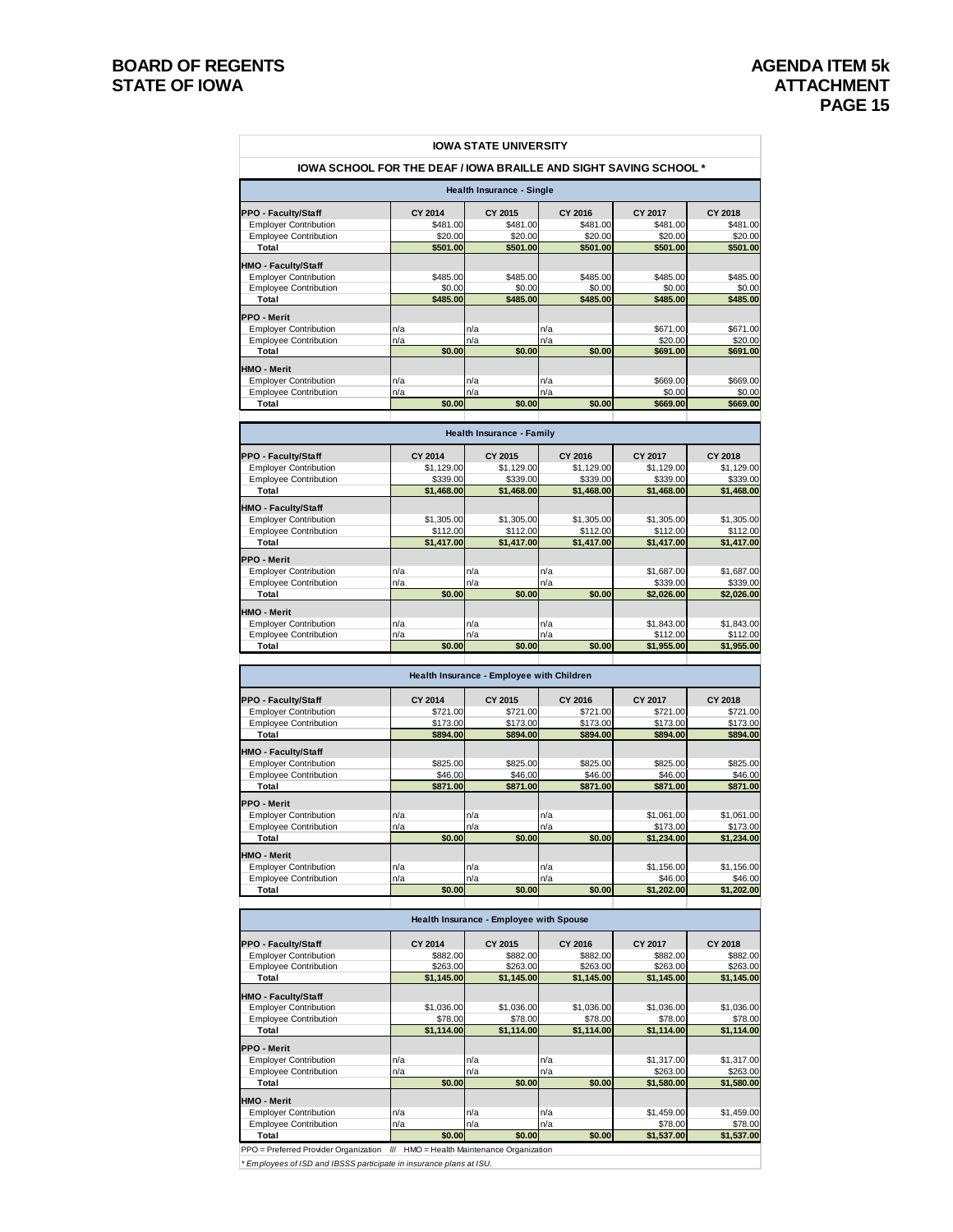| UNIVERSITY OF NORTHERN IOWA       |                |                |                |                |                |  |  |  |
|-----------------------------------|----------------|----------------|----------------|----------------|----------------|--|--|--|
| <b>Health Insurance - Single</b>  |                |                |                |                |                |  |  |  |
| <b>IUNI Health Classic Blue *</b> | <b>CY 2014</b> | CY 2015        | <b>CY 2016</b> | <b>CY 2017</b> | <b>CY 2018</b> |  |  |  |
| <b>Employer Contribution</b>      | \$506.00       | \$506.00       | \$513.75       | \$667,80       | n/a            |  |  |  |
| <b>Employee Contribution</b>      | \$78.00        | \$160.00       | \$278.25       | \$1,613.16     | n/a            |  |  |  |
| Total                             | \$584.00       | \$666,00       | \$792.00       | \$2,280.96     | \$0.00         |  |  |  |
| UNI PPO Alliance Select           | <b>CY 2014</b> | <b>CY 2015</b> | <b>CY 2016</b> | <b>CY 2017</b> | <b>CY 2018</b> |  |  |  |
| <b>Employer Contribution</b>      | \$506.00       | \$506.00       | \$513.75       | \$667.80       | \$742.96       |  |  |  |
| <b>Employee Contribution</b>      | \$0.00         | \$0.00         | \$0.00         | \$0.00         | \$21.00        |  |  |  |
| Total                             | \$506.00       | \$506,00       | \$513.75       | \$667.80       | \$763.96       |  |  |  |
| <b>UNI Blue Advantage HMO</b>     | <b>CY 2014</b> | <b>CY 2015</b> | <b>CY 2016</b> | <b>CY 2017</b> | <b>CY 2018</b> |  |  |  |
| <b>Employer Contribution</b>      | \$486.00       | \$486.00       | \$486.00       | \$614.79       | \$707.01       |  |  |  |
| <b>Employee Contribution</b>      | \$0.00         | \$0.00         | \$0.00         | \$0.00         | \$0.00         |  |  |  |
| Total                             | \$486,00       | \$486.00       | \$486.00       | \$614.79       | \$707.01       |  |  |  |
|                                   |                |                |                |                |                |  |  |  |

| Health Insurance - Family      |                |                |                |                |                |  |  |  |
|--------------------------------|----------------|----------------|----------------|----------------|----------------|--|--|--|
| UNI Health Classic Blue *      | <b>CY 2014</b> | <b>CY 2015</b> | <b>CY 2016</b> | <b>CY 2017</b> | <b>CY 2018</b> |  |  |  |
| <b>Employer Contribution</b>   | \$1,023.20     | \$1,023.20     | \$1,038.00     | \$1,349.40     | n/a            |  |  |  |
| <b>Employee Contribution</b>   | \$472.80       | \$681.80       | \$990.75       | \$4,493.40     | n/a            |  |  |  |
| Total                          | \$1,496.00     | \$1,705.00     | \$2,028.75     | \$5,842.80     | \$0.00         |  |  |  |
| <b>UNI PPO Alliance Select</b> | <b>CY 2014</b> | CY 2015        | <b>CY 2016</b> | <b>CY 2017</b> | <b>CY 2018</b> |  |  |  |
| <b>Employer Contribution</b>   | \$1,023.20     | \$1,023.20     | \$1,038.00     | \$1,349.40     | \$1,430.23     |  |  |  |
| <b>Employee Contribution</b>   | \$255.80       | \$255.80       | \$259.50       | \$337.35       | \$357.55       |  |  |  |
| Total                          | \$1,279.00     | \$1,279.00     | \$1,297.50     | \$1,686.75     | \$1,787.78     |  |  |  |
| <b>UNI Blue Advantage HMO</b>  | <b>CY 2014</b> | <b>CY 2015</b> | <b>CY 2016</b> | <b>CY 2017</b> | <b>CY 2018</b> |  |  |  |
| <b>Employer Contribution</b>   | \$1,023.20     | \$1,023.20     | \$1,038.00     | \$1,349.40     | \$1,430.23     |  |  |  |
| <b>Employee Contribution</b>   | \$192.80       | \$192.80       | \$178.50       | \$188.85       | \$188.85       |  |  |  |
| Total                          | \$1,216.00     | \$1,216.00     | \$1,216.50     | \$1,538.25     | \$1,619.08     |  |  |  |

*\* This plan expired December 31, 2017.*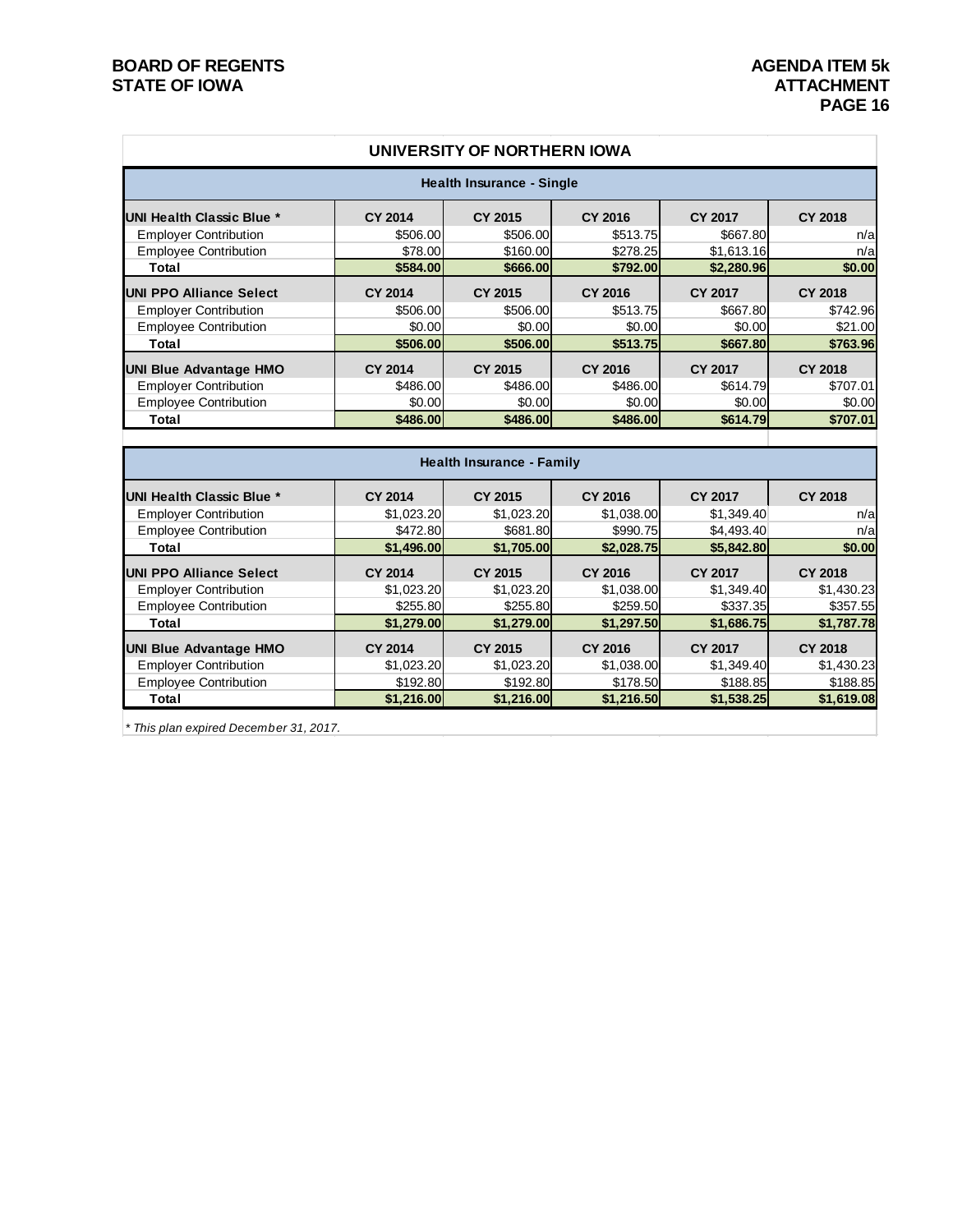# **Dental Insurance** *(See pages 19 – <sup>21</sup> for contribution rates)*

*Beginning with new Merit hires effective July 1, 2017, Merit employees participate with the Faculty*  and Staff plan and no longer are allowed to participate with the state's AFSCME medical and dental *plans. Effective January 1, 2018, all new and current Merit employees will be required to move to the Faculty and Staff medical and dental plans.*

## **University of Iowa**

Faculty, professional and scientific staff, and Regents Merit System supervisory staff with a regular appointment of 50% or more are eligible to participate in the University of Iowa's dental insurance program.

For further details, see  $\rightarrow$  <https://hr.uiowa.edu/benefits/dental-2>

## **Iowa State University**

All employees of one-half time or more for nine months or longer who are classified as faculty, professional and scientific or supervisory merit staff are eligible to participate in the University's dental insurance program. An Opt-Out credit of \$24 is also available.

For further details, see  $\rightarrow$  <https://www.hr.iastate.edu/benefits/insurance/isu-plan#dental>

## **University of Northern Iowa**

Faculty, professional and scientific staff and supervisory merit staff with at least half-time appointments for the academic year are eligible to participate in the University's dental insurance program.

For further details, see  $\rightarrow$  <https://hrs.uni.edu/mybenefits/dental>

## **Iowa School for the Deaf / Iowa Braille and Sight Saving School**

Employees of the two Special Schools participate in the dental insurance plans at ISU.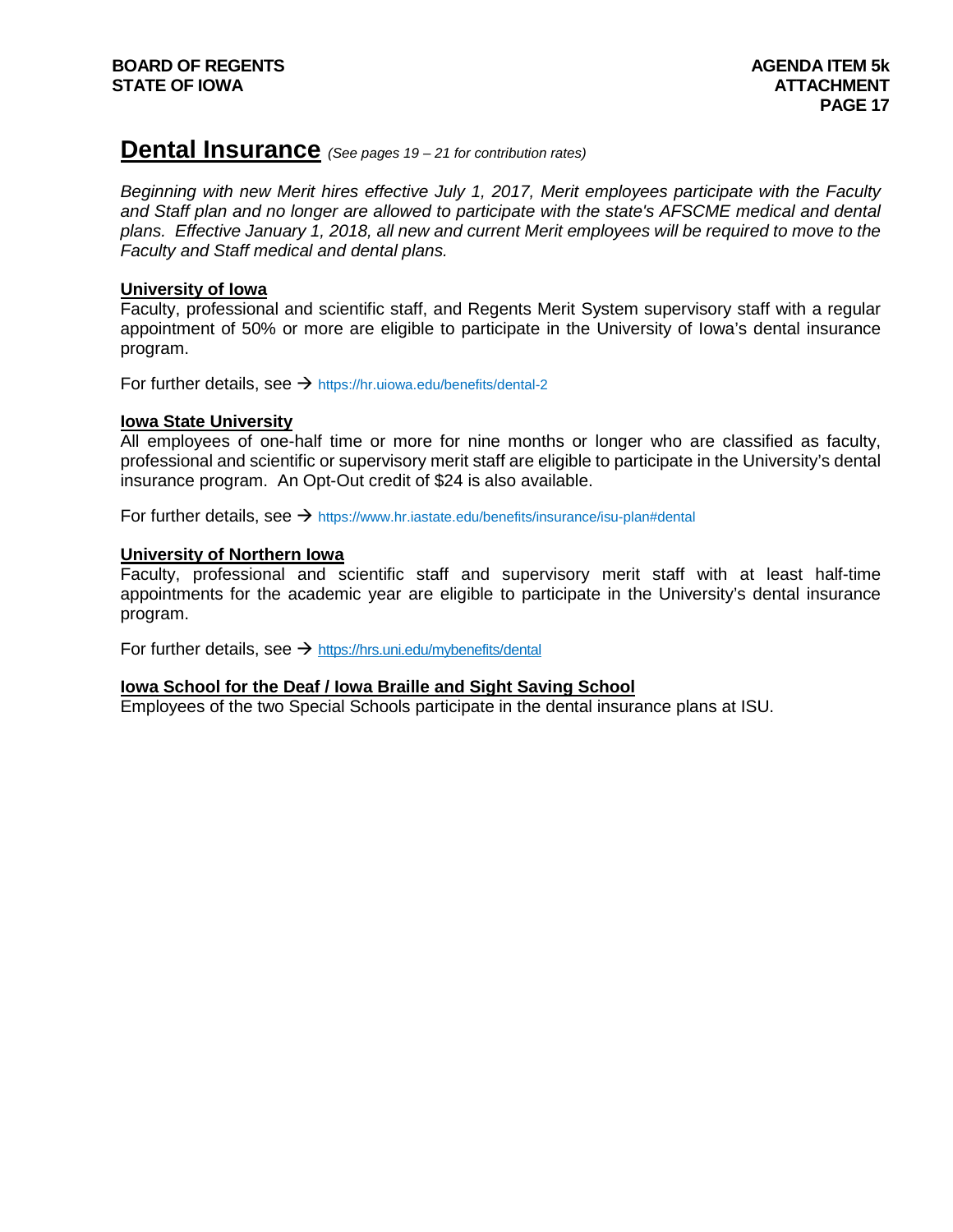1. AY = Academic Year.

|                                                              | UNIVERSITY OF IOWA                                   |                     |                           |                            |
|--------------------------------------------------------------|------------------------------------------------------|---------------------|---------------------------|----------------------------|
|                                                              | Dental Insurance - Single                            |                     |                           |                            |
| Dental                                                       | CY 2015                                              | <b>CY 2016</b>      | CY 2017                   | <b>CY 2018</b>             |
| <b>Employer Contribution</b>                                 | \$42.00                                              | \$42.00             | \$45.00                   | \$45.00                    |
| <b>Employee Contribution</b>                                 | \$0.00                                               | \$0.00              | \$0.00                    | \$0.00                     |
| Total                                                        | \$42.00                                              | \$42.00             | \$45.00                   | \$45.00                    |
| <b>House Staff</b>                                           | CY 2015                                              | <b>CY 2016</b>      | <b>CY 2017</b>            | <b>CY 2018</b>             |
| <b>Employer Contribution</b>                                 | \$34.00                                              | \$34.00             | \$34.00                   | \$34.00                    |
| <b>Employee Contribution</b>                                 | \$0.00                                               | \$0.00              | \$0.00                    | \$0.00                     |
| Total                                                        | \$34.00                                              | \$34.00             | \$34.00                   | \$34.00                    |
| Grad Dental <sup>1</sup>                                     | AY 2015                                              | AY 2016             | AY 2017                   | AY 2018                    |
| <b>Employer Contribution</b>                                 | \$21.00                                              | \$21.00             | \$21.25                   | \$21.25                    |
| <b>Employee Contribution</b>                                 | \$4.00                                               | \$4.00              | \$3.75                    | \$3.75                     |
| Total                                                        | \$25.00                                              | \$25.00             | \$25.00                   | \$25.00                    |
|                                                              | <b>Dental Insurance - Family</b>                     |                     |                           |                            |
|                                                              |                                                      |                     |                           |                            |
| Dental<br><b>Employer Contribution</b>                       | CY 2015<br>\$101.00                                  | CY 2016<br>\$101.00 | CY 2017<br>\$106.40       | <b>CY 2018</b><br>\$106.00 |
| <b>Employee Contribution</b>                                 | \$25.00                                              | \$25.00             | \$26.60                   | \$27.00                    |
| Total                                                        | \$126.00                                             | \$126.00            | \$133.00                  | \$133.00                   |
|                                                              |                                                      |                     |                           |                            |
| <b>House Staff</b>                                           | CY 2015<br>\$89.00                                   | <b>CY 2016</b>      | <b>CY 2017</b>            | <b>CY 2018</b>             |
| <b>Employer Contribution</b><br><b>Employee Contribution</b> | \$0.00                                               | \$89.00<br>\$0.00   | \$89.00<br>\$0.00         | \$89.00<br>\$0.00          |
| Total                                                        | \$89.00                                              | \$89.00             | \$89.00                   | \$89.00                    |
|                                                              |                                                      |                     |                           |                            |
| Grad Dental <sup>1</sup>                                     | AY 2015                                              | AY 2016             | AY 2017                   | AY 2018                    |
| <b>Employer Contribution</b>                                 | \$45.00                                              | \$55.30             | \$56.00                   | \$56.00                    |
| <b>Employee Contribution</b><br>Total                        | \$19.00<br>\$64.00                                   | \$23.70<br>\$79.00  | \$24.00<br>\$80.00        | \$24.00<br>\$80.00         |
| <b>Dental</b>                                                | Dental Insurance - Employee with Children<br>CY 2015 | CY 2016             | <b>CY 2017</b>            | <b>CY 2018</b>             |
| <b>Employer Contribution</b>                                 | \$80.00                                              | \$80.00             | \$80.00                   | \$80.00                    |
| <b>Employee Contribution</b>                                 | \$20.00                                              | \$20.00             | \$20.00                   | \$20.00                    |
| Total                                                        |                                                      | \$100.00            | \$100.00                  | \$100.00                   |
| <b>House Staff</b>                                           | CY 2015                                              | <b>CY 2016</b>      | <b>CY 2017</b>            | <b>CY 2018</b>             |
| <b>Employer Contribution</b>                                 | \$70.00                                              | \$70.00             | \$70.00                   | \$70.00                    |
| <b>Employee Contribution</b>                                 | \$0.00                                               | \$0.00              | \$0.00                    | \$0.00                     |
| Total                                                        | \$70.00                                              | \$70.00             | \$70.00                   | \$70.00                    |
| Grad Dental <sup>1</sup>                                     | AY 2015                                              | AY 2016             | AY 2017                   | AY 2018                    |
| <b>Employer Contribution</b>                                 | \$43.40                                              | \$43.40             | \$46.90                   | \$46.90                    |
| <b>Employee Contribution</b>                                 | \$18.60                                              | \$18.60             | \$20.10                   | \$20.10                    |
| Total                                                        | \$62.00                                              | \$62.00             | \$67.00                   | \$67.00                    |
|                                                              | Dental Insurance - Employee with Spouse              |                     |                           |                            |
|                                                              |                                                      |                     |                           |                            |
| Dental                                                       | CY 2015<br>\$68.00                                   | CY 2016             | <b>CY 2017</b><br>\$74.00 | <b>CY 2018</b>             |
| <b>Employer Contribution</b><br><b>Employee Contribution</b> | \$16.00                                              | \$68.00<br>\$16.00  | \$19.00                   | \$74.00<br>\$19.00         |
| Total                                                        |                                                      | \$84.00             | \$93.00                   | \$93.00                    |
| <b>House Staff</b>                                           | CY 2015                                              | <b>CY 2016</b>      | <b>CY 2017</b>            | <b>CY 2018</b>             |
| <b>Employer Contribution</b>                                 | \$87.00                                              | \$87.00             | \$87.00                   | \$87.00                    |
| <b>Employee Contribution</b>                                 | \$0.00                                               | \$0.00              | \$0.00                    | \$0.00                     |
| Total                                                        | \$87.00                                              | \$87.00             | \$87.00                   | \$87.00                    |
| Grad Dental <sup>1</sup>                                     | AY 2015                                              | AY 2016             | AY 2017                   | AY 2018                    |
| <b>Employer Contribution</b>                                 | \$31.50                                              | \$31.50             | \$31.50                   | \$31.50                    |
| <b>Employee Contribution</b>                                 | \$13.50                                              | \$13.50             | \$13.50                   | \$13.50                    |
| Total                                                        | \$45.00                                              | \$45.00             | \$45.00                   | \$45.00                    |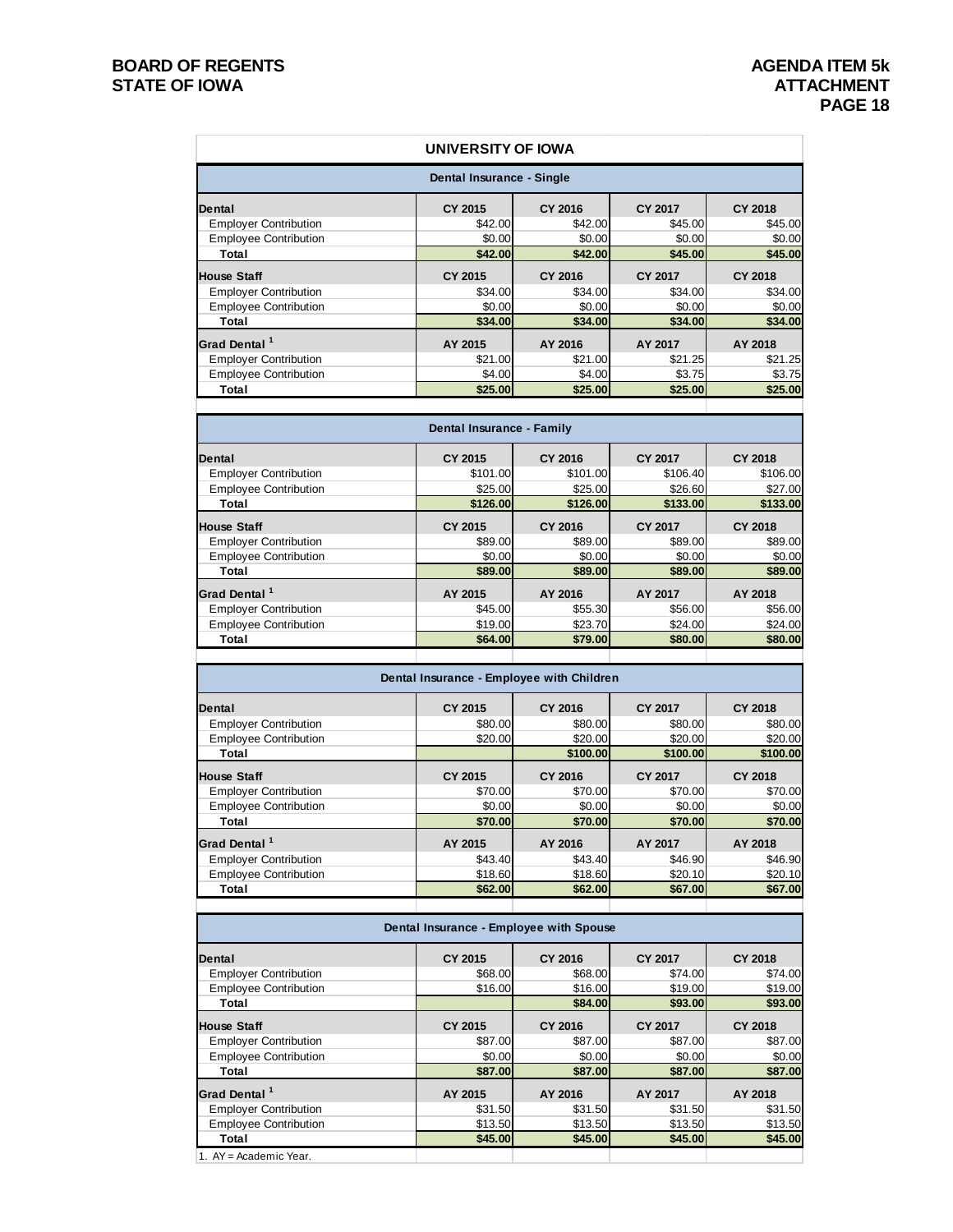| <b>IOWA SCHOOL FOR THE DEAF / IOWA BRAILLE AND SIGHT SAVING SCHOOL *</b> |                           | <b>IOWA STATE UNIVERSITY</b>              |                    |                     |                           |
|--------------------------------------------------------------------------|---------------------------|-------------------------------------------|--------------------|---------------------|---------------------------|
|                                                                          |                           | Dental Insurance - Single                 |                    |                     |                           |
| <b>Basic - Faculty/Staff</b>                                             | CY 2014                   | CY 2015                                   | CY 2016            | CY 2017             | <b>CY 2018</b>            |
| <b>Employer Contribution</b>                                             | \$26.00                   | \$26.00                                   | \$26.00            | \$26.00             | \$26.00                   |
| <b>Employee Contribution</b>                                             | \$0.00                    | \$0.00                                    | \$0.00             | \$0.00              | \$0.00                    |
| Total                                                                    | \$26.00                   | \$26.00                                   | \$26.00            | \$26.00             | \$26.00                   |
| Comprehensive - Faculty/Staff<br><b>Employer Contribution</b>            | \$26.00                   | \$26.00                                   | \$26.00            | \$26.00             | \$26.00                   |
| <b>Employee Contribution</b>                                             | \$16.00                   | \$16.00                                   | \$16.00            | \$16.00             | \$16.00                   |
| Total                                                                    | \$42.00                   | \$42.00                                   | \$42.00            | \$42.00             | \$42.00                   |
| Basic - Merit                                                            |                           |                                           |                    |                     |                           |
| <b>Employer Contribution</b>                                             | n/a                       | n/a                                       | n/a                | \$26.00             | \$26.00                   |
| <b>Employee Contribution</b><br>Total                                    | n/a                       | n/a                                       | n/a                | \$0.00              | \$0.00                    |
|                                                                          | \$0.00                    | \$0.00                                    | \$0.00             | \$26.00             | \$26.00                   |
| Comprehensive - Merit<br><b>Employer Contribution</b>                    | n/a                       | n/a                                       | n/a                | \$26.00             | \$26.00                   |
| <b>Employee Contribution</b>                                             | n/a                       | n/a                                       | n/a                | \$16.00             | \$16.00                   |
| Total                                                                    | \$0.00                    | \$0.00                                    | \$0.00             | \$42.00             | \$42.00                   |
|                                                                          |                           |                                           |                    |                     |                           |
|                                                                          |                           | Dental Insurance - Family                 |                    |                     |                           |
| Basic - Faculty/Staff<br><b>Employer Contribution</b>                    | <b>CY 2014</b><br>\$26.00 | CY 2015<br>\$26.00                        | CY 2016<br>\$26.00 | CY 2017<br>\$26.00  | <b>CY 2018</b><br>\$26.00 |
| <b>Employee Contribution</b>                                             | \$45.00                   | \$45.00                                   | \$45.00            | \$45.00             | \$45.00                   |
| Total                                                                    | \$71.00                   | \$71.00                                   | \$71.00            | \$71.00             | \$71.00                   |
| Comprehensive - Faculty/Staff                                            |                           |                                           |                    |                     |                           |
| <b>Employer Contribution</b>                                             | \$26.00                   | \$26.00                                   | \$26.00            | \$26.00             | \$26.00                   |
| <b>Employee Contribution</b>                                             | \$96.00                   | \$96.00                                   | \$96.00            | \$96.00             | \$96.00                   |
| Total                                                                    | \$122.00                  | \$122.00                                  | \$122.00           | \$122.00            | \$122.00                  |
| <b>Basic - Merit</b>                                                     |                           |                                           |                    |                     |                           |
| <b>Employer Contribution</b><br><b>Employee Contribution</b>             | n/a<br>n/a                | n/a<br>n/a                                | n/a<br>n/a         | \$26.00<br>\$45.00  | \$26.00<br>\$45.00        |
| Total                                                                    | \$0.00                    | \$0.00                                    | \$0.00             | \$71.00             | \$71.00                   |
| Comprehensive - Merit                                                    |                           |                                           |                    |                     |                           |
| <b>Employer Contribution</b>                                             | n/a                       | n/a                                       | n/a                | \$26.00             | \$26.00                   |
| <b>Employee Contribution</b>                                             | n/a                       | n/a                                       | n/a                | \$96.00             | \$96.00                   |
| Total                                                                    | \$0.00                    | \$0.00                                    | \$0.00             | \$122.00            | \$122.00                  |
|                                                                          |                           | Dental Insurance - Employee with Children |                    |                     |                           |
| <b>Basic - Faculty/Staff</b>                                             | <b>CY 2014</b>            | CY 2015                                   | CY 2016            | CY 2017             | <b>CY 2018</b>            |
| <b>Employer Contribution</b>                                             | \$26.00                   | \$26.00                                   | \$26.00            | \$26.00             | \$26.00                   |
| <b>Employee Contribution</b>                                             | \$37.00                   | \$37.00                                   | \$37.00            | \$37.00             | \$37.00                   |
| Total                                                                    | \$63.00                   | \$63.00                                   | \$63.00            | \$63.00             | \$63.00                   |
| Comprehensive - Faculty/Staff                                            |                           |                                           |                    |                     |                           |
| <b>Employer Contribution</b><br><b>Employee Contribution</b>             | \$26.00<br>\$82.00        | \$26.00<br>\$82.00                        | \$26.00<br>\$82.00 | \$26.00<br>\$82.00  | \$26.00<br>\$82.00        |
| Total                                                                    | \$108.00                  | \$108.00                                  | \$108.00           | \$108.00            | \$108.00                  |
| Basic - Merit                                                            |                           |                                           |                    |                     |                           |
| <b>Employer Contribution</b>                                             | n/a                       | n/a                                       | n/a                | \$26.00             | \$26.00                   |
| <b>Employee Contribution</b>                                             | n/a                       | n/a                                       | n/a                | \$37.00             | \$37.00                   |
| Total                                                                    | \$0.00                    | \$0.00                                    | \$0.00             | \$63.00             | \$63.00                   |
| Comprehensive - Merit                                                    |                           |                                           |                    |                     |                           |
| <b>Employer Contribution</b>                                             | n/a                       | n/a                                       | n/a                | \$26.00             | \$26.00                   |
| <b>Employee Contribution</b><br>Total                                    | n/a<br>\$0.00             | n/a<br>\$0.00                             | n/a<br>\$0.00      | \$82.00<br>\$108.00 | \$82.00<br>\$108.00       |
|                                                                          |                           |                                           |                    |                     |                           |
|                                                                          |                           | Dental Insurance - Employee with Spouse   |                    |                     |                           |
| <b>Basic - Faculty/Staff</b>                                             | CY 2014                   | CY 2015                                   | CY 2016            | CY 2017             | CY 2018                   |
| <b>Employer Contribution</b>                                             | \$26.00                   | \$26.00                                   | \$26.00            | \$26.00             | \$26.00                   |
| <b>Employee Contribution</b><br>Total                                    | \$30.00<br>\$56.00        | \$30.00<br>\$56.00                        | \$30.00<br>\$56.00 | \$30.00<br>\$56.00  | \$30.00<br>\$56.00        |
|                                                                          |                           |                                           |                    |                     |                           |
| Comprehensive - Faculty/Staff<br><b>Employer Contribution</b>            | \$26.00                   | \$26.00                                   | \$26.00            | \$26.00             | \$26.00                   |
| <b>Employee Contribution</b>                                             | \$77.00                   | \$77.00                                   | \$77.00            | \$77.00             | \$77.00                   |
| Total                                                                    | \$103.00                  | \$103.00                                  | \$103.00           | \$103.00            | \$103.00                  |
| Basic - Merit                                                            |                           |                                           |                    |                     |                           |
| <b>Employer Contribution</b>                                             | n/a                       | n/a                                       | n/a                | \$26.00             | \$26.00                   |
| <b>Employee Contribution</b><br>Total                                    | n/a<br>\$0.00             | n/a<br>\$0.00                             | n/a<br>\$0.00      | \$30.00<br>\$56.00  | \$30.00<br>\$56.00        |
| Comprehensive - Merit                                                    |                           |                                           |                    |                     |                           |
| <b>Employer Contribution</b>                                             | n/a                       | n/a                                       | n/a                | \$26.00             | \$26.00                   |
| <b>Employee Contribution</b>                                             | n/a                       | n/a                                       | n/a                | \$77.00             | \$77.00                   |
| Total                                                                    | \$0.00                    | \$0.00                                    | \$0.00             | \$103.00            | \$103.00                  |

*\* Employees of ISD and IBSSS participate in insurance plans at ISU.*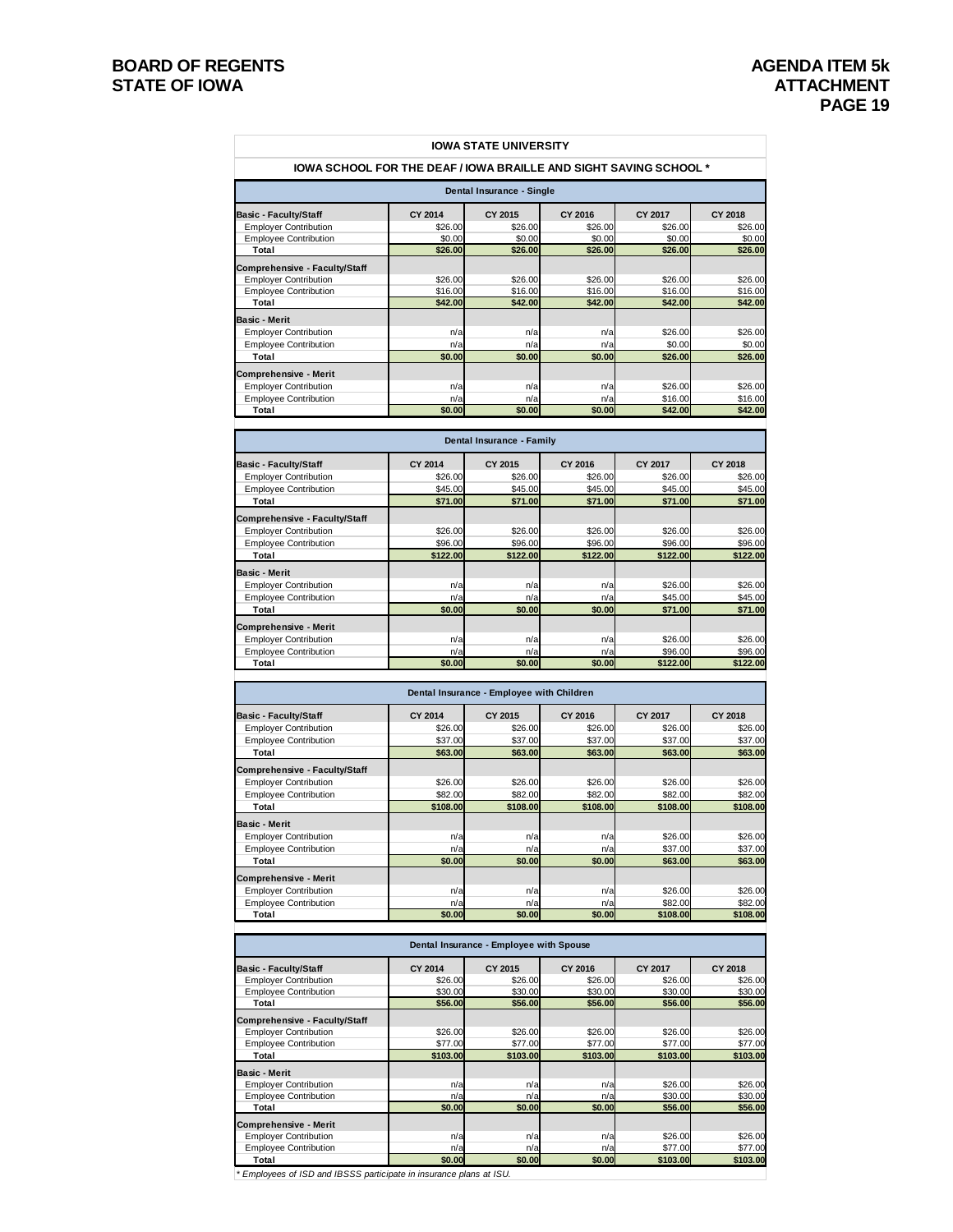|                                  | UNIVERSITY OF NORTHERN IOWA      |                |                |                |
|----------------------------------|----------------------------------|----------------|----------------|----------------|
|                                  | <b>Dental Insurance - Single</b> |                |                |                |
| Dental I <sup>1</sup>            | <b>CY 2015</b>                   | <b>CY 2016</b> | <b>CY 2017</b> | <b>CY 2018</b> |
| <b>Employer Contribution</b>     | \$25.00                          | \$25.50        | \$25.50        | n/a            |
| <b>Employee Contribution</b>     | \$0.00                           | \$0.00         | \$0.00         | n/a            |
| <b>Total</b>                     | \$25.00                          | \$25.50        | \$25.50        | \$0.00         |
| <b>Dental II</b>                 | <b>CY 2015</b>                   | <b>CY 2016</b> | <b>CY 2017</b> | <b>CY 2018</b> |
| <b>Employer Contribution</b>     | \$25.00                          | \$25.50        | \$25.50        | \$25.50        |
| <b>Employee Contribution</b>     | \$6.00                           | \$6.00         | \$6.00         | \$6.00         |
| <b>Total</b>                     | \$31.00                          | \$31.50        | \$31.50        | \$31.50        |
| Dental II - Faculty <sup>2</sup> | <b>CY 2015</b>                   | <b>CY 2016</b> | <b>CY 2017</b> | <b>CY 2018</b> |
| <b>Employer Contribution</b>     | \$25.00                          | \$25.50        | \$25.50        | \$25.50        |
| <b>Employee Contribution</b>     | \$6.00                           | \$6.00         | \$6.00         | \$6.00         |
| Total                            | \$31.00                          | \$31.50        | \$31.50        | \$31.50        |
|                                  |                                  |                |                |                |
|                                  | <b>Dental Insurance - Family</b> |                |                |                |
| Dental I <sup>1</sup>            | <b>CY 2015</b>                   | <b>CY 2016</b> | <b>CY 2017</b> | <b>CY 2018</b> |
| <b>Employer Contribution</b>     | \$25.00                          | \$25.50        | \$25.50        | n/a            |
| <b>Employee Contribution</b>     | \$62.00                          | \$61.50        | \$61.50        | n/a            |
| <b>Total</b>                     | \$87.00                          | \$87.00        | \$87.00        | \$0.00         |
| <b>Dental II</b>                 | <b>CY 2015</b>                   | <b>CY 2016</b> | <b>CY 2017</b> | <b>CY 2018</b> |
| <b>Employer Contribution</b>     | \$54.50                          | \$54.75        | \$54.75        | \$54.75        |
| <b>Employee Contribution</b>     | \$54.50                          | \$54.75        | \$54.75        | \$54.75        |
| <b>Total</b>                     | \$109.00                         | \$109.50       | \$109.50       | \$109.50       |

**Dental II - Faculty <sup>2</sup> CY 2015 CY 2016 CY 2017 CY 2018** Employer Contribution \$25.00 \$25.50 \$25.50 \$54.75 Employee Contribution <br>
Total 
Total 
554.75<br>
Total 
564.00

554.75

564.00

564.00

584.00

584.00

584.00

584.00

584.00

584.00

554.75

50 **Total \$109.00 \$109.50 \$109.50 \$109.50**

*1. This plan expired December 31, 2017.*

*2. This plan became one in the same as Dental II effective January 1, 2018.*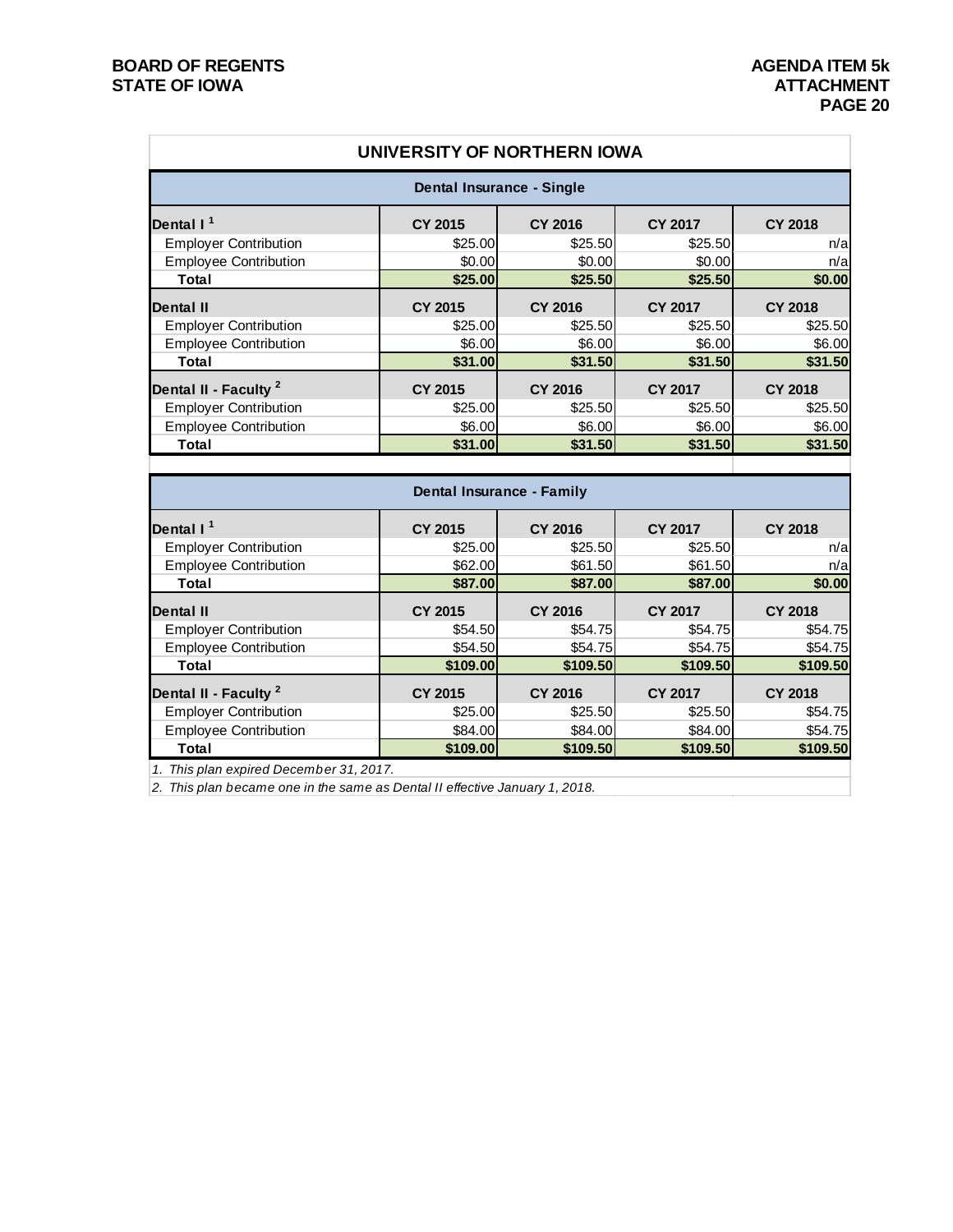# **Retirements**

In addition to regular retirement through either IPERS or TIAA, with approval of the institution, Regent employees may enter the phased retirement program.

The Board first approved the phased retirement program in 1982. The last program expired on June 30, 2017. Details may be found in Regent Policy Manual §2.1(2)(H)(i) – Phased and Early Retirement. To date 1,501 faculty and staff have participated in the program. There have been no participants from ISD or IBSSS.

| <b>Regular Retirements - FY 2017</b> |                                                                  |     |     |     |  |  |  |
|--------------------------------------|------------------------------------------------------------------|-----|-----|-----|--|--|--|
|                                      | <b>P&amp;S</b><br><b>Merit</b><br><b>Total</b><br><b>Faculty</b> |     |     |     |  |  |  |
|                                      | 72                                                               | 238 | 156 | 466 |  |  |  |
| SUI<br>ISU                           | 41                                                               | 76  | 88  | 205 |  |  |  |
| UNI                                  | 22                                                               | 15  | 24  | 61  |  |  |  |
| <b>ISD</b>                           |                                                                  |     |     | 8   |  |  |  |
| <b>IBSSS</b>                         |                                                                  |     |     |     |  |  |  |
| <b>TOTAL</b>                         | 140                                                              | 329 | 272 | 741 |  |  |  |

| <b>Phased Retirement Program New Entrants - FY 2017</b> |                                                                  |    |    |     |  |  |  |
|---------------------------------------------------------|------------------------------------------------------------------|----|----|-----|--|--|--|
|                                                         | <b>P&amp;S</b><br><b>Merit</b><br><b>Faculty</b><br><b>Total</b> |    |    |     |  |  |  |
|                                                         | 37                                                               |    |    | 64  |  |  |  |
| $\frac{\overline{S}}{\overline{S}}$                     | 21                                                               | 14 |    | 40  |  |  |  |
|                                                         | 19                                                               |    | 12 | 35  |  |  |  |
|                                                         |                                                                  |    | 23 | 139 |  |  |  |

| <b>Phased Retirement Program Participants</b> |                                                 |  |  |  |  |  |
|-----------------------------------------------|-------------------------------------------------|--|--|--|--|--|
| FY 2013                                       | FY 2014<br>FY 2015<br>FY 2016<br><b>FY 2017</b> |  |  |  |  |  |
| 60                                            | 139<br>68<br>60                                 |  |  |  |  |  |

| <b>Phased Retirement Impact - FY 2017</b> |                                     |             |  |  |  |  |
|-------------------------------------------|-------------------------------------|-------------|--|--|--|--|
|                                           | <b>Released</b><br><b>Incentive</b> |             |  |  |  |  |
| SUI                                       | \$2,045,382                         | \$4,839,454 |  |  |  |  |
| <b>ISU</b>                                | 1,055,566                           | 1,559,978   |  |  |  |  |
| UNI                                       | 629,300                             | 1,426,327   |  |  |  |  |
| <b>TOTAL</b>                              | \$3,730,248                         | \$7,825,759 |  |  |  |  |

"*Incentive*" is the difference between the total compensation paid (salary and university fringe benefit contributions) under the Phased Retirement Program and the total compensation that would have been paid if the individual had reduced to the specified percentage of effort without the special provisions of the program.

"*Released*" is the difference between the total compensation received under the policy and the total compensation that would have been received if the individual had remained full time.

The funds released through operation of the phased retirement program are used in a variety of ways at the universities. For the most part, the funds are utilized for replacement personnel or reallocation within the retirees' employing units to fund other areas of need.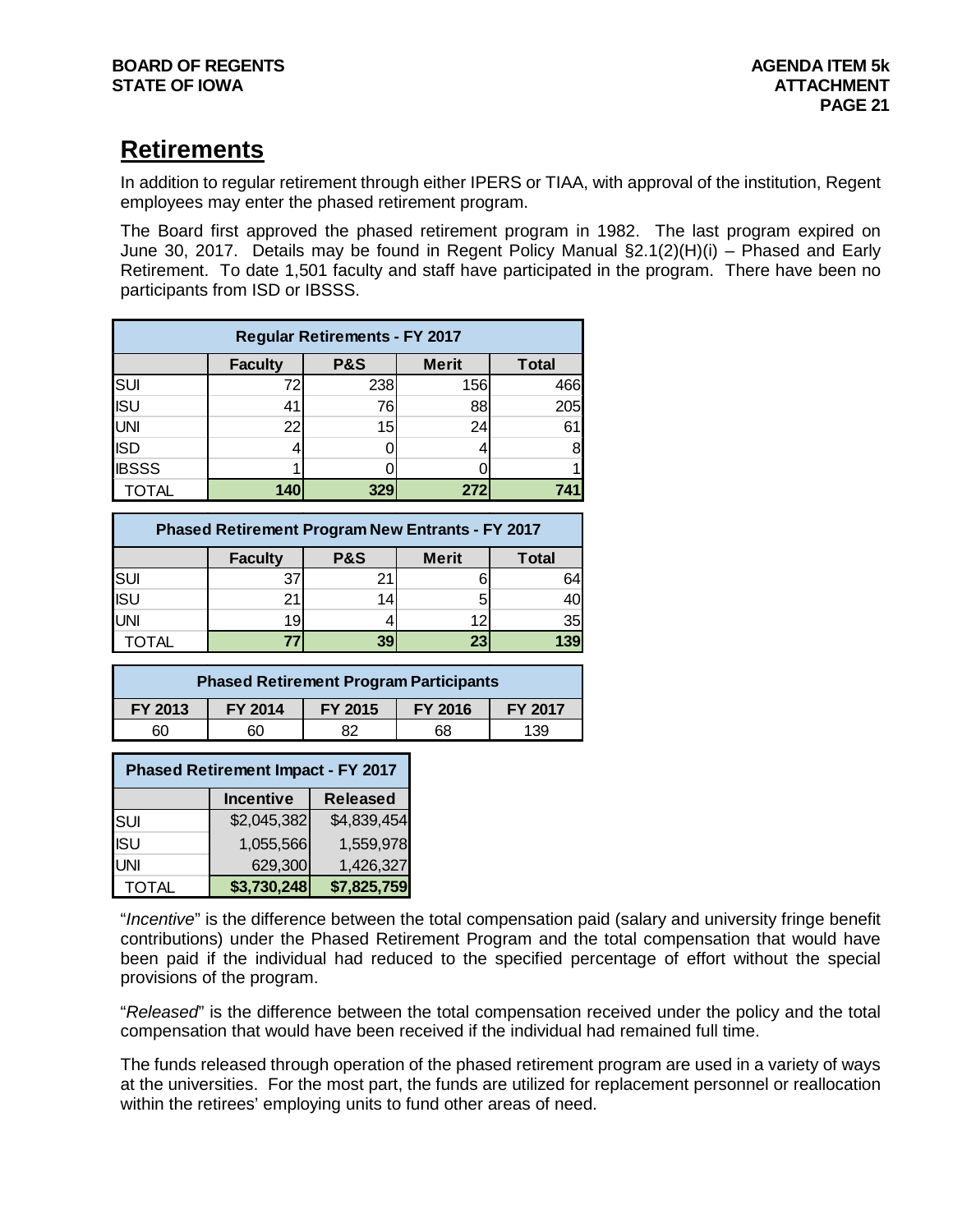# **Salaries**

In June 2017, the Board approved the following salary policies for the institutions for FY 2018:

# **COLLECTIVE BARGAINING AGREEMENTS**

*American Federation of State, County, and Municipal Employees (AFSCME - all institutions):* The statewide collective bargaining agreement with AFSCME provides for a one percent (1.0%) increase on July 1, 2017. The Board of Regents employs approximately six thousand five hundred (6,500) AFSCME covered staff in blue collar, security, technical and clerical units at its institutions.

*SERVICE EMPLOYEES INTERNATIONAL UNION (SEIU – tertiary care employees at UIHC):* The parties failed to reach an agreement, so beginning on July 1, 2017, there will not be a collective bargaining in place between the parties. The University of Iowa Hospitals and Clinics will provide an increase of two percent (2.00%) on July 1, 2017 (there are no step increases). There are approximately three thousand four hundred (3,400) SEIU covered staff.

*COGS (University of Iowa graduate assistants):* A collective bargaining agreement for a two-year contract beginning July 1, 2017, with the United Electrical, Radio and Machine Workers of America, Local 896/COGS provides a one and one-tenth percent (1.1%) increase in the average graduate assistant stipend on July 1, 2017 (there are no steps). There are approximately two thousand two hundred fifty (2,250) COGS covered staff.

*UNI – UNITED FACULTY (faculty at the University of Northern Iowa):* A voluntary agreement for a two-year contract beginning July 1, 2017, was reached with the organized faculty (UNI-United Faculty). The agreement provides for a wage increase of one and one-tenth percent (1.1%) on July 1, 2017 (there are no step increases). There are approximately seven hundred (700) UNI-United Faculty covered staff.

# **REGENT MERIT SYSTEM SALARY POLICY**

*Regent Merit System Supervisory and Confidential Staff Wage Increase:* As customary, the wage increase proposed for the non-represented supervisory and confidential staff in the Regent Merit System is the same as that negotiated with AFSCME for employees in statewide bargaining units and results in the attached pay matrix (See Attachment A). The two-year AFSCME agreement beginning July 1, 2017, provides for a one percent (1.0%) increase on July 1, 2017.

*Regent Merit System Employee Merit/Step Increase:* Due to amendments made to Iowa Code Chapter 20 during the 2017 legislative session, merit/step increases will be set in salary policy for both represented and non-represented merit employees. For FY 2018 no merit/step increases will be given.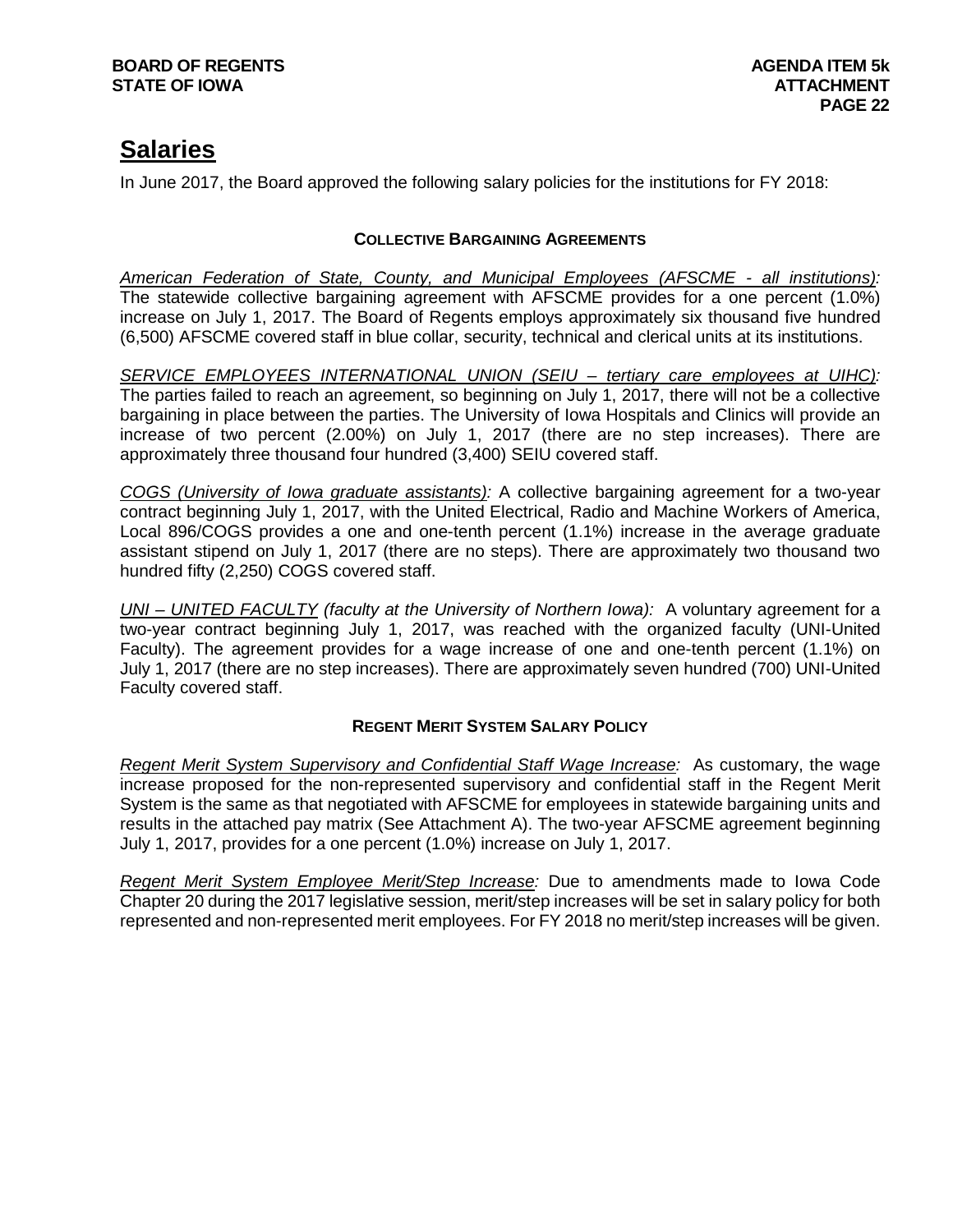| Board of Regents, State of Iowa       |                  |                |                |  |  |  |
|---------------------------------------|------------------|----------------|----------------|--|--|--|
| <b>Regent Merit System Pay Matrix</b> |                  |                |                |  |  |  |
| <b>July 1, 2017</b>                   |                  |                |                |  |  |  |
| Grade                                 | <b>Pay Basis</b> | 7/1/2017       | 7/1/2017       |  |  |  |
|                                       |                  | <b>Minimum</b> | <b>Maximum</b> |  |  |  |
| $\mathbf 1$                           | Hourly           | \$9.55         | \$17.57        |  |  |  |
| $\overline{2}$                        | Hourly           | \$10.49        | \$18.34        |  |  |  |
|                                       | Hourly           | \$12.91        | \$19.19        |  |  |  |
| 3                                     | Semi-Monthly     | \$1,118.87     | \$1,663.13     |  |  |  |
|                                       | Monthly          | \$2,237.73     | \$3,326.27     |  |  |  |
|                                       | Annual           | \$26,852.80    | \$39,915.20    |  |  |  |
|                                       | Hourly           | \$13.47        | \$20.06        |  |  |  |
| $\overline{4}$                        | Semi-Monthly     | \$1,167.40     | \$1,738.53     |  |  |  |
|                                       | Monthly          | \$2,334.80     | \$3,477.07     |  |  |  |
|                                       | Annual           | \$28,017.60    | \$41,724.80    |  |  |  |
|                                       | Hourly           | \$14.09        | \$20.96        |  |  |  |
|                                       | Semi-Monthly     | \$1,221.13     | \$1,816.53     |  |  |  |
| 5                                     | Monthly          | \$2,442.27     | \$3,633.07     |  |  |  |
|                                       | Annual           | \$29,307.20    | \$43,596.80    |  |  |  |
|                                       | Hourly           | \$14.74        | \$21.91        |  |  |  |
|                                       | Semi-Monthly     | \$1,277.47     | \$1,898.87     |  |  |  |
| 6                                     | Monthly          | \$2,554.93     | \$3,797.73     |  |  |  |
|                                       | Annual           | \$30,659.20    | \$45,572.80    |  |  |  |
|                                       | Hourly           | \$15.38        | \$22.88        |  |  |  |
|                                       | Semi-Monthly     | \$1,332.93     | \$1,982.93     |  |  |  |
| $\overline{7}$                        | Monthly          | \$2,665.87     | \$3,965.87     |  |  |  |
|                                       | Annual           | \$31,990.40    | \$47,590.40    |  |  |  |
|                                       | Hourly           | \$16.07        | \$23.91        |  |  |  |
|                                       | Semi-Monthly     | \$1,392.73     | \$2,072.20     |  |  |  |
| 8                                     | Monthly          | \$2,785.47     | \$4,144.40     |  |  |  |
|                                       | Annual           | \$33,425.60    | \$49,732.80    |  |  |  |
|                                       | Hourly           | \$16.83        | \$24.99        |  |  |  |
|                                       | Semi-Monthly     | \$1,458.60     | \$2,165.80     |  |  |  |
| 9                                     | Monthly          | \$2,917.20     | \$4,331.60     |  |  |  |
|                                       | Annual           | \$35,006.40    | \$51,979.20    |  |  |  |
|                                       | Hourly           | \$17.56        | \$26.11        |  |  |  |
|                                       | Semi-Monthly     | \$1,521.87     | \$2,262.87     |  |  |  |
| 10                                    | Monthly          | \$3,043.73     | \$4,525.73     |  |  |  |
|                                       | Annual           | \$36,524.80    | \$54,308.80    |  |  |  |

*Continued on the following page.*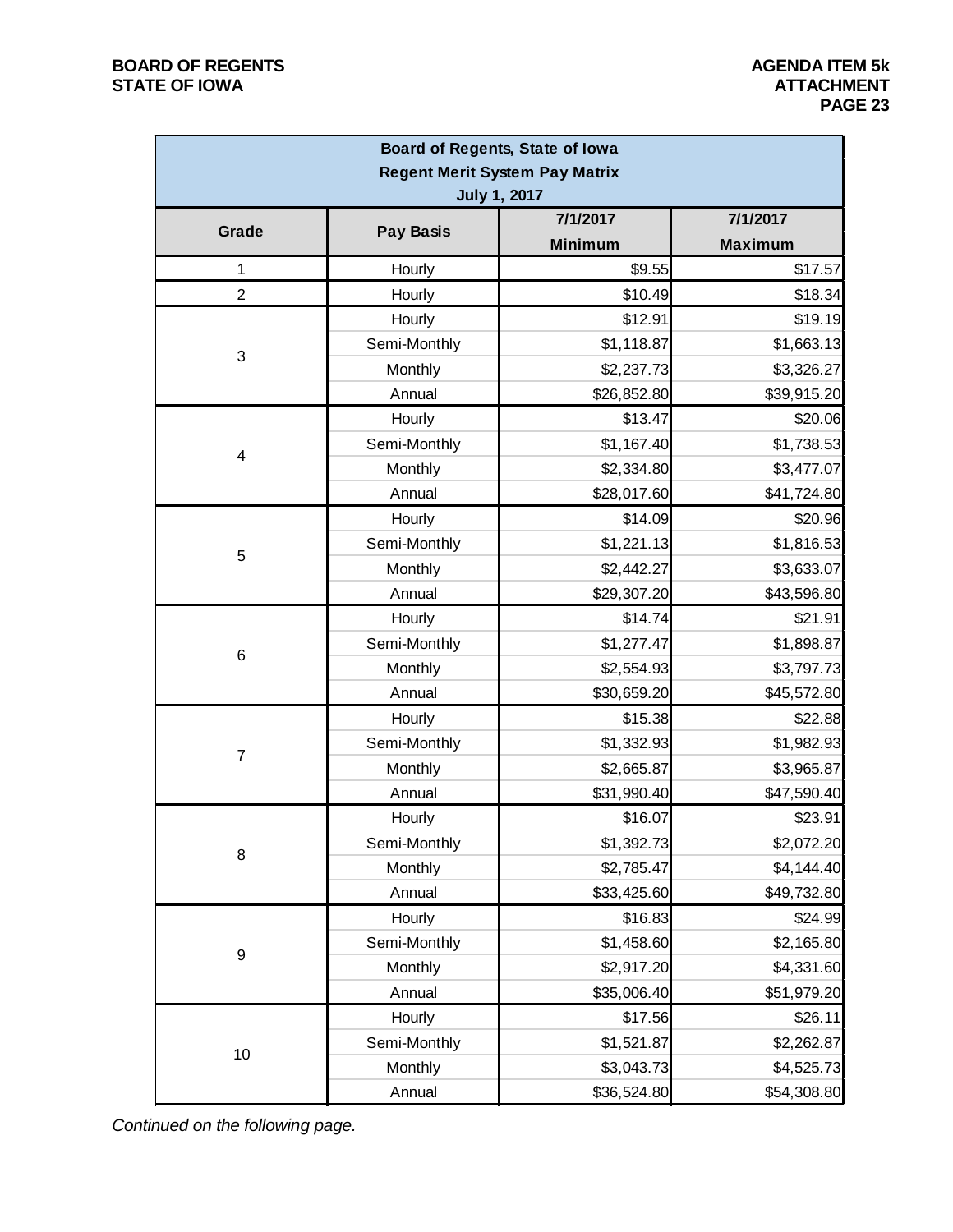| Board of Regents, State of Iowa |                  |                                       |                |  |
|---------------------------------|------------------|---------------------------------------|----------------|--|
|                                 |                  | <b>Regent Merit System Pay Matrix</b> |                |  |
|                                 |                  | <b>July 1, 2017</b>                   |                |  |
| Grade                           | <b>Pay Basis</b> | 7/1/2017                              | 7/1/2017       |  |
|                                 |                  | <b>Minimum</b>                        | <b>Maximum</b> |  |
|                                 | Hourly           | \$18.33                               | \$27.30        |  |
| 11                              | Semi-Monthly     | \$1,588.60                            | \$2,366.00     |  |
|                                 | Monthly          | \$3,177.20                            | \$4,732.00     |  |
|                                 | Annual           | \$38,126.40                           | \$56,784.00    |  |
|                                 | Hourly           | \$19.19                               | \$28.52        |  |
| 12                              | Semi-Monthly     | \$1,663.13                            | \$2,471.73     |  |
|                                 | Monthly          | \$3,326.27                            | \$4,943.47     |  |
|                                 | Annual           | \$39,915.20                           | \$59,321.60    |  |
|                                 | Hourly           | \$20.03                               | \$29.80        |  |
| 13                              | Semi-Monthly     | \$1,735.93                            | \$2,582.67     |  |
|                                 | Monthly          | \$3,471.87                            | \$5,165.33     |  |
|                                 | Annual           | \$41,662.40                           | \$61,984.00    |  |
|                                 | Hourly           | \$20.96                               | \$31.14        |  |
| 14                              | Semi-Monthly     | \$1,816.53                            | \$2,698.80     |  |
|                                 | Monthly          | \$3,633.07                            | \$5,397.60     |  |
|                                 | Annual           | \$43,596.80                           | \$64,771.20    |  |
|                                 | Hourly           | \$21.89                               | \$32.54        |  |
| 15                              | Semi-Monthly     | \$1,897.13                            | \$2,820.13     |  |
|                                 | Monthly          | \$3,794.27                            | \$5,640.27     |  |
|                                 | Annual           | \$45,531.20                           | \$67,683.20    |  |
|                                 | Hourly           | \$22.87                               | \$33.99        |  |
| 16                              | Semi-Monthly     | \$1,982.07                            | \$2,945.80     |  |
|                                 | Monthly          | \$3,964.13                            | \$5,891.60     |  |
|                                 | Annual           | \$47,569.60                           | \$70,699.20    |  |
|                                 | Hourly           | \$23.90                               | \$35.55        |  |
|                                 | Semi-Monthly     | \$2,071.33                            | \$3,081.00     |  |
| 17                              | Monthly          | \$4,142.67                            | \$6,162.00     |  |
|                                 | Annual           | \$49,712.00                           | \$73,944.00    |  |
|                                 | Hourly           | \$24.98                               | \$37.12        |  |
|                                 | Semi-Monthly     | \$2,164.93                            | \$3,217.07     |  |
| 18                              | Monthly          | \$4,329.87                            | \$6,434.13     |  |
|                                 | Annual           | \$51,958.40                           | \$77,209.60    |  |
|                                 | Hourly           | \$26.09                               | \$38.78        |  |
| 19                              | Semi-Monthly     | \$2,261.13                            | \$3,360.93     |  |
|                                 | Monthly          | \$4,522.27                            | \$6,721.87     |  |
|                                 | Annual           | \$54,267.20                           | \$80,662.40    |  |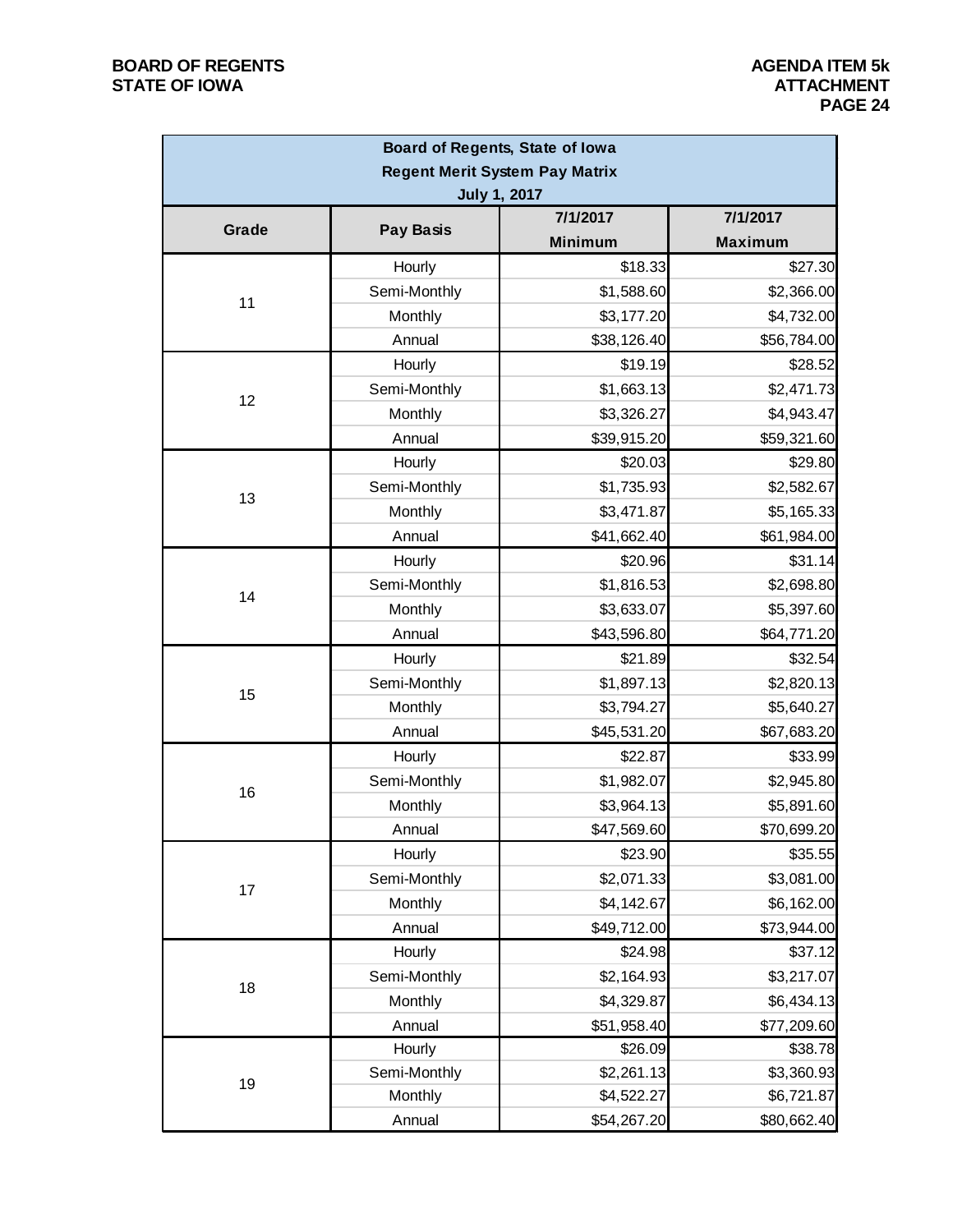## **University of Iowa**

The University's new budgeting process provides a framework for accelerating advancement in strategically targeted areas while maintaining and contributing to the high quality in core missions and central programs. For FY 2017, \$20.1 million of incremental revenue was distributed to collegiate and non-collegiate units for budget development. Units set priorities and created spending plans guided by four agreed upon principles (Student Success, Quality Indicators, UI Values, and UI Future.)

The salary policy for faculty and non-bargaining professional and scientific (P&S) staff was an outcome of this process. The salary policy provided collegiate and other major units latitude in establishing unit-specific salary policies, regardless of the source of funds. It also enabled units to reward high-achieving faculty and staff contributing significantly and in a measurable way to the success of the University. Collegiate units were encouraged to implement plans that move faculty salaries to at least 95% of the peer median over a three-year period. Salary increments for faculty and non-bargaining P&S staff will be distributed differentially to individual staff based upon performance and market competitiveness demands.

Individual salary increases that exceed 6.0% must be reviewed and approved by the Office of Provost (faculty) or University Human Resources (P&S staff). The University will allow major units to provide promotion increases, counter offers and similar critical adjustments to retain highly valued faculty and staff but must be within their budget limitations.

The university will continue to utilize the exceptional performance pay policy approved by the Board in 2006 for non-bargaining P&S staff. The use of the exceptional performance policy will be both selective and reflective of the university's economic circumstances. Achievements recognized by the awards include activities such as completion of a major project, sustained exceptional performance, outstanding productivity and revenue generation. Payments under the exceptional performance policy are entirely non-recurring compensation.

P&S salary matrices for FY 2017 reflect the most recent calibration of market ranges and median zones using salary survey data. Based on this year's analysis of competitive market data, the proposed ranges were increased 0.09% to 1.6% depending on relative market data for each structure and level.

#### **Iowa State University**

As approved by the Executive Director, faculty, post docs, P&S staff, and contract employees with satisfactory performance received a minimum performance-based salary increase of 1% on July 1, 2016. Meritorious based performance adjustments up to 5%, in addition to the 1.0% for satisfactory performance, could be provided for those whose performance was better than satisfactory. Total salary adjustments of more than 5% required a request form and authorization from the respective Senior Vice President or President. Total salary adjustment is defined as an increase in base pay effective July 1, 2016 attributed to a performance-based, market/equity, or retention salary adjustment.

Less than satisfactory performing employees did not receive a salary increase on July 1, 2016. In these cases, the supervisor filed a performance improvement plan for P&S staff and contract employees or an action plan for faculty and post docs. These plans included a required performance review in December 2016. Should the employee improve sufficiently as a result of the PIP or action plan (i.e. his/her overall performance is satisfactory), the employee would be eligible for a performance-based increase effective January 1, 2017.

The P&S staff pay matrix increased by 1.75% for FY 2017.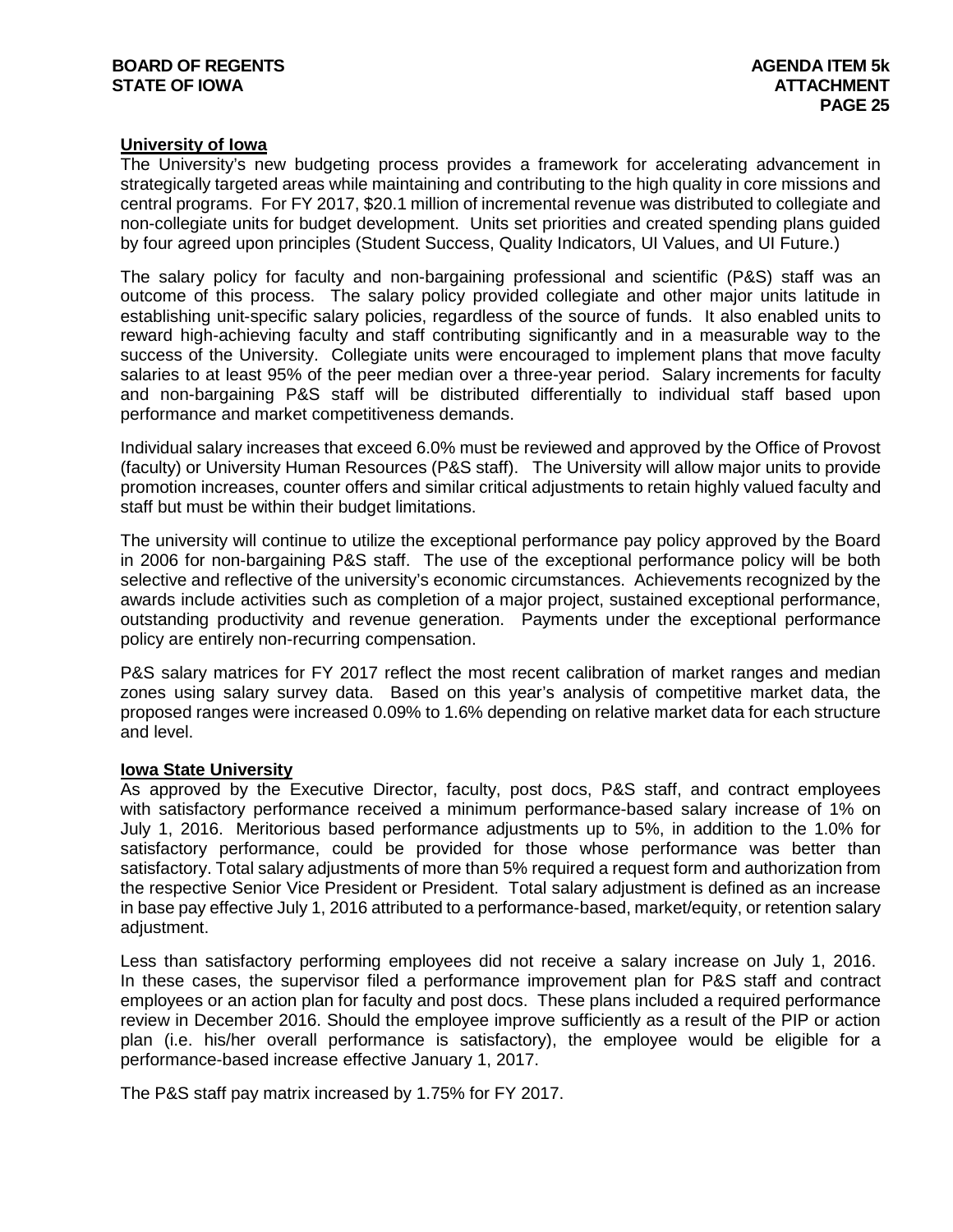## **BOARD OF REGENTS AGENDA ITEM 5k STATE OF IOWA**

## **University of Northern Iowa**

UNI implemented the terms of a voluntary agreement for a two-year contract beginning July 1, 2017, that was reached with the organized faculty (UNI-United Faculty). The agreement provided for a wage increase of 1.1% on July 1, 2017.

As approved by the Executive Director, the FY 2018 salary increase for P&S staff was an amount equal to 1.5% of combined annual salaries. The funds were distributed as a 1.5% increase on July 1, 2017, with 1% for employees with satisfactory performance and the remaining .5% based on performance and equity.

## **Iowa School for the Deaf and Iowa Braille and Sight Saving School**

The faculty salary and the non-bargaining P&S staff salary matrices were approved by the Executive Director. ISD and IBSSS share a single P&S salary matrix. The overall average salary increase for all faculty and non-bargaining P&S staff was approximately 1.0% and salary increases for institutional officials was 1.0%.

## **SERVICE EMPLOYEES INTERNATIONAL UNION (SEIU – tertiary care employees at UIHC)**

A voluntary agreement on wages for a two-year contract beginning July 1, 2015, was reached with SEIU. The agreement provided for an across-the-board increase on July 1, 2016, of 2.75%.

## **UE Local 896/COGS (University of Iowa graduate assistants)**

A voluntary agreement for a two-year contract beginning July 1, 2015, was reached with the United Electrical, Radio and Machine Workers of America, Local 896/COGS. The agreement provided for continuation of the minimum tuition scholarship in an amount equal to 100% of the cost of resident graduate tuition for the College of Liberal Arts and Sciences. The agreement also provided for contribution of 25% of mandatory fees and a 3% increase in the minimum graduate assistant stipend on July 1, 2016.

## **UNI – UNITED FACULTY (faculty at the University of Northern Iowa)**

A voluntary agreement for a two-year contract beginning July 1, 2017, was reached with the organized faculty (UNI-United Faculty). The agreement provides for a wage increase of one and one-tenth percent (1.1%) on July 1, 2017 (there are no step increases). There are approximately seven hundred (700) UNI-United Faculty covered staff.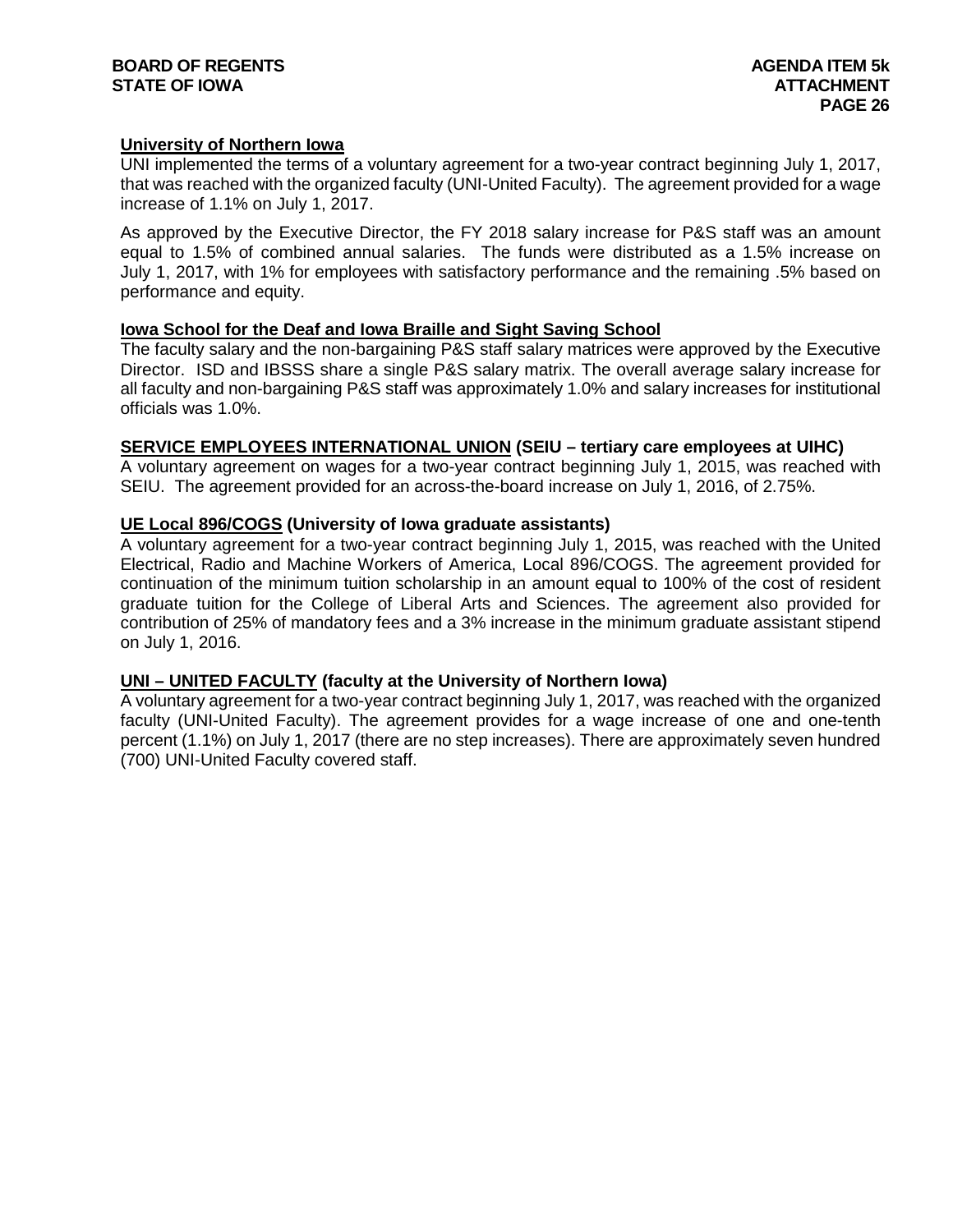| Average Estimated Total Compensation - FY 2018 <sup>1</sup> |                                                                                          |           |           |           |          |              |
|-------------------------------------------------------------|------------------------------------------------------------------------------------------|-----------|-----------|-----------|----------|--------------|
|                                                             | <b>Faculty by Rank</b>                                                                   |           |           |           |          |              |
|                                                             | <b>Assistant</b><br><b>Professor</b><br><b>Associate</b><br>Overall Average <sup>2</sup> |           |           |           |          | <b>Merit</b> |
| SUI <sup>3</sup>                                            | \$226,815                                                                                | \$172,360 | \$163,321 | \$190,732 | \$96,303 | \$67,893     |
| <b>I</b> ISU                                                | \$167,003                                                                                | \$125,069 | \$106,065 | \$118,993 | \$85,319 | \$62,410     |
| UNI                                                         | \$133,536                                                                                | \$105,266 | \$90,075  | \$109,495 | \$95,375 | \$74,425     |
| ISD <sup>4</sup>                                            | --                                                                                       |           | --        | \$90,426  | \$73,558 | \$57,400     |
| <b>IBSSS<sup>4</sup></b>                                    | $- -$                                                                                    |           | --        | \$93,847  | \$84,405 | \$68,601     |

*1. Includes Benefits.*

*2. Weighted by the number of faculty.*

*3. P&S employees at SUI - non-hospital, non-SEIU.*

*4. The majority of ISD and IBSSS merit employees are on nine-month appointments.*

| Average Salaries <sup>1, 2</sup>             |           |           |           |                |                      |  |  |
|----------------------------------------------|-----------|-----------|-----------|----------------|----------------------|--|--|
| Faculty <sup>3</sup>                         | FY 2014   | FY 2015   | FY 2016   | <b>FY 2017</b> | <b>FY 2018</b>       |  |  |
| $SUI$ <sup>4</sup>                           | \$103,492 | \$104,483 | \$105,611 | \$107,798      | \$111,952            |  |  |
| ISU <sup>4</sup>                             | \$86,142  | \$88,113  | \$89,008  | \$94,341       | \$93,328             |  |  |
| <b>UNI</b>                                   | \$76,221  | \$75,780  | \$76,733  | \$78,912       | \$79,691             |  |  |
| <b>ISD</b>                                   | \$64,966  | \$68,355  | \$65,098  | \$67,823       | \$66,867             |  |  |
| <b>IBSSS</b>                                 | \$64,270  | \$66,763  | \$66,764  | \$67,785       | \$69,155             |  |  |
| <b>Professional and Scientific</b>           | FY 2014   | FY 2015   | FY 2016   | FY 2017        | <b>FY 2018</b>       |  |  |
| SUI <sup>5</sup>                             | \$66,769  | \$68,169  | \$68,711  | \$69,477       | \$70,688             |  |  |
| <b>ISU</b>                                   | \$60,057  | \$59,483  | \$61,415  | \$62,376       | \$63,434             |  |  |
| <b>UNI</b>                                   | \$63,245  | \$65,468  | \$65,901  | \$68,188       | \$68,101             |  |  |
| <b>ISD</b>                                   | \$57,136  | \$58,626  | \$58,132  | \$60,354       | \$61,912             |  |  |
| <b>IBSSS</b>                                 | \$67,443  | \$70,148  | \$59,768  | \$61,507       | \$62,122             |  |  |
| Service Employees International Union (SEIU) | \$64,414  | \$65,512  | \$66,225  | \$67,146       | \$68,237             |  |  |
| <b>Merit</b>                                 | FY 2014   | FY 2015   | FY 2016   | FY 2017        | FY 2018 <sup>2</sup> |  |  |
| SUI                                          | \$41,383  | \$41,072  | \$41,454  | \$42,035       |                      |  |  |
| <b>ISU</b>                                   | 44,207    | 43,848    | 44,687    | 43,117         |                      |  |  |
| <b>UNI</b>                                   | 44,879    | 45,047    | 45,670    | 46,539         |                      |  |  |
| <b>ISD</b>                                   | 38,920    | 40,340    | 32,982    | 34,878         |                      |  |  |
| <b>IBSSS</b>                                 | 40,981    | 41,507    | 41,780    | 44,143         |                      |  |  |
| System-Wide                                  | 42,074    | 42,363    | 41,315    | 42,142         |                      |  |  |

*1. Excludes benefits.*

*2. Faculty and Professional and Scientific numbers are as of June 30, 2017; Merit numbers are as of June 30, 2017 and allow for all mid-year changes (step increases & other.) FY 2018 Merit salaries will be included in the next report.*

*3. Faculty salaries are shown as annualized figures for 9-month equivalent positions.*

*4. Excludes salaries for: (1) professional colleges of Medicine, Dentistry, and Law at SUI; and (2) Veterinary Medicine and faculty associated with the Agricultural Experiment Station and the Cooperative Extension Service at ISU.*

*5. Includes all university and hospital non-SEIU employees. Does not include SEIU or three highest paid head coaches.*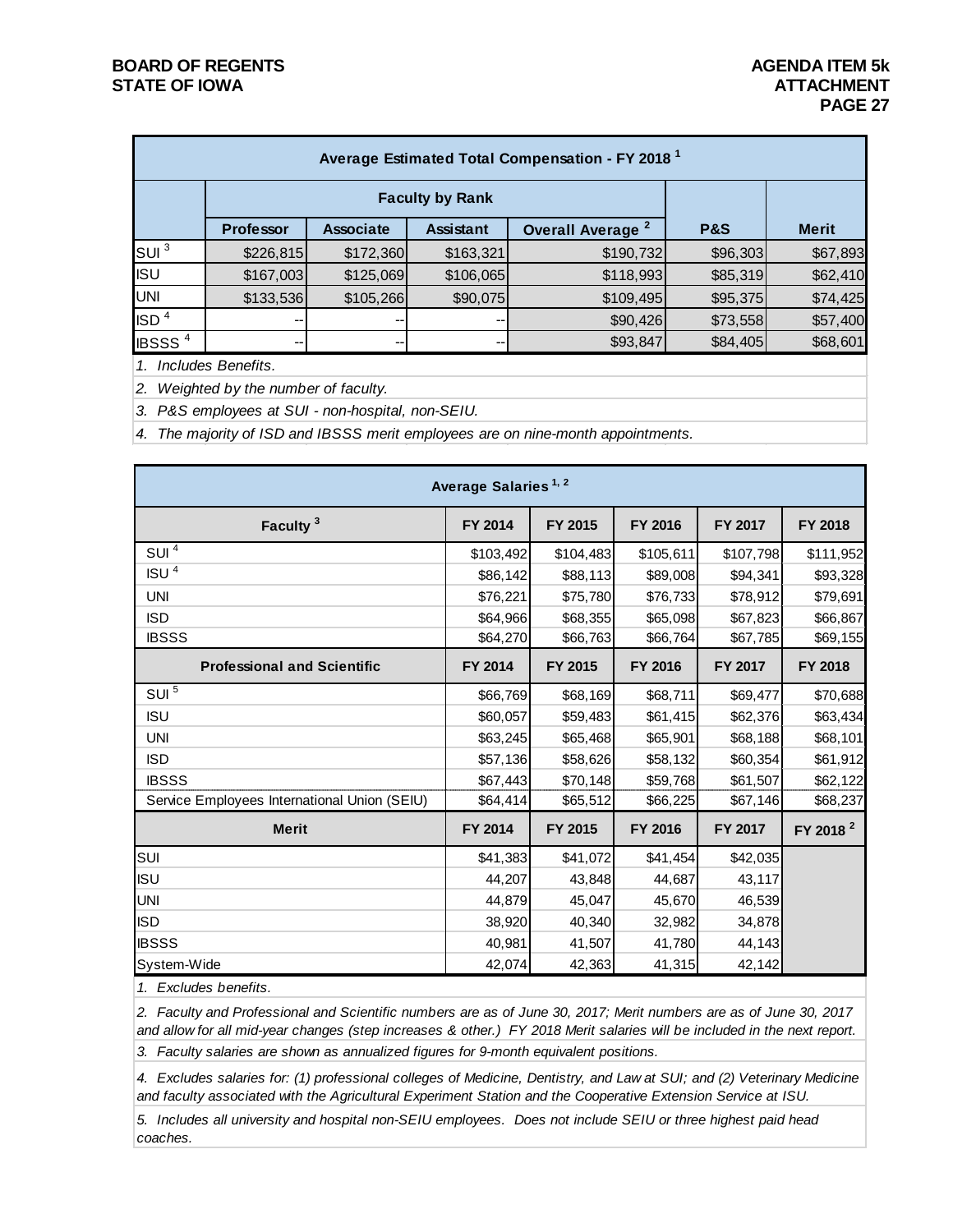# **BOARD OF REGENTS AGENDA ITEM 5k STATE OF IOWA**

| <b>Average Salary Increases</b>              |         |         |                |         |         |                            |
|----------------------------------------------|---------|---------|----------------|---------|---------|----------------------------|
| <b>Faculty</b>                               | FY 2014 | FY 2015 | FY 2016        | FY 2017 | FY 2018 | Five-Year<br><b>Period</b> |
| University of lowa                           | 2.1%    | 2.2%    | 1.9%           | 2.6%    | 2.6%    | 2.3%                       |
| Iowa State University                        | 3.2%    | 3.5%    | 1.3%           | 3.8%    | 0.0%    | 2.4%                       |
| University of Northern lowa                  | 2.0%    | 2.3%    | 2.5%           | 2.5%    | 1.4%    | 2.1%                       |
| lowa School for the Deaf                     | 2.8%    | 4.0%    | 1.6%           | 2.1%    | 2.3%    | 2.6%                       |
| lowa Braille and Sight Saving School         | 3.2%    | 5.1%    | 3.3%           | 3.4%    | 2.7%    | 3.5%                       |
| <b>Professional and Scientific</b>           | FY 2014 | FY 2015 | <b>FY 2016</b> | FY 2017 | FY 2018 | Five-Year<br><b>Period</b> |
| University of lowa *                         | 2.4%    | 2.6%    | 2.4%           | 2.6%    | 1.8%    | 2.4%                       |
| Iowa State University                        | 2.9%    | 3.0%    | 1.2%           | 3.7%    | 0.0%    | 2.2%                       |
| University of Northern Iowa                  | 2.6%    | 2.2%    | 1.3%           | 2.5%    | 1.7%    | 2.1%                       |
| lowa School for the Deaf                     | 3.3%    | 4.8%    | 1.6%           | 6.5%    | 1.8%    | 3.6%                       |
| lowa Braille and Sight Saving School         | 2.7%    | 4.0%    | 1.0%           | 1.6%    | 1.0%    | 2.1%                       |
| Service Employees International Union (SEIU) | 2.2%    | 2.5%    | 2.7%           | 2.7%    | 2.9%    | 2.6%                       |
| <b>Merit</b>                                 | FY 2014 | FY 2015 | FY 2016        | FY 2017 | FY 2018 | Five-Year<br><b>Period</b> |
| University of lowa                           | 2.0%    | 2.1%    | 4.6%           | 5.0%    | 1.0%    | 2.9%                       |
| lowa State University                        | 1.2%    | 1.3%    | 3.9%           | 4.6%    | 1.4%    | 2.5%                       |
| University of Northern lowa                  | 1.1%    | 1.0%    | 3.5%           | 3.9%    | 1.0%    | 2.1%                       |
| lowa School for the Deaf                     | 2.9%    | 1.8%    | 3.3%           | 3.2%    | 1.3%    | 2.5%                       |
| lowa Braille and Sight Saving School         | 1.8%    | 1.0%    | 3.6%           | 5.1%    | 2.3%    | 2.8%                       |

*\* Members of the tertiary health care unit (SEIU) are not included in this average. They are shown separately.*

## **Teaching and Research Assistants**

## **University of Iowa**

At the University of Iowa, the minimum salary for half-time academic appointments for teaching and research assistants is \$19,225. The minimum academic salary increased 2.21% over the prior year. Bargaining unit (COGS) employees received tuition scholarships equivalent to 100% of the resident graduate student tuition rate for the College of Liberal Arts and Sciences, plus 50% of mandatory student fees.

## **Iowa State University**

Stipends for half-time appointments for teaching and research assistants at Iowa State University range from \$19,000 - \$48,000. Stipends increased 5.6% on the minimum and 9.0% on the maximum from FY 2016.

## **University of Northern Iowa**

Almost all of the graduate assistantships at the University of Northern Iowa are research assistantships. Teaching assistants teach less than 1.0% of the student credit hours at the University. A graduate assistantship at the Master's level is paid \$10,240 while that of a doctoral level is paid \$15,348. This represents an average increase of 1.5% from the previous year. Graduate assistantships in some disciplines such as Geography, Biology, and Environmental Science are slightly higher than the regular assistantships at the University. This ranges from \$13,642 in Geography to \$20,480 in Biology.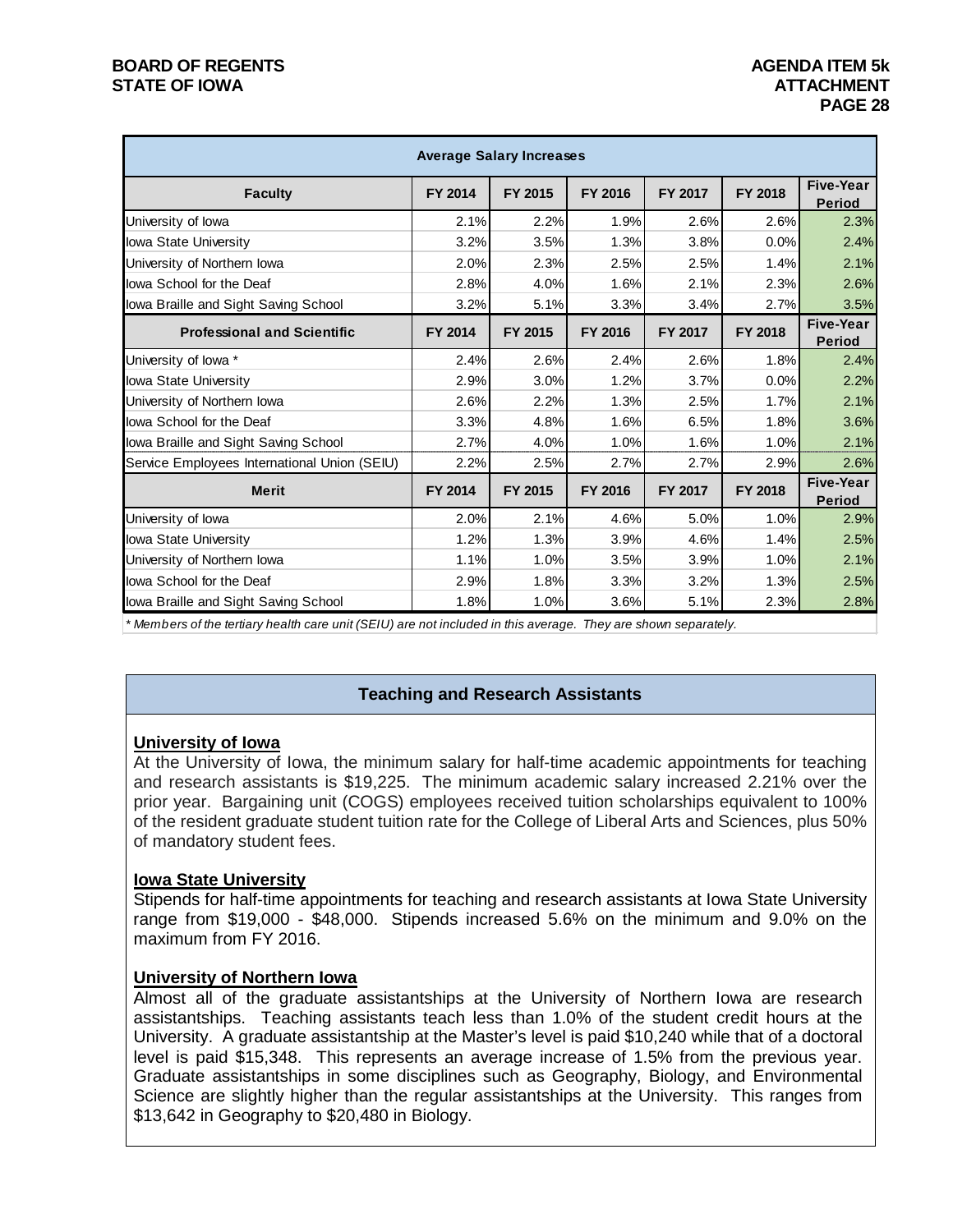# Faculty Salary Comparisons

# **Peer Institutions** *(See pages 31 –39x for exhibits)*

# **Exhibit 1**

For many years, the universities have used Board-designated peer groups to make comparisons in several areas such as tuition and fees, residence system rates, and salaries. Each group includes 10 peer institutions which were deemed by the Board to be comparable. These institutions are public universities in Minnesota, Illinois, Indiana, Ohio, Arizona, California, Michigan, North Carolina, Texas, and Wisconsin.

# **Exhibits 2 and 3**

In order to get a broader comparison for faculty salaries, the ISU and SUI groups were expanded to include 56 AAU institutions in the AAU Data Exchange (AAUDE). This group includes the original designated institutions with the exception of one – North Carolina State University which was designated as an ISU peer institution.

# **Exhibit 4**

The University of Northern Iowa's list includes institutions in the Education Trust. The salaries for these institutions are those that are published by the AAUP in its annual faculty salary survey. The Education Trust was established in 1990 by the American Association of Higher Education as a special project to encourage colleges and universities to support K-12 reform efforts. Since then, the Education Trust has grown into an independent nonprofit organization. Its mission is to make schools and colleges work for all the young people they serve.

# **Exhibits 5 (SUI) and 6 (ISU)**

These exhibits compare average salaries as a percent of the respective peer averages.

# **Exhibit 7**

This exhibit provides a 5-year history of faculty salary increases at peer institutions.

## **Exhibit 8**

This exhibit provides a comparison of average faculty salaries of peer institutions along with total average compensation.

# **Exhibit 9**

This exhibit provides salary comparison information for the University of Iowa's Carver College of Medicine. This information is provided by the University from survey data collected by the Association of American Medical Colleges (AAMC).

*"Founded in 1876 and based in Washington, D.C., the Association of American Medical Colleges is a not-for-profit association dedicated to transforming health care through innovative medical education, cutting-edge patient care, and groundbreaking medical research. Its members comprise all 145 accredited U.S. and 17 accredited Canadian medical schools; nearly 400 major teaching hospitals and health systems, including 51 Department of Veterans Affairs' medical centers; and more than 80 academic societies. Through these institutions and organizations, the AAMC serves the leaders of America's medical schools and teaching hospitals and their 148,000 faculty members, 83,000 medical students, and 115,000 resident physicians."*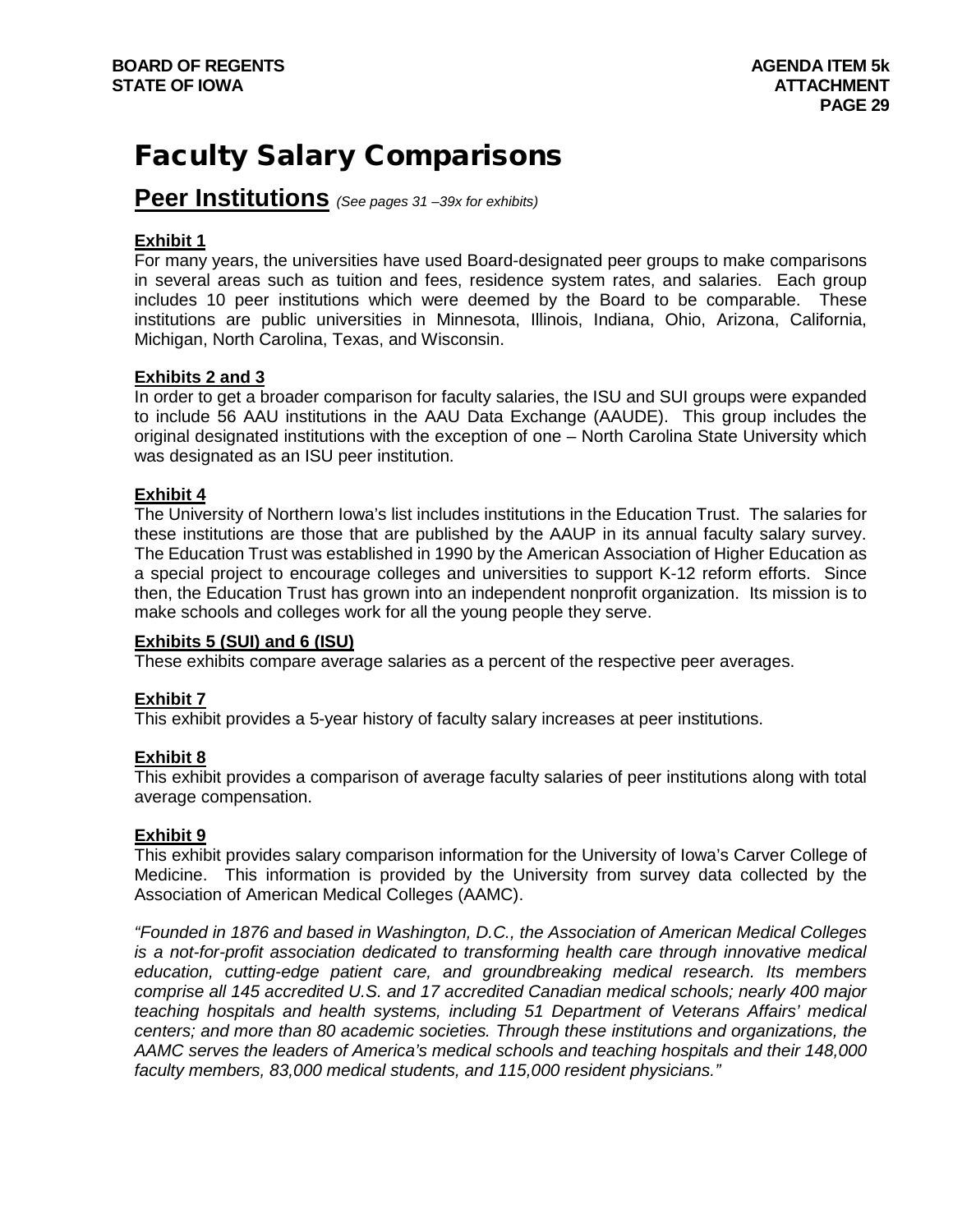## **BOARD OF REGENTS AGENDA ITEM 5k STATE OF IOWA**

| Exhibit 1 |  |  |
|-----------|--|--|
|-----------|--|--|

| <b>REGENT INSTITUTIONS COMPARISON GROUPS</b> |                                                                                                    |                                                        |                                                      |  |
|----------------------------------------------|----------------------------------------------------------------------------------------------------|--------------------------------------------------------|------------------------------------------------------|--|
|                                              | <b>AVERAGE FACULTY SALARIES, 2016-2017</b><br><b>ESTIMATED FACULTY SALARY INCREASES, 2017-2018</b> |                                                        |                                                      |  |
|                                              | <b>Average Faculty</b>                                                                             | <b>Estimated Average %</b>                             | <b>Estimated Average</b>                             |  |
| University of Iowa                           | Salary 2016-2017 <sup>1</sup>                                                                      | Increase 2017-2018 <sup>2</sup>                        | Faculty Salary 2017-2018                             |  |
| University of California, Los Angeles        | \$166,300                                                                                          | 3.00%                                                  | \$171,289                                            |  |
| University of Texas, Austin                  | \$133,400                                                                                          | 3.73%                                                  | \$138,376                                            |  |
| University of Michigan, Ann Arbor            | \$134,500                                                                                          | nda                                                    | \$134,500                                            |  |
| University of North Carolina, Chapel Hill    | \$124,400                                                                                          | nda                                                    | \$124,400                                            |  |
| University of Illinois, Urbana               | \$119,000                                                                                          | 2.37%                                                  | \$121,820                                            |  |
| The Ohio State University, Main Campus       | \$118,000                                                                                          | 2.00%                                                  | \$120,360                                            |  |
| University of Wisconsin, Madison             | \$115,900                                                                                          | 2.00%                                                  | \$118,218                                            |  |
| University of Minnesota, Minneapolis         | \$115,200                                                                                          | 2.00%                                                  | \$117,504                                            |  |
| Indiana University, Bloomington              | \$115,400                                                                                          | 1.70%                                                  | \$117,362                                            |  |
| University of Iowa                           | \$110,400                                                                                          | 2.42%                                                  | \$113,072                                            |  |
| University of Arizona                        | \$104,400                                                                                          | 2.00%                                                  | \$106,488                                            |  |
|                                              | <b>Average Faculty</b>                                                                             | <b>Estimated Average %</b>                             | <b>Estimated Average</b>                             |  |
| <b>Iowa State University</b>                 | Salary 2016-2017                                                                                   | Increase $2017-2018^2$                                 | Faculty Salary 2017-2018                             |  |
| University of California, Davis              | \$135,600                                                                                          | 3.00%                                                  | \$139,668                                            |  |
| Pennsylvania State University <sup>3</sup>   | \$124,700                                                                                          | nda                                                    | \$124,700                                            |  |
| University of Illinois, Urbana               | \$119,000                                                                                          | 2.37%                                                  | \$121,820                                            |  |
| Ohio State University, Main Campus           | \$118,000                                                                                          | 2.00%                                                  | \$120,360                                            |  |
| Texas A & M University                       | \$120,100                                                                                          | nda                                                    | \$120,100                                            |  |
| University of Wisconsin, Madison             | \$115,900                                                                                          | 2.00%                                                  | \$118,218                                            |  |
| University of Minnesota, Twin Cities         | \$115,200                                                                                          | 2.00%                                                  | \$117,504                                            |  |
| Purdue University, Main Campus               | \$117,300                                                                                          | nda                                                    | \$117,300                                            |  |
| Michigan State University                    | \$112,700                                                                                          | nda                                                    | \$112,700                                            |  |
| <b>Iowa State University</b>                 | \$106,700                                                                                          | 0.00%                                                  | \$106,700                                            |  |
| North Carolina State University              | \$104,900                                                                                          | \$1,000 per person                                     | ** \$104,900 + \$1,000                               |  |
| University of Northern Iowa                  | <b>Average Faculty</b><br>Salary 2016-2017 <sup>1</sup>                                            | <b>Estimated Average %</b><br>Increase $2017 - 2018^2$ | <b>Estimated Average</b><br>Faculty Salary 2017-2018 |  |
| University of Massachusetts-Dartmouth        | \$105,353                                                                                          | nda                                                    | \$105,353                                            |  |
| Western Washington University                | \$88,037                                                                                           | 5.66%                                                  | \$93,020                                             |  |
| Ferris State University                      | \$89,892                                                                                           | 2.50%                                                  | \$92,139                                             |  |
| Eastern Illinois University                  | \$83,352                                                                                           | 1.50%                                                  | \$84,603                                             |  |
| James Madison University                     | \$79,528                                                                                           | 3.00%                                                  | \$81,914                                             |  |
| University of Northern Iowa                  | \$79,860                                                                                           | 1.38%                                                  | \$80,962                                             |  |
| University of Minnesota, Duluth              | \$77,786                                                                                           | 2.20%                                                  | \$79,498                                             |  |
| College of Charleston                        | \$79,358                                                                                           | nda                                                    | \$79,358                                             |  |
| Southern Illinois University-Edwardsville    | \$77,374                                                                                           | nda                                                    | \$77,374                                             |  |
| <b>Marshall University</b>                   | \$68,959                                                                                           | nda                                                    | \$68,959                                             |  |
| <b>Truman State University</b>               | \$66,704                                                                                           | 0.00%                                                  | \$66,704                                             |  |
|                                              |                                                                                                    |                                                        |                                                      |  |

1. *Academe*, the Bulletin of the American Association of University Professors, Special Bulletin. The averages are for the ranks of professor, associate professor, and assistant professor.

2. Estimated increase obtained by universities through contacts with comparison institutions. Average excludes clinical faculty per *Academe* guidelines. Averages exclude clinical faculty per *Academe* guidelines. Average increases for Iowa universities are actual increases.

3. Penn State replaced Arizona as an ISU peer institution in July 2016.

4. FY 2017 is the first year using the new UNI peer group.

\*\* Each person received \$1,000.

nda = No data available.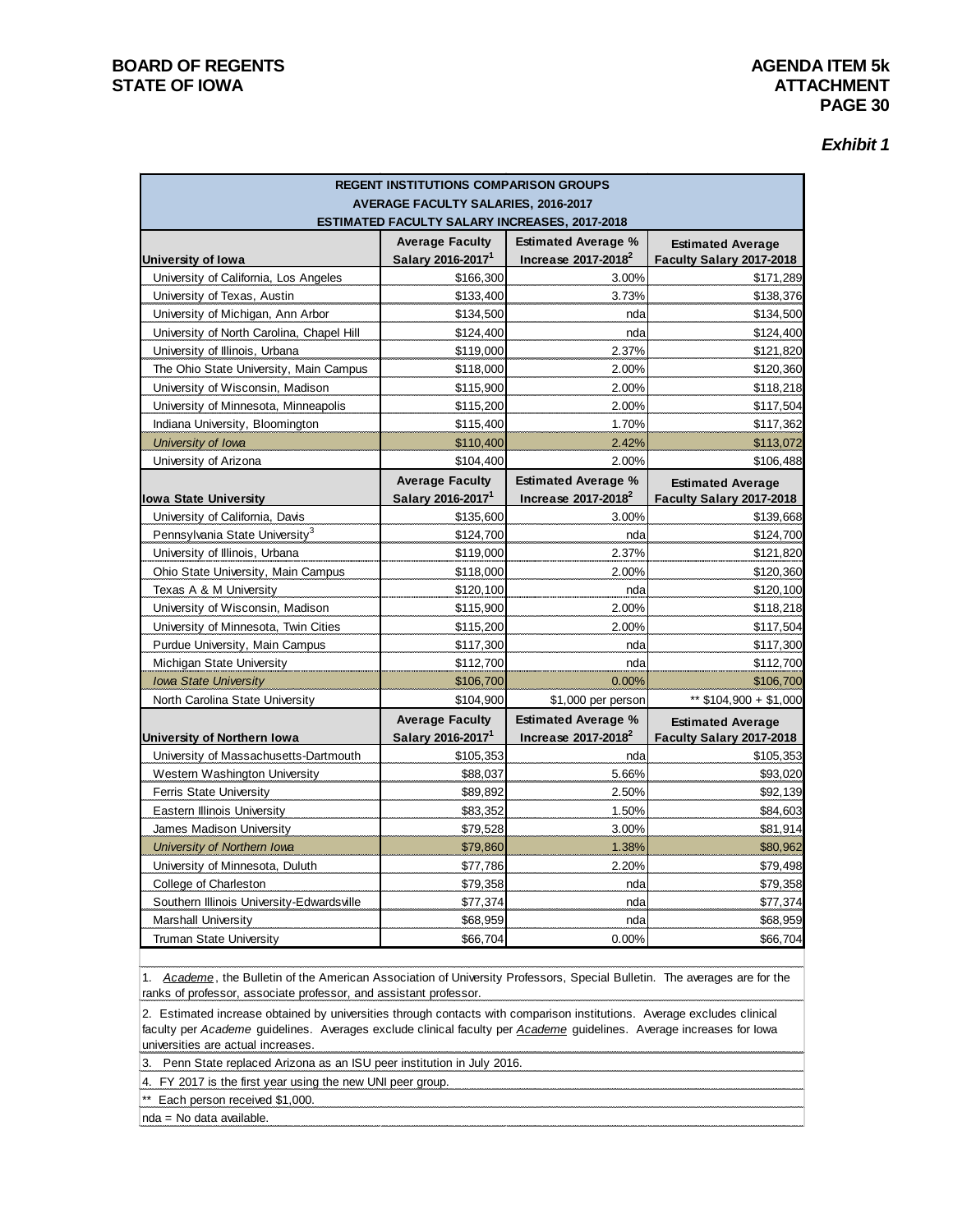# **PAGE 31**

## *Exhibit 2 University of Iowa*

| Average Instructional Faculty Salaries and Relative Standing                                            |                    |            |                     |                            |            |                     |                            |            |                |                                             |                |                     |
|---------------------------------------------------------------------------------------------------------|--------------------|------------|---------------------|----------------------------|------------|---------------------|----------------------------|------------|----------------|---------------------------------------------|----------------|---------------------|
| by Academic Rank, AAU Public and Private Institutions, Fall 2016<br>(Adjusted to SUI Rank Distribution) |                    |            |                     |                            |            |                     |                            |            |                |                                             |                |                     |
|                                                                                                         |                    | Professor  |                     | <b>Associate Professor</b> |            |                     | <b>Assistant Professor</b> |            |                | <b>Three-Professorial-Ranks</b><br>Combined |                |                     |
|                                                                                                         | Average            |            | Salary              | Average                    |            | Salary              | Average                    |            | Salary         | Average                                     |                | Salary              |
| Institution                                                                                             | Salary             | N<br>472   | Ranking             | Salary                     | N          | Ranking             | Salary                     | N<br>297   | Ranking        | Salary                                      | N              | Ranking             |
| Columbia<br>Stanford                                                                                    | 244,421<br>236,637 | 472        | 1<br>$\overline{2}$ | 162,576<br>150,201         | 379<br>379 | 1<br>$\overline{2}$ | 122,751<br>128,156         | 297        | 5<br>1         | 185,923<br>180,036                          | 1,148<br>1,148 | 1<br>$\overline{2}$ |
| Princeton                                                                                               | 229,442            | 472        | 3                   | 141,152                    | 379        | 5                   | 109,873                    | 297        | 12             | 169,360                                     | 1,148          | 3                   |
| Harvard                                                                                                 | 227,674            | 472        | 5                   | 127,415                    | 379        | 11                  | 123,744                    | 297        | 4              | 167,687                                     | 1,148          | 4                   |
| Chicago, Univ of                                                                                        | 228,121            | 472        | 4                   | 127,066                    | 379        | 12                  | 118,152                    | 297        | $\overline{7}$ | 166,309                                     | 1,148          | 5                   |
| MIT                                                                                                     | 212,138            | 472        | 6                   | 143,350                    | 379        | 4                   | 120,565                    | 297        | 6              | 165,737                                     | 1,148          | 6                   |
| Caltech                                                                                                 | 199,937            | 472        | 12                  | 147,191                    | 379        | 3                   | 127,901                    | 297        | $\overline{2}$ | 163,887                                     | 1,148          | $\overline{7}$      |
| Penn                                                                                                    | 209,157            | 472        | 9                   | 134,982                    | 379        | 6                   | 126,958                    | 297        | 3              | 163,403                                     | 1,148          | 8                   |
| Duke<br>Yale                                                                                            | 204,187<br>209,477 | 472<br>472 | 10<br>8             | 134,586<br>131,012         | 379<br>379 | $\overline{7}$<br>8 | 113,983<br>108,740         | 297<br>297 | 10<br>15       | 157,872<br>157,511                          | 1,148<br>1,148 | 9<br>10             |
| <b>NYU</b>                                                                                              | 209,742            | 472        | $\overline{7}$      | 122,833                    | 379        | 14                  | 117,459                    | 297        | 8              | 157,175                                     | 1,148          | 11                  |
| Northwestern                                                                                            | 200,726            | 472        | 11                  | 130,754                    | 379        | 9                   | 117,221                    | 297        | 9              | 156,021                                     | 1,148          | 12                  |
| <b>UCLA</b>                                                                                             | 195,024            | 472        | 13                  | 128,971                    | 379        | 10                  | 101,421                    | 297        | 21             | 149,001                                     | 1,148          | 13                  |
| Wash. Univ - St Louis                                                                                   | 191,465            | 472        | 14                  | 120,025                    | 379        | 16                  | 108,799                    | 297        | 14             | 146,493                                     | 1,148          | 14                  |
| <b>UC Berkeley</b>                                                                                      | 185,063            | 472        | 17                  | 123,647                    | 379        | 13                  | 109,831                    | 297        | 13             | 145,324                                     | 1,148          | 15                  |
| Rice                                                                                                    | 189,162            | 472        | 16                  | 116,724                    | 379        | 20                  | 105,402                    | 297        | 17             | 143,578                                     | 1,148          | 16                  |
| Vanderbilt                                                                                              | 190,623            | 472        | 15                  | 114,721                    | 379        | 23                  | 97,043                     | 297        | 27<br>11       | 141,355                                     | 1,148          | 17<br>18            |
| Cornell University - Endowe<br><b>Boston University</b>                                                 | 174,324<br>177,392 | 472<br>472 | 21<br>19            | 122,651<br>119,990         | 379<br>379 | 15<br>17            | 112,502<br>101,103         | 297<br>297 | 22             | 141,271<br>138,705                          | 1,148<br>1,148 | 19                  |
| Emory                                                                                                   | 172,033            | 472        | 23                  | 118,386                    | 379        | 18                  | 104,904                    | 297        | 18             | 136,955                                     | 1,148          | 20                  |
| <b>Brown</b>                                                                                            | 178,911            | 472        | 18                  | 115,973                    | 379        | 21                  | 95,387                     | 297        | 31             | 136,524                                     | 1,148          | 21                  |
| Johns Hopkins                                                                                           | 171,635            | 472        | 24                  | 116,858                    | 379        | 19                  | 105,463                    | 297        | 16             | 136,431                                     | 1,148          | 22                  |
| Virginia                                                                                                | 172,422            | 472        | 22                  | 115,705                    | 379        | 22                  | 95,967                     | 297        | 29             | 133,918                                     | 1,148          | 23                  |
| Southern Cal                                                                                            | 175,806            | 472        | 20                  | 109,870                    | 379        | 28                  | 97,370                     | 297        | 26             | 133,746                                     | 1,148          | 24                  |
| <b>Michigan</b>                                                                                         | 168,183            | 472        | 26                  | 111,409                    | 379        | 25                  | 93,085                     | 297        | 34             | 130,011                                     | 1,148          | 25                  |
| UC San Diego                                                                                            | 164,161            | 472        | 28                  | 112,332<br>107,719         | 379        | 24                  | 98,070                     | 297        | 25             | 129,952                                     | 1,148          | 26                  |
| Georgia Tech<br>UC Irvine                                                                               | 162,089<br>165,704 | 472<br>472 | 30<br>27            | 109,155                    | 379<br>379 | 32<br>30            | 103,097<br>95,273          | 297<br>297 | 19<br>32       | 128,877<br>128,814                          | 1,148<br>1,148 | 27<br>28            |
| Rochester                                                                                               | 159,042            | 472        | 34                  | 109,313                    | 379        | 29                  | 102,432                    | 297        | 20             | 127,979                                     | 1,148          | 29                  |
| Maryland                                                                                                | 160,142            | 472        | 32                  | 110,248                    | 379        | 27                  | 95,710                     | 297        | 30             | 127,001                                     | 1,148          | 30                  |
| UC Santa Barbara                                                                                        | 169,550            | 472        | 25                  | 103,422                    | 379        | 40                  | 88,289                     | 297        | 43             | 126,695                                     | 1,148          | 31                  |
| <b>UC Davis</b>                                                                                         | 160,058            | 472        | 33                  | 110,776                    | 379        | 26                  | 92,447                     | 297        | 36             | 126,296                                     | 1,148          | 32                  |
| <b>Texas</b>                                                                                            | 160,424            | 472        | 31                  | 103,582                    | 379        | 39                  | 98,837                     | 297        | 24             | 125,725                                     | 1,148          | 33                  |
| Rutgers<br><b>North Carolina</b>                                                                        | 163,476            | 472        | 29                  | 107,999                    | 379<br>379 | 31<br>34            | 86,256                     | 297<br>297 | 49<br>38       | 125,183                                     | 1,148          | 34<br>35            |
| Penn State                                                                                              | 155,156<br>154,266 | 472<br>472 | 35<br>36            | 104,880<br>104,756         | 379        | 35                  | 91,215<br>89,628           | 297        | 41             | 122,016<br>121,198                          | 1,148<br>1,148 | 36                  |
| <b>SUNY-Stony Brook</b>                                                                                 | 152,372            | 472        | 37                  | 104,692                    | 379        | 36                  | 87,371                     | 297        | 46             | 119,815                                     | 1,148          | 37                  |
| <b>Brandeis</b>                                                                                         | 148,129            | 472        | 42                  | 106,290                    | 379        | 33                  | 88,504                     | 297        | 42             | 118,890                                     | 1,148          | 38                  |
| University of Illinois at Chic                                                                          | 145,544            | 472        | 44                  | 104,047                    | 379        | 37                  | 91,059                     | 297        | 39             | 117,748                                     | 1,148          | 39                  |
| <b>Illinois</b>                                                                                         | 147,679            | 472        | 43                  | 99,514                     | 379        | 46                  | 92,198                     | 297        | 37             | 117,424                                     | 1,148          | 40                  |
| Tulane                                                                                                  | 152,331            | 472        | 38                  | 92,304                     | 379        | 57                  | 93,181                     | 297        | 33             | 117,211                                     | 1,148          | 41                  |
| <b>Ohio State</b>                                                                                       | 149,502            | 472        | 40                  | 99,800                     | 379        | 43                  | 87,343                     | 297        | 47             | 117,012                                     | 1,148          | 42                  |
| Washington<br>Pittsburgh                                                                                | 138,049<br>149,444 | 472<br>472 | 52<br>41            | 103,862<br>99,920          | 379<br>379 | 38<br>42            | 99,043<br>81,505           | 297<br>297 | 23<br>56       | 116,671<br>115,518                          | 1,148<br>1,148 | 43<br>44            |
| Michigan State                                                                                          | 150,080            | 472        | 39                  | 99,601                     | 379        | 45                  | 79,687                     | 297        | 59             | 115,204                                     | 1,148          | 45                  |
| Texas A&M                                                                                               | 143,433            | 472        | 45                  | 99,782                     | 379        | 44                  | 89,643                     | 297        | 40             | 115,106                                     | 1,148          | 46                  |
| Colorado                                                                                                | 139,553            | 472        | 49                  | 99,474                     | 379        | 47                  | 92,635                     | 297        | 35             | 114,183                                     | 1,148          | 47                  |
| Indiana                                                                                                 | 140,046            | 472        | 48                  | 95,722                     | 379        | 54                  | 96,278                     | 297        | 28             | 114,090                                     | 1,148          | 48                  |
| <b>Minnesota</b>                                                                                        | 141,983            | 472        | 47                  | 99,349                     | 379        | 48                  | 87,548                     | 297        | 45             | 113,825                                     | 1,148          | 49                  |
| Case Western                                                                                            | 142,245            | 472        | 46                  | 96,730                     | 379        | 52                  | 85,731                     | 297        | 50             | 112,598                                     | 1,148          | 50                  |
| Purdue<br>Wisconsin                                                                                     | 138,677<br>132,705 | 472<br>472 | 50<br>56            | 97,958<br>100,970          | 379<br>379 | 49<br>41            | 88,095<br>87,195           | 297<br>297 | 44<br>48       | 112,148<br>110,454                          | 1,148<br>1,148 | 51<br>52            |
| <b>lowa</b>                                                                                             | 138,332            | 472        | 51                  | 96,105                     | 379        | 53                  | 84,252                     | 297        | 53             | 110,400                                     | 1,148          | 53                  |
| SUNY-Buffalo                                                                                            | 136,340            | 472        | 54                  | 94,182                     | 379        | 56                  | 82,331                     | 297        | 55             | 108,449                                     | 1,148          | 54                  |
| Syracuse                                                                                                | 134,662            | 472        | 55                  | 97,711                     | 379        | 50                  | 79,587                     | 297        | 60             | 108,214                                     | 1,148          | 55                  |
| <b>lowa State</b>                                                                                       | 130,968            | 472        | 57                  | 97,560                     | 379        | 51                  | 83,784                     | 297        | 54             | 107,732                                     | 1,148          | 56                  |
| Florida                                                                                                 | 137,490            | 472        | 53                  | 91,569                     | 379        | 58                  | 80,696                     | 297        | 57             | 107,637                                     | 1,148          | 57                  |
| Oregon                                                                                                  | 128,936            | 472        | 60                  | 94,231                     | 379        | 55                  | 85,578                     | 297        | 51             | 106,261                                     | 1,148          | 58                  |
| Arizona<br>Nebraska                                                                                     | 129,443<br>126,788 | 472<br>472 | 59<br>61            | 91,343<br>87,569           | 379<br>379 | 59<br>60            | 80,069<br>84,684           | 297<br>297 | 58<br>52       | 104,091<br>102,948                          | 1,148<br>1,148 | 59<br>60            |
| Kansas                                                                                                  | 130,443            | 472        | 58                  | 84,480                     | 379        | 61                  | 79,389                     | 297        | 61             | 102,061                                     | 1,148          | 61                  |
| Missouri                                                                                                | 122,263            | 472        | 62                  | 81,341                     | 379        | 62                  | 69,005                     | 297        | 62             | 94,975                                      | 1,148          | 62                  |
| Mean                                                                                                    | \$167,019          |            |                     | \$111,102                  |            |                     | \$97,442                   |            |                | \$130,559                                   |                |                     |
|                                                                                                         |                    |            |                     |                            |            |                     |                            |            |                |                                             |                |                     |

Includes all fulltime instructional faculty (regular and temporary). Salaries of faculty on 12-month contracts are adjusted to an academic year basis using a 9/11ths factor. source: Annual AAUP Faculty Salary Survey for fulltime instructional faculty as exchanged via the AAU Data Exchange (AAUDE).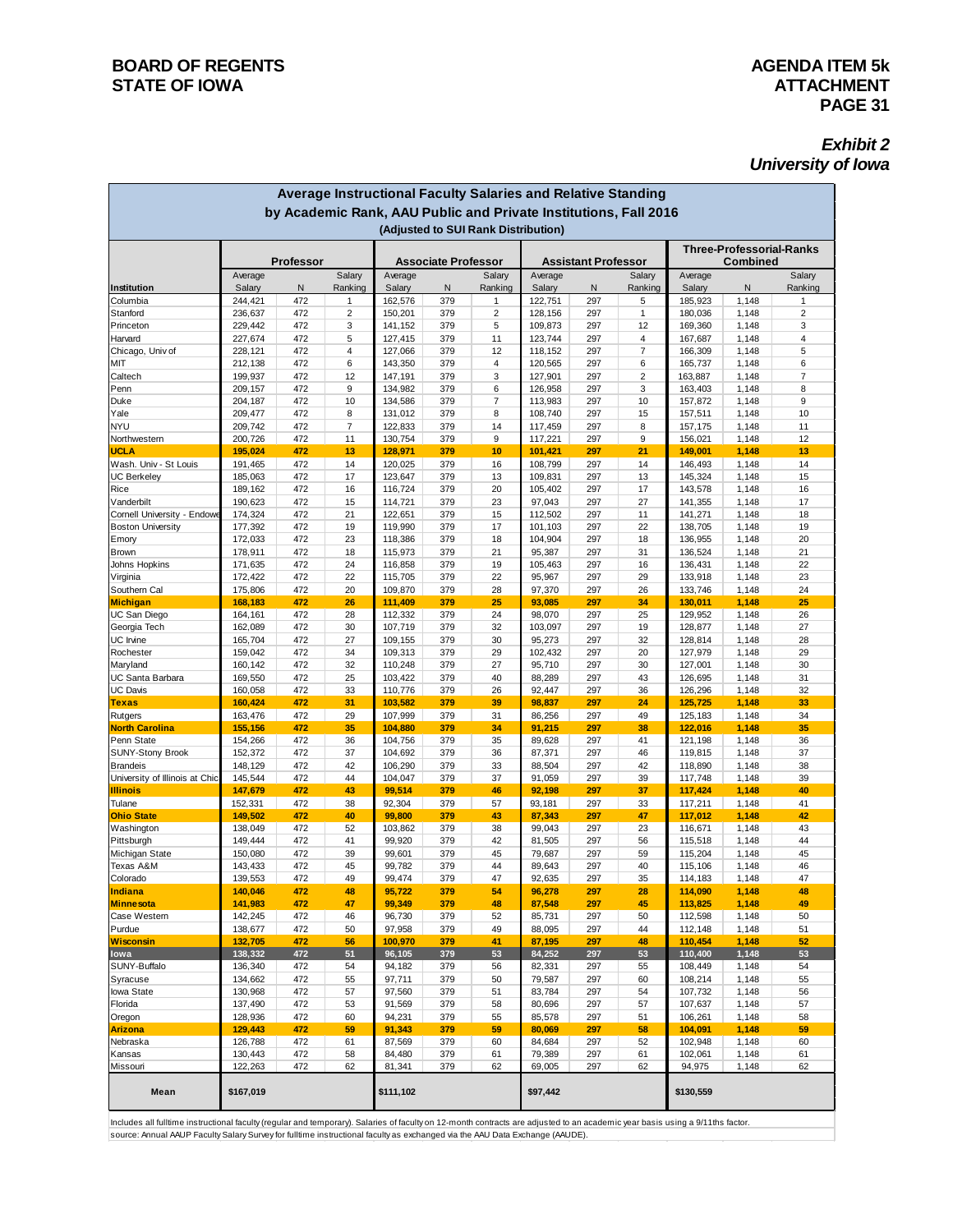# **PAGE 32**

## *Exhibit 3 Iowa State University*

| Normalized by ISU's rank distribution<br>Associate<br>Assistant<br>Professor<br>Professor<br>Professor<br>Average<br>Average<br>Average<br>Average<br>Salary<br>Salary<br>N<br>Salary<br>N<br>N<br>Salary<br>N<br>Institution<br>244,421<br>514<br>162,576<br>122,751<br>394<br>182,945<br>1,295<br>Columbia<br>387<br>Stanford<br>236,637<br>514<br>150,201<br>387<br>128,156<br>394<br>177,801<br>1,295<br>514<br>394<br>Princeton<br>229,442<br>141,152<br>387<br>109,873<br>166,679<br>1,295<br>514<br>Harvard<br>227,674<br>127,415<br>387<br>123,744<br>394<br>166,092<br>1,295<br>Chicago, Univ of<br>228,121<br>514<br>127,066<br>387<br>118,152<br>394<br>164,464<br>1,295<br>394<br>МΙТ<br>212,138<br>514<br>143,350<br>387<br>120,565<br>163,720<br>1,295<br>Caltech<br>514<br>147,191<br>387<br>127,901<br>394<br>162,258<br>1,295<br>199,937<br>Penn<br>209,157<br>514<br>134,982<br>387<br>126,958<br>394<br>161,981<br>1,295<br>514<br>394<br>Duke<br>204,187<br>134,586<br>387<br>113,983<br>155,943<br>1,295<br>nyu<br>209,742<br>514<br>122,833<br>387<br>394<br>117,459<br>155,693<br>1,295<br>514<br>394<br>Yale<br>209,477<br>131,012<br>387<br>108,740<br>155,380<br>1,295<br>514<br>394<br>Northwestern<br>200,726<br>130,754<br>387<br>117,221<br>154,409<br>1,295<br>UCLA<br>195,024<br>514<br>128,971<br>387<br>101,421<br>394<br>146,806<br>1,295<br>Wash. Univ - St Louis<br>514<br>191,465<br>120,025<br>387<br>108,799<br>394<br>144,965<br>1,295<br>UC Berkeley<br>514<br>123,647<br>387<br>109,831<br>394<br>143,820<br>1,295<br>185,063<br>189,162<br>514<br>116,724<br>387<br>105,402<br>394<br>142,031<br>1,295<br>Rice<br>514<br>394<br>174,324<br>122,651<br>387<br>112,502<br>140,073<br>1,295<br>Cornell<br>Vanderbilt<br>190,623<br>514<br>114,721<br>387<br>97,043<br>394<br>139,469<br>1,295<br>Boston University<br>177,392<br>514<br>119,990<br>387<br>101,103<br>394<br>137,027<br>1,295<br>514<br>172,033<br>118,386<br>387<br>104,904<br>394<br>135,577<br>1,295<br>Emory<br>Johns Hopkins<br>171,635<br>514<br>116,858<br>387<br>105,463<br>394<br>135,133<br>1,295<br>394<br>Brown<br>178,911<br>514<br>115,973<br>387<br>95,387<br>134,690<br>1,295<br>Southern Cal<br>175,806<br>514<br>109,870<br>387<br>97,370<br>394<br>132,238<br>1,295<br>Virginia<br>172,422<br>514<br>115,705<br>387<br>95,967<br>394<br>132,211<br>1,295<br>394<br>UC San Diego<br>164,161<br>514<br>112,332<br>387<br>98,070<br>128,564<br>1,295<br>Michigan<br>514<br>111,409<br>387<br>93,085<br>394<br>128,368<br>1,295<br>168,183<br>514<br>394<br>Georgia Tech<br>162,089<br>107,719<br>387<br>103,097<br>127,893<br>1,295<br>UC Irvine<br>165,704<br>514<br>109,155<br>387<br>95,273<br>394<br>127,376<br>1,295<br>Rochester<br>159,042<br>514<br>109,313<br>387<br>102,432<br>394<br>126,957<br>1,295<br>514<br>Maryland<br>160,142<br>110,248<br>387<br>95,710<br>394<br>125,628<br>1,295<br>UC Santa Barbara<br>514<br>103,422<br>387<br>88,289<br>394<br>125,065<br>169,550<br>1,295<br><b>UC Davis</b><br>160,058<br>514<br>110,776<br>387<br>92,447<br>394<br>124,760<br>1,295<br>514<br>394<br>160,424<br>103,582<br>387<br>98,837<br>124,699<br>1,295<br>Texas<br>514<br>107,999<br>387<br>86,256<br>394<br>123,403<br>1,295<br>Rutgers<br>163,476<br>North Carolina<br>155,156<br>514<br>104,880<br>387<br>91,215<br>394<br>120,678 1,295<br>514<br>387<br>394<br>Penn State<br>154,266<br>104,756<br>89,628<br>119,804 1,295<br>SUNY-Stony Brook<br>152,372<br>514<br>104,692<br>387<br>87,371<br>394<br>118,347<br>1,295<br>Brandeis<br>148,129<br>514<br>106,290<br>387<br>88,504<br>394<br>117,485 1,295<br>514<br>387<br>394<br>147,679<br>99,514<br>92,198<br>116,405 1,295<br><u>Illinois</u><br>Tulane<br>152,331<br>514<br>92,304<br>387<br>93,181<br>394<br>116,396 1,295<br>394<br>138,049<br>514<br>103,862<br>387<br>99,043<br>115,965 1,295<br>Washington<br>394<br>149,502<br>514<br>387<br>87,343<br>115,737<br>99,800<br>1,295<br><b>Texas A&amp;M</b><br>143,433<br>514<br>99,782<br>387<br>89,643<br>394<br>114,023 1,295<br>99,920<br>Pittsburgh<br>149,444<br>514<br>387<br>81,505<br>394<br>113,974 1,295<br>150,080<br>514<br>99,601<br>387<br>79,687<br>394<br>113,578 1,295<br>514<br>95,722<br>96,278<br>394<br>113,484 1,295<br>Indiana<br>140,046<br>387<br>139,553<br>514<br>99,474 387<br>92,635 394<br>113,301 1,295<br>141,983<br>514<br>99,349 387<br>87,548 394<br>112,681 1,295<br>142,245<br>514<br>96,730 387<br>85,731 394<br>111,449 1,295<br>138,677<br>97,958<br>88,095<br>111,119 1,295<br>514<br>387<br>394<br>132,705<br>514<br>100,970<br>87,195<br>109,375 1,295<br>387<br>394<br>138,332<br>514<br>96,105<br>84,252<br>109,259 1,295<br>387<br>394<br>136,340<br>94,182<br>82,331<br>394<br>107,309<br>1,295<br>514<br>387<br>97,711<br>79,587<br>394<br>134,662<br>514<br>387<br>106,863 1,295<br>130,968<br>514<br>97,560<br>394<br>106,629 1,295<br>387<br>83,784<br>Toronto<br>130,752<br>514<br>101,980<br>79,355<br>394<br>106,516 1,295<br>387<br>91,569<br>106,488 1,295<br>137,490<br>514<br>387<br>80,696<br>394 |          | Average Instructional Faculty Salaries and Relative Standing<br>by Academic Rank, AAU Public and Private Institutions, Fall 2016 |         |  |        |  |        |     |         |        |  |  |  |
|----------------------------------------------------------------------------------------------------------------------------------------------------------------------------------------------------------------------------------------------------------------------------------------------------------------------------------------------------------------------------------------------------------------------------------------------------------------------------------------------------------------------------------------------------------------------------------------------------------------------------------------------------------------------------------------------------------------------------------------------------------------------------------------------------------------------------------------------------------------------------------------------------------------------------------------------------------------------------------------------------------------------------------------------------------------------------------------------------------------------------------------------------------------------------------------------------------------------------------------------------------------------------------------------------------------------------------------------------------------------------------------------------------------------------------------------------------------------------------------------------------------------------------------------------------------------------------------------------------------------------------------------------------------------------------------------------------------------------------------------------------------------------------------------------------------------------------------------------------------------------------------------------------------------------------------------------------------------------------------------------------------------------------------------------------------------------------------------------------------------------------------------------------------------------------------------------------------------------------------------------------------------------------------------------------------------------------------------------------------------------------------------------------------------------------------------------------------------------------------------------------------------------------------------------------------------------------------------------------------------------------------------------------------------------------------------------------------------------------------------------------------------------------------------------------------------------------------------------------------------------------------------------------------------------------------------------------------------------------------------------------------------------------------------------------------------------------------------------------------------------------------------------------------------------------------------------------------------------------------------------------------------------------------------------------------------------------------------------------------------------------------------------------------------------------------------------------------------------------------------------------------------------------------------------------------------------------------------------------------------------------------------------------------------------------------------------------------------------------------------------------------------------------------------------------------------------------------------------------------------------------------------------------------------------------------------------------------------------------------------------------------------------------------------------------------------------------------------------------------------------------------------------------------------------------------------------------------------------------------------------------------------------------------------------------------------------------------------------------------------------------------------------------------------------------------------------------------------------------------------------------------------------------------------------------------------------------------------------------------------------------------------------------------------------------------------------------------------------------------------------------------------------------------------------------------------------------------------------------------------------------------------------------------------------------------------------------------------------------------------------------------------------------------------------------------------------------------------------------------------|----------|----------------------------------------------------------------------------------------------------------------------------------|---------|--|--------|--|--------|-----|---------|--------|--|--|--|
| <b>Ohio State</b><br><b>Michigan State</b><br>Colorado<br><b>Minnesota</b><br>Case Western<br>Purdue<br><b>Wisconsin</b><br>lowa<br>SUNY-Buffalo<br>Syracuse<br>lowa State<br>Florida                                                                                                                                                                                                                                                                                                                                                                                                                                                                                                                                                                                                                                                                                                                                                                                                                                                                                                                                                                                                                                                                                                                                                                                                                                                                                                                                                                                                                                                                                                                                                                                                                                                                                                                                                                                                                                                                                                                                                                                                                                                                                                                                                                                                                                                                                                                                                                                                                                                                                                                                                                                                                                                                                                                                                                                                                                                                                                                                                                                                                                                                                                                                                                                                                                                                                                                                                                                                                                                                                                                                                                                                                                                                                                                                                                                                                                                                                                                                                                                                                                                                                                                                                                                                                                                                                                                                                                                                                                                                                                                                                                                                                                                                                                                                                                                                                                                                                                                                |          | Combined                                                                                                                         |         |  |        |  |        |     |         |        |  |  |  |
|                                                                                                                                                                                                                                                                                                                                                                                                                                                                                                                                                                                                                                                                                                                                                                                                                                                                                                                                                                                                                                                                                                                                                                                                                                                                                                                                                                                                                                                                                                                                                                                                                                                                                                                                                                                                                                                                                                                                                                                                                                                                                                                                                                                                                                                                                                                                                                                                                                                                                                                                                                                                                                                                                                                                                                                                                                                                                                                                                                                                                                                                                                                                                                                                                                                                                                                                                                                                                                                                                                                                                                                                                                                                                                                                                                                                                                                                                                                                                                                                                                                                                                                                                                                                                                                                                                                                                                                                                                                                                                                                                                                                                                                                                                                                                                                                                                                                                                                                                                                                                                                                                                                      | Salary   |                                                                                                                                  |         |  |        |  |        |     |         |        |  |  |  |
|                                                                                                                                                                                                                                                                                                                                                                                                                                                                                                                                                                                                                                                                                                                                                                                                                                                                                                                                                                                                                                                                                                                                                                                                                                                                                                                                                                                                                                                                                                                                                                                                                                                                                                                                                                                                                                                                                                                                                                                                                                                                                                                                                                                                                                                                                                                                                                                                                                                                                                                                                                                                                                                                                                                                                                                                                                                                                                                                                                                                                                                                                                                                                                                                                                                                                                                                                                                                                                                                                                                                                                                                                                                                                                                                                                                                                                                                                                                                                                                                                                                                                                                                                                                                                                                                                                                                                                                                                                                                                                                                                                                                                                                                                                                                                                                                                                                                                                                                                                                                                                                                                                                      | Ranking  |                                                                                                                                  |         |  |        |  |        |     |         |        |  |  |  |
|                                                                                                                                                                                                                                                                                                                                                                                                                                                                                                                                                                                                                                                                                                                                                                                                                                                                                                                                                                                                                                                                                                                                                                                                                                                                                                                                                                                                                                                                                                                                                                                                                                                                                                                                                                                                                                                                                                                                                                                                                                                                                                                                                                                                                                                                                                                                                                                                                                                                                                                                                                                                                                                                                                                                                                                                                                                                                                                                                                                                                                                                                                                                                                                                                                                                                                                                                                                                                                                                                                                                                                                                                                                                                                                                                                                                                                                                                                                                                                                                                                                                                                                                                                                                                                                                                                                                                                                                                                                                                                                                                                                                                                                                                                                                                                                                                                                                                                                                                                                                                                                                                                                      | 1        |                                                                                                                                  |         |  |        |  |        |     |         |        |  |  |  |
|                                                                                                                                                                                                                                                                                                                                                                                                                                                                                                                                                                                                                                                                                                                                                                                                                                                                                                                                                                                                                                                                                                                                                                                                                                                                                                                                                                                                                                                                                                                                                                                                                                                                                                                                                                                                                                                                                                                                                                                                                                                                                                                                                                                                                                                                                                                                                                                                                                                                                                                                                                                                                                                                                                                                                                                                                                                                                                                                                                                                                                                                                                                                                                                                                                                                                                                                                                                                                                                                                                                                                                                                                                                                                                                                                                                                                                                                                                                                                                                                                                                                                                                                                                                                                                                                                                                                                                                                                                                                                                                                                                                                                                                                                                                                                                                                                                                                                                                                                                                                                                                                                                                      | 2        |                                                                                                                                  |         |  |        |  |        |     |         |        |  |  |  |
|                                                                                                                                                                                                                                                                                                                                                                                                                                                                                                                                                                                                                                                                                                                                                                                                                                                                                                                                                                                                                                                                                                                                                                                                                                                                                                                                                                                                                                                                                                                                                                                                                                                                                                                                                                                                                                                                                                                                                                                                                                                                                                                                                                                                                                                                                                                                                                                                                                                                                                                                                                                                                                                                                                                                                                                                                                                                                                                                                                                                                                                                                                                                                                                                                                                                                                                                                                                                                                                                                                                                                                                                                                                                                                                                                                                                                                                                                                                                                                                                                                                                                                                                                                                                                                                                                                                                                                                                                                                                                                                                                                                                                                                                                                                                                                                                                                                                                                                                                                                                                                                                                                                      | 3        |                                                                                                                                  |         |  |        |  |        |     |         |        |  |  |  |
|                                                                                                                                                                                                                                                                                                                                                                                                                                                                                                                                                                                                                                                                                                                                                                                                                                                                                                                                                                                                                                                                                                                                                                                                                                                                                                                                                                                                                                                                                                                                                                                                                                                                                                                                                                                                                                                                                                                                                                                                                                                                                                                                                                                                                                                                                                                                                                                                                                                                                                                                                                                                                                                                                                                                                                                                                                                                                                                                                                                                                                                                                                                                                                                                                                                                                                                                                                                                                                                                                                                                                                                                                                                                                                                                                                                                                                                                                                                                                                                                                                                                                                                                                                                                                                                                                                                                                                                                                                                                                                                                                                                                                                                                                                                                                                                                                                                                                                                                                                                                                                                                                                                      | 4        |                                                                                                                                  |         |  |        |  |        |     |         |        |  |  |  |
|                                                                                                                                                                                                                                                                                                                                                                                                                                                                                                                                                                                                                                                                                                                                                                                                                                                                                                                                                                                                                                                                                                                                                                                                                                                                                                                                                                                                                                                                                                                                                                                                                                                                                                                                                                                                                                                                                                                                                                                                                                                                                                                                                                                                                                                                                                                                                                                                                                                                                                                                                                                                                                                                                                                                                                                                                                                                                                                                                                                                                                                                                                                                                                                                                                                                                                                                                                                                                                                                                                                                                                                                                                                                                                                                                                                                                                                                                                                                                                                                                                                                                                                                                                                                                                                                                                                                                                                                                                                                                                                                                                                                                                                                                                                                                                                                                                                                                                                                                                                                                                                                                                                      | 5        |                                                                                                                                  |         |  |        |  |        |     |         |        |  |  |  |
|                                                                                                                                                                                                                                                                                                                                                                                                                                                                                                                                                                                                                                                                                                                                                                                                                                                                                                                                                                                                                                                                                                                                                                                                                                                                                                                                                                                                                                                                                                                                                                                                                                                                                                                                                                                                                                                                                                                                                                                                                                                                                                                                                                                                                                                                                                                                                                                                                                                                                                                                                                                                                                                                                                                                                                                                                                                                                                                                                                                                                                                                                                                                                                                                                                                                                                                                                                                                                                                                                                                                                                                                                                                                                                                                                                                                                                                                                                                                                                                                                                                                                                                                                                                                                                                                                                                                                                                                                                                                                                                                                                                                                                                                                                                                                                                                                                                                                                                                                                                                                                                                                                                      | 6        |                                                                                                                                  |         |  |        |  |        |     |         |        |  |  |  |
|                                                                                                                                                                                                                                                                                                                                                                                                                                                                                                                                                                                                                                                                                                                                                                                                                                                                                                                                                                                                                                                                                                                                                                                                                                                                                                                                                                                                                                                                                                                                                                                                                                                                                                                                                                                                                                                                                                                                                                                                                                                                                                                                                                                                                                                                                                                                                                                                                                                                                                                                                                                                                                                                                                                                                                                                                                                                                                                                                                                                                                                                                                                                                                                                                                                                                                                                                                                                                                                                                                                                                                                                                                                                                                                                                                                                                                                                                                                                                                                                                                                                                                                                                                                                                                                                                                                                                                                                                                                                                                                                                                                                                                                                                                                                                                                                                                                                                                                                                                                                                                                                                                                      | 7        |                                                                                                                                  |         |  |        |  |        |     |         |        |  |  |  |
|                                                                                                                                                                                                                                                                                                                                                                                                                                                                                                                                                                                                                                                                                                                                                                                                                                                                                                                                                                                                                                                                                                                                                                                                                                                                                                                                                                                                                                                                                                                                                                                                                                                                                                                                                                                                                                                                                                                                                                                                                                                                                                                                                                                                                                                                                                                                                                                                                                                                                                                                                                                                                                                                                                                                                                                                                                                                                                                                                                                                                                                                                                                                                                                                                                                                                                                                                                                                                                                                                                                                                                                                                                                                                                                                                                                                                                                                                                                                                                                                                                                                                                                                                                                                                                                                                                                                                                                                                                                                                                                                                                                                                                                                                                                                                                                                                                                                                                                                                                                                                                                                                                                      | 8        |                                                                                                                                  |         |  |        |  |        |     |         |        |  |  |  |
|                                                                                                                                                                                                                                                                                                                                                                                                                                                                                                                                                                                                                                                                                                                                                                                                                                                                                                                                                                                                                                                                                                                                                                                                                                                                                                                                                                                                                                                                                                                                                                                                                                                                                                                                                                                                                                                                                                                                                                                                                                                                                                                                                                                                                                                                                                                                                                                                                                                                                                                                                                                                                                                                                                                                                                                                                                                                                                                                                                                                                                                                                                                                                                                                                                                                                                                                                                                                                                                                                                                                                                                                                                                                                                                                                                                                                                                                                                                                                                                                                                                                                                                                                                                                                                                                                                                                                                                                                                                                                                                                                                                                                                                                                                                                                                                                                                                                                                                                                                                                                                                                                                                      | 9        |                                                                                                                                  |         |  |        |  |        |     |         |        |  |  |  |
|                                                                                                                                                                                                                                                                                                                                                                                                                                                                                                                                                                                                                                                                                                                                                                                                                                                                                                                                                                                                                                                                                                                                                                                                                                                                                                                                                                                                                                                                                                                                                                                                                                                                                                                                                                                                                                                                                                                                                                                                                                                                                                                                                                                                                                                                                                                                                                                                                                                                                                                                                                                                                                                                                                                                                                                                                                                                                                                                                                                                                                                                                                                                                                                                                                                                                                                                                                                                                                                                                                                                                                                                                                                                                                                                                                                                                                                                                                                                                                                                                                                                                                                                                                                                                                                                                                                                                                                                                                                                                                                                                                                                                                                                                                                                                                                                                                                                                                                                                                                                                                                                                                                      | 10       |                                                                                                                                  |         |  |        |  |        |     |         |        |  |  |  |
|                                                                                                                                                                                                                                                                                                                                                                                                                                                                                                                                                                                                                                                                                                                                                                                                                                                                                                                                                                                                                                                                                                                                                                                                                                                                                                                                                                                                                                                                                                                                                                                                                                                                                                                                                                                                                                                                                                                                                                                                                                                                                                                                                                                                                                                                                                                                                                                                                                                                                                                                                                                                                                                                                                                                                                                                                                                                                                                                                                                                                                                                                                                                                                                                                                                                                                                                                                                                                                                                                                                                                                                                                                                                                                                                                                                                                                                                                                                                                                                                                                                                                                                                                                                                                                                                                                                                                                                                                                                                                                                                                                                                                                                                                                                                                                                                                                                                                                                                                                                                                                                                                                                      | 11       |                                                                                                                                  |         |  |        |  |        |     |         |        |  |  |  |
|                                                                                                                                                                                                                                                                                                                                                                                                                                                                                                                                                                                                                                                                                                                                                                                                                                                                                                                                                                                                                                                                                                                                                                                                                                                                                                                                                                                                                                                                                                                                                                                                                                                                                                                                                                                                                                                                                                                                                                                                                                                                                                                                                                                                                                                                                                                                                                                                                                                                                                                                                                                                                                                                                                                                                                                                                                                                                                                                                                                                                                                                                                                                                                                                                                                                                                                                                                                                                                                                                                                                                                                                                                                                                                                                                                                                                                                                                                                                                                                                                                                                                                                                                                                                                                                                                                                                                                                                                                                                                                                                                                                                                                                                                                                                                                                                                                                                                                                                                                                                                                                                                                                      | 12       |                                                                                                                                  |         |  |        |  |        |     |         |        |  |  |  |
|                                                                                                                                                                                                                                                                                                                                                                                                                                                                                                                                                                                                                                                                                                                                                                                                                                                                                                                                                                                                                                                                                                                                                                                                                                                                                                                                                                                                                                                                                                                                                                                                                                                                                                                                                                                                                                                                                                                                                                                                                                                                                                                                                                                                                                                                                                                                                                                                                                                                                                                                                                                                                                                                                                                                                                                                                                                                                                                                                                                                                                                                                                                                                                                                                                                                                                                                                                                                                                                                                                                                                                                                                                                                                                                                                                                                                                                                                                                                                                                                                                                                                                                                                                                                                                                                                                                                                                                                                                                                                                                                                                                                                                                                                                                                                                                                                                                                                                                                                                                                                                                                                                                      | 13       |                                                                                                                                  |         |  |        |  |        |     |         |        |  |  |  |
|                                                                                                                                                                                                                                                                                                                                                                                                                                                                                                                                                                                                                                                                                                                                                                                                                                                                                                                                                                                                                                                                                                                                                                                                                                                                                                                                                                                                                                                                                                                                                                                                                                                                                                                                                                                                                                                                                                                                                                                                                                                                                                                                                                                                                                                                                                                                                                                                                                                                                                                                                                                                                                                                                                                                                                                                                                                                                                                                                                                                                                                                                                                                                                                                                                                                                                                                                                                                                                                                                                                                                                                                                                                                                                                                                                                                                                                                                                                                                                                                                                                                                                                                                                                                                                                                                                                                                                                                                                                                                                                                                                                                                                                                                                                                                                                                                                                                                                                                                                                                                                                                                                                      | 14       |                                                                                                                                  |         |  |        |  |        |     |         |        |  |  |  |
|                                                                                                                                                                                                                                                                                                                                                                                                                                                                                                                                                                                                                                                                                                                                                                                                                                                                                                                                                                                                                                                                                                                                                                                                                                                                                                                                                                                                                                                                                                                                                                                                                                                                                                                                                                                                                                                                                                                                                                                                                                                                                                                                                                                                                                                                                                                                                                                                                                                                                                                                                                                                                                                                                                                                                                                                                                                                                                                                                                                                                                                                                                                                                                                                                                                                                                                                                                                                                                                                                                                                                                                                                                                                                                                                                                                                                                                                                                                                                                                                                                                                                                                                                                                                                                                                                                                                                                                                                                                                                                                                                                                                                                                                                                                                                                                                                                                                                                                                                                                                                                                                                                                      | 15       |                                                                                                                                  |         |  |        |  |        |     |         |        |  |  |  |
|                                                                                                                                                                                                                                                                                                                                                                                                                                                                                                                                                                                                                                                                                                                                                                                                                                                                                                                                                                                                                                                                                                                                                                                                                                                                                                                                                                                                                                                                                                                                                                                                                                                                                                                                                                                                                                                                                                                                                                                                                                                                                                                                                                                                                                                                                                                                                                                                                                                                                                                                                                                                                                                                                                                                                                                                                                                                                                                                                                                                                                                                                                                                                                                                                                                                                                                                                                                                                                                                                                                                                                                                                                                                                                                                                                                                                                                                                                                                                                                                                                                                                                                                                                                                                                                                                                                                                                                                                                                                                                                                                                                                                                                                                                                                                                                                                                                                                                                                                                                                                                                                                                                      | 16       |                                                                                                                                  |         |  |        |  |        |     |         |        |  |  |  |
|                                                                                                                                                                                                                                                                                                                                                                                                                                                                                                                                                                                                                                                                                                                                                                                                                                                                                                                                                                                                                                                                                                                                                                                                                                                                                                                                                                                                                                                                                                                                                                                                                                                                                                                                                                                                                                                                                                                                                                                                                                                                                                                                                                                                                                                                                                                                                                                                                                                                                                                                                                                                                                                                                                                                                                                                                                                                                                                                                                                                                                                                                                                                                                                                                                                                                                                                                                                                                                                                                                                                                                                                                                                                                                                                                                                                                                                                                                                                                                                                                                                                                                                                                                                                                                                                                                                                                                                                                                                                                                                                                                                                                                                                                                                                                                                                                                                                                                                                                                                                                                                                                                                      | 17       |                                                                                                                                  |         |  |        |  |        |     |         |        |  |  |  |
|                                                                                                                                                                                                                                                                                                                                                                                                                                                                                                                                                                                                                                                                                                                                                                                                                                                                                                                                                                                                                                                                                                                                                                                                                                                                                                                                                                                                                                                                                                                                                                                                                                                                                                                                                                                                                                                                                                                                                                                                                                                                                                                                                                                                                                                                                                                                                                                                                                                                                                                                                                                                                                                                                                                                                                                                                                                                                                                                                                                                                                                                                                                                                                                                                                                                                                                                                                                                                                                                                                                                                                                                                                                                                                                                                                                                                                                                                                                                                                                                                                                                                                                                                                                                                                                                                                                                                                                                                                                                                                                                                                                                                                                                                                                                                                                                                                                                                                                                                                                                                                                                                                                      | 18       |                                                                                                                                  |         |  |        |  |        |     |         |        |  |  |  |
|                                                                                                                                                                                                                                                                                                                                                                                                                                                                                                                                                                                                                                                                                                                                                                                                                                                                                                                                                                                                                                                                                                                                                                                                                                                                                                                                                                                                                                                                                                                                                                                                                                                                                                                                                                                                                                                                                                                                                                                                                                                                                                                                                                                                                                                                                                                                                                                                                                                                                                                                                                                                                                                                                                                                                                                                                                                                                                                                                                                                                                                                                                                                                                                                                                                                                                                                                                                                                                                                                                                                                                                                                                                                                                                                                                                                                                                                                                                                                                                                                                                                                                                                                                                                                                                                                                                                                                                                                                                                                                                                                                                                                                                                                                                                                                                                                                                                                                                                                                                                                                                                                                                      | 19       |                                                                                                                                  |         |  |        |  |        |     |         |        |  |  |  |
|                                                                                                                                                                                                                                                                                                                                                                                                                                                                                                                                                                                                                                                                                                                                                                                                                                                                                                                                                                                                                                                                                                                                                                                                                                                                                                                                                                                                                                                                                                                                                                                                                                                                                                                                                                                                                                                                                                                                                                                                                                                                                                                                                                                                                                                                                                                                                                                                                                                                                                                                                                                                                                                                                                                                                                                                                                                                                                                                                                                                                                                                                                                                                                                                                                                                                                                                                                                                                                                                                                                                                                                                                                                                                                                                                                                                                                                                                                                                                                                                                                                                                                                                                                                                                                                                                                                                                                                                                                                                                                                                                                                                                                                                                                                                                                                                                                                                                                                                                                                                                                                                                                                      | 20       |                                                                                                                                  |         |  |        |  |        |     |         |        |  |  |  |
|                                                                                                                                                                                                                                                                                                                                                                                                                                                                                                                                                                                                                                                                                                                                                                                                                                                                                                                                                                                                                                                                                                                                                                                                                                                                                                                                                                                                                                                                                                                                                                                                                                                                                                                                                                                                                                                                                                                                                                                                                                                                                                                                                                                                                                                                                                                                                                                                                                                                                                                                                                                                                                                                                                                                                                                                                                                                                                                                                                                                                                                                                                                                                                                                                                                                                                                                                                                                                                                                                                                                                                                                                                                                                                                                                                                                                                                                                                                                                                                                                                                                                                                                                                                                                                                                                                                                                                                                                                                                                                                                                                                                                                                                                                                                                                                                                                                                                                                                                                                                                                                                                                                      | 21       |                                                                                                                                  |         |  |        |  |        |     |         |        |  |  |  |
|                                                                                                                                                                                                                                                                                                                                                                                                                                                                                                                                                                                                                                                                                                                                                                                                                                                                                                                                                                                                                                                                                                                                                                                                                                                                                                                                                                                                                                                                                                                                                                                                                                                                                                                                                                                                                                                                                                                                                                                                                                                                                                                                                                                                                                                                                                                                                                                                                                                                                                                                                                                                                                                                                                                                                                                                                                                                                                                                                                                                                                                                                                                                                                                                                                                                                                                                                                                                                                                                                                                                                                                                                                                                                                                                                                                                                                                                                                                                                                                                                                                                                                                                                                                                                                                                                                                                                                                                                                                                                                                                                                                                                                                                                                                                                                                                                                                                                                                                                                                                                                                                                                                      | 22       |                                                                                                                                  |         |  |        |  |        |     |         |        |  |  |  |
|                                                                                                                                                                                                                                                                                                                                                                                                                                                                                                                                                                                                                                                                                                                                                                                                                                                                                                                                                                                                                                                                                                                                                                                                                                                                                                                                                                                                                                                                                                                                                                                                                                                                                                                                                                                                                                                                                                                                                                                                                                                                                                                                                                                                                                                                                                                                                                                                                                                                                                                                                                                                                                                                                                                                                                                                                                                                                                                                                                                                                                                                                                                                                                                                                                                                                                                                                                                                                                                                                                                                                                                                                                                                                                                                                                                                                                                                                                                                                                                                                                                                                                                                                                                                                                                                                                                                                                                                                                                                                                                                                                                                                                                                                                                                                                                                                                                                                                                                                                                                                                                                                                                      | 23       |                                                                                                                                  |         |  |        |  |        |     |         |        |  |  |  |
|                                                                                                                                                                                                                                                                                                                                                                                                                                                                                                                                                                                                                                                                                                                                                                                                                                                                                                                                                                                                                                                                                                                                                                                                                                                                                                                                                                                                                                                                                                                                                                                                                                                                                                                                                                                                                                                                                                                                                                                                                                                                                                                                                                                                                                                                                                                                                                                                                                                                                                                                                                                                                                                                                                                                                                                                                                                                                                                                                                                                                                                                                                                                                                                                                                                                                                                                                                                                                                                                                                                                                                                                                                                                                                                                                                                                                                                                                                                                                                                                                                                                                                                                                                                                                                                                                                                                                                                                                                                                                                                                                                                                                                                                                                                                                                                                                                                                                                                                                                                                                                                                                                                      | 24       |                                                                                                                                  |         |  |        |  |        |     |         |        |  |  |  |
|                                                                                                                                                                                                                                                                                                                                                                                                                                                                                                                                                                                                                                                                                                                                                                                                                                                                                                                                                                                                                                                                                                                                                                                                                                                                                                                                                                                                                                                                                                                                                                                                                                                                                                                                                                                                                                                                                                                                                                                                                                                                                                                                                                                                                                                                                                                                                                                                                                                                                                                                                                                                                                                                                                                                                                                                                                                                                                                                                                                                                                                                                                                                                                                                                                                                                                                                                                                                                                                                                                                                                                                                                                                                                                                                                                                                                                                                                                                                                                                                                                                                                                                                                                                                                                                                                                                                                                                                                                                                                                                                                                                                                                                                                                                                                                                                                                                                                                                                                                                                                                                                                                                      | 25       |                                                                                                                                  |         |  |        |  |        |     |         |        |  |  |  |
|                                                                                                                                                                                                                                                                                                                                                                                                                                                                                                                                                                                                                                                                                                                                                                                                                                                                                                                                                                                                                                                                                                                                                                                                                                                                                                                                                                                                                                                                                                                                                                                                                                                                                                                                                                                                                                                                                                                                                                                                                                                                                                                                                                                                                                                                                                                                                                                                                                                                                                                                                                                                                                                                                                                                                                                                                                                                                                                                                                                                                                                                                                                                                                                                                                                                                                                                                                                                                                                                                                                                                                                                                                                                                                                                                                                                                                                                                                                                                                                                                                                                                                                                                                                                                                                                                                                                                                                                                                                                                                                                                                                                                                                                                                                                                                                                                                                                                                                                                                                                                                                                                                                      | 26       |                                                                                                                                  |         |  |        |  |        |     |         |        |  |  |  |
|                                                                                                                                                                                                                                                                                                                                                                                                                                                                                                                                                                                                                                                                                                                                                                                                                                                                                                                                                                                                                                                                                                                                                                                                                                                                                                                                                                                                                                                                                                                                                                                                                                                                                                                                                                                                                                                                                                                                                                                                                                                                                                                                                                                                                                                                                                                                                                                                                                                                                                                                                                                                                                                                                                                                                                                                                                                                                                                                                                                                                                                                                                                                                                                                                                                                                                                                                                                                                                                                                                                                                                                                                                                                                                                                                                                                                                                                                                                                                                                                                                                                                                                                                                                                                                                                                                                                                                                                                                                                                                                                                                                                                                                                                                                                                                                                                                                                                                                                                                                                                                                                                                                      | 27       |                                                                                                                                  |         |  |        |  |        |     |         |        |  |  |  |
|                                                                                                                                                                                                                                                                                                                                                                                                                                                                                                                                                                                                                                                                                                                                                                                                                                                                                                                                                                                                                                                                                                                                                                                                                                                                                                                                                                                                                                                                                                                                                                                                                                                                                                                                                                                                                                                                                                                                                                                                                                                                                                                                                                                                                                                                                                                                                                                                                                                                                                                                                                                                                                                                                                                                                                                                                                                                                                                                                                                                                                                                                                                                                                                                                                                                                                                                                                                                                                                                                                                                                                                                                                                                                                                                                                                                                                                                                                                                                                                                                                                                                                                                                                                                                                                                                                                                                                                                                                                                                                                                                                                                                                                                                                                                                                                                                                                                                                                                                                                                                                                                                                                      | 28       |                                                                                                                                  |         |  |        |  |        |     |         |        |  |  |  |
|                                                                                                                                                                                                                                                                                                                                                                                                                                                                                                                                                                                                                                                                                                                                                                                                                                                                                                                                                                                                                                                                                                                                                                                                                                                                                                                                                                                                                                                                                                                                                                                                                                                                                                                                                                                                                                                                                                                                                                                                                                                                                                                                                                                                                                                                                                                                                                                                                                                                                                                                                                                                                                                                                                                                                                                                                                                                                                                                                                                                                                                                                                                                                                                                                                                                                                                                                                                                                                                                                                                                                                                                                                                                                                                                                                                                                                                                                                                                                                                                                                                                                                                                                                                                                                                                                                                                                                                                                                                                                                                                                                                                                                                                                                                                                                                                                                                                                                                                                                                                                                                                                                                      | 29       |                                                                                                                                  |         |  |        |  |        |     |         |        |  |  |  |
|                                                                                                                                                                                                                                                                                                                                                                                                                                                                                                                                                                                                                                                                                                                                                                                                                                                                                                                                                                                                                                                                                                                                                                                                                                                                                                                                                                                                                                                                                                                                                                                                                                                                                                                                                                                                                                                                                                                                                                                                                                                                                                                                                                                                                                                                                                                                                                                                                                                                                                                                                                                                                                                                                                                                                                                                                                                                                                                                                                                                                                                                                                                                                                                                                                                                                                                                                                                                                                                                                                                                                                                                                                                                                                                                                                                                                                                                                                                                                                                                                                                                                                                                                                                                                                                                                                                                                                                                                                                                                                                                                                                                                                                                                                                                                                                                                                                                                                                                                                                                                                                                                                                      | 30       |                                                                                                                                  |         |  |        |  |        |     |         |        |  |  |  |
|                                                                                                                                                                                                                                                                                                                                                                                                                                                                                                                                                                                                                                                                                                                                                                                                                                                                                                                                                                                                                                                                                                                                                                                                                                                                                                                                                                                                                                                                                                                                                                                                                                                                                                                                                                                                                                                                                                                                                                                                                                                                                                                                                                                                                                                                                                                                                                                                                                                                                                                                                                                                                                                                                                                                                                                                                                                                                                                                                                                                                                                                                                                                                                                                                                                                                                                                                                                                                                                                                                                                                                                                                                                                                                                                                                                                                                                                                                                                                                                                                                                                                                                                                                                                                                                                                                                                                                                                                                                                                                                                                                                                                                                                                                                                                                                                                                                                                                                                                                                                                                                                                                                      | 31<br>32 |                                                                                                                                  |         |  |        |  |        |     |         |        |  |  |  |
|                                                                                                                                                                                                                                                                                                                                                                                                                                                                                                                                                                                                                                                                                                                                                                                                                                                                                                                                                                                                                                                                                                                                                                                                                                                                                                                                                                                                                                                                                                                                                                                                                                                                                                                                                                                                                                                                                                                                                                                                                                                                                                                                                                                                                                                                                                                                                                                                                                                                                                                                                                                                                                                                                                                                                                                                                                                                                                                                                                                                                                                                                                                                                                                                                                                                                                                                                                                                                                                                                                                                                                                                                                                                                                                                                                                                                                                                                                                                                                                                                                                                                                                                                                                                                                                                                                                                                                                                                                                                                                                                                                                                                                                                                                                                                                                                                                                                                                                                                                                                                                                                                                                      |          |                                                                                                                                  |         |  |        |  |        |     |         |        |  |  |  |
|                                                                                                                                                                                                                                                                                                                                                                                                                                                                                                                                                                                                                                                                                                                                                                                                                                                                                                                                                                                                                                                                                                                                                                                                                                                                                                                                                                                                                                                                                                                                                                                                                                                                                                                                                                                                                                                                                                                                                                                                                                                                                                                                                                                                                                                                                                                                                                                                                                                                                                                                                                                                                                                                                                                                                                                                                                                                                                                                                                                                                                                                                                                                                                                                                                                                                                                                                                                                                                                                                                                                                                                                                                                                                                                                                                                                                                                                                                                                                                                                                                                                                                                                                                                                                                                                                                                                                                                                                                                                                                                                                                                                                                                                                                                                                                                                                                                                                                                                                                                                                                                                                                                      | 33       |                                                                                                                                  |         |  |        |  |        |     |         |        |  |  |  |
|                                                                                                                                                                                                                                                                                                                                                                                                                                                                                                                                                                                                                                                                                                                                                                                                                                                                                                                                                                                                                                                                                                                                                                                                                                                                                                                                                                                                                                                                                                                                                                                                                                                                                                                                                                                                                                                                                                                                                                                                                                                                                                                                                                                                                                                                                                                                                                                                                                                                                                                                                                                                                                                                                                                                                                                                                                                                                                                                                                                                                                                                                                                                                                                                                                                                                                                                                                                                                                                                                                                                                                                                                                                                                                                                                                                                                                                                                                                                                                                                                                                                                                                                                                                                                                                                                                                                                                                                                                                                                                                                                                                                                                                                                                                                                                                                                                                                                                                                                                                                                                                                                                                      | 34       |                                                                                                                                  |         |  |        |  |        |     |         |        |  |  |  |
|                                                                                                                                                                                                                                                                                                                                                                                                                                                                                                                                                                                                                                                                                                                                                                                                                                                                                                                                                                                                                                                                                                                                                                                                                                                                                                                                                                                                                                                                                                                                                                                                                                                                                                                                                                                                                                                                                                                                                                                                                                                                                                                                                                                                                                                                                                                                                                                                                                                                                                                                                                                                                                                                                                                                                                                                                                                                                                                                                                                                                                                                                                                                                                                                                                                                                                                                                                                                                                                                                                                                                                                                                                                                                                                                                                                                                                                                                                                                                                                                                                                                                                                                                                                                                                                                                                                                                                                                                                                                                                                                                                                                                                                                                                                                                                                                                                                                                                                                                                                                                                                                                                                      | 35<br>36 |                                                                                                                                  |         |  |        |  |        |     |         |        |  |  |  |
|                                                                                                                                                                                                                                                                                                                                                                                                                                                                                                                                                                                                                                                                                                                                                                                                                                                                                                                                                                                                                                                                                                                                                                                                                                                                                                                                                                                                                                                                                                                                                                                                                                                                                                                                                                                                                                                                                                                                                                                                                                                                                                                                                                                                                                                                                                                                                                                                                                                                                                                                                                                                                                                                                                                                                                                                                                                                                                                                                                                                                                                                                                                                                                                                                                                                                                                                                                                                                                                                                                                                                                                                                                                                                                                                                                                                                                                                                                                                                                                                                                                                                                                                                                                                                                                                                                                                                                                                                                                                                                                                                                                                                                                                                                                                                                                                                                                                                                                                                                                                                                                                                                                      | 37       |                                                                                                                                  |         |  |        |  |        |     |         |        |  |  |  |
|                                                                                                                                                                                                                                                                                                                                                                                                                                                                                                                                                                                                                                                                                                                                                                                                                                                                                                                                                                                                                                                                                                                                                                                                                                                                                                                                                                                                                                                                                                                                                                                                                                                                                                                                                                                                                                                                                                                                                                                                                                                                                                                                                                                                                                                                                                                                                                                                                                                                                                                                                                                                                                                                                                                                                                                                                                                                                                                                                                                                                                                                                                                                                                                                                                                                                                                                                                                                                                                                                                                                                                                                                                                                                                                                                                                                                                                                                                                                                                                                                                                                                                                                                                                                                                                                                                                                                                                                                                                                                                                                                                                                                                                                                                                                                                                                                                                                                                                                                                                                                                                                                                                      | 38       |                                                                                                                                  |         |  |        |  |        |     |         |        |  |  |  |
|                                                                                                                                                                                                                                                                                                                                                                                                                                                                                                                                                                                                                                                                                                                                                                                                                                                                                                                                                                                                                                                                                                                                                                                                                                                                                                                                                                                                                                                                                                                                                                                                                                                                                                                                                                                                                                                                                                                                                                                                                                                                                                                                                                                                                                                                                                                                                                                                                                                                                                                                                                                                                                                                                                                                                                                                                                                                                                                                                                                                                                                                                                                                                                                                                                                                                                                                                                                                                                                                                                                                                                                                                                                                                                                                                                                                                                                                                                                                                                                                                                                                                                                                                                                                                                                                                                                                                                                                                                                                                                                                                                                                                                                                                                                                                                                                                                                                                                                                                                                                                                                                                                                      | 39       |                                                                                                                                  |         |  |        |  |        |     |         |        |  |  |  |
|                                                                                                                                                                                                                                                                                                                                                                                                                                                                                                                                                                                                                                                                                                                                                                                                                                                                                                                                                                                                                                                                                                                                                                                                                                                                                                                                                                                                                                                                                                                                                                                                                                                                                                                                                                                                                                                                                                                                                                                                                                                                                                                                                                                                                                                                                                                                                                                                                                                                                                                                                                                                                                                                                                                                                                                                                                                                                                                                                                                                                                                                                                                                                                                                                                                                                                                                                                                                                                                                                                                                                                                                                                                                                                                                                                                                                                                                                                                                                                                                                                                                                                                                                                                                                                                                                                                                                                                                                                                                                                                                                                                                                                                                                                                                                                                                                                                                                                                                                                                                                                                                                                                      | 40       |                                                                                                                                  |         |  |        |  |        |     |         |        |  |  |  |
|                                                                                                                                                                                                                                                                                                                                                                                                                                                                                                                                                                                                                                                                                                                                                                                                                                                                                                                                                                                                                                                                                                                                                                                                                                                                                                                                                                                                                                                                                                                                                                                                                                                                                                                                                                                                                                                                                                                                                                                                                                                                                                                                                                                                                                                                                                                                                                                                                                                                                                                                                                                                                                                                                                                                                                                                                                                                                                                                                                                                                                                                                                                                                                                                                                                                                                                                                                                                                                                                                                                                                                                                                                                                                                                                                                                                                                                                                                                                                                                                                                                                                                                                                                                                                                                                                                                                                                                                                                                                                                                                                                                                                                                                                                                                                                                                                                                                                                                                                                                                                                                                                                                      | 41       |                                                                                                                                  |         |  |        |  |        |     |         |        |  |  |  |
|                                                                                                                                                                                                                                                                                                                                                                                                                                                                                                                                                                                                                                                                                                                                                                                                                                                                                                                                                                                                                                                                                                                                                                                                                                                                                                                                                                                                                                                                                                                                                                                                                                                                                                                                                                                                                                                                                                                                                                                                                                                                                                                                                                                                                                                                                                                                                                                                                                                                                                                                                                                                                                                                                                                                                                                                                                                                                                                                                                                                                                                                                                                                                                                                                                                                                                                                                                                                                                                                                                                                                                                                                                                                                                                                                                                                                                                                                                                                                                                                                                                                                                                                                                                                                                                                                                                                                                                                                                                                                                                                                                                                                                                                                                                                                                                                                                                                                                                                                                                                                                                                                                                      | 42       |                                                                                                                                  |         |  |        |  |        |     |         |        |  |  |  |
|                                                                                                                                                                                                                                                                                                                                                                                                                                                                                                                                                                                                                                                                                                                                                                                                                                                                                                                                                                                                                                                                                                                                                                                                                                                                                                                                                                                                                                                                                                                                                                                                                                                                                                                                                                                                                                                                                                                                                                                                                                                                                                                                                                                                                                                                                                                                                                                                                                                                                                                                                                                                                                                                                                                                                                                                                                                                                                                                                                                                                                                                                                                                                                                                                                                                                                                                                                                                                                                                                                                                                                                                                                                                                                                                                                                                                                                                                                                                                                                                                                                                                                                                                                                                                                                                                                                                                                                                                                                                                                                                                                                                                                                                                                                                                                                                                                                                                                                                                                                                                                                                                                                      | 43       |                                                                                                                                  |         |  |        |  |        |     |         |        |  |  |  |
|                                                                                                                                                                                                                                                                                                                                                                                                                                                                                                                                                                                                                                                                                                                                                                                                                                                                                                                                                                                                                                                                                                                                                                                                                                                                                                                                                                                                                                                                                                                                                                                                                                                                                                                                                                                                                                                                                                                                                                                                                                                                                                                                                                                                                                                                                                                                                                                                                                                                                                                                                                                                                                                                                                                                                                                                                                                                                                                                                                                                                                                                                                                                                                                                                                                                                                                                                                                                                                                                                                                                                                                                                                                                                                                                                                                                                                                                                                                                                                                                                                                                                                                                                                                                                                                                                                                                                                                                                                                                                                                                                                                                                                                                                                                                                                                                                                                                                                                                                                                                                                                                                                                      | 44       |                                                                                                                                  |         |  |        |  |        |     |         |        |  |  |  |
|                                                                                                                                                                                                                                                                                                                                                                                                                                                                                                                                                                                                                                                                                                                                                                                                                                                                                                                                                                                                                                                                                                                                                                                                                                                                                                                                                                                                                                                                                                                                                                                                                                                                                                                                                                                                                                                                                                                                                                                                                                                                                                                                                                                                                                                                                                                                                                                                                                                                                                                                                                                                                                                                                                                                                                                                                                                                                                                                                                                                                                                                                                                                                                                                                                                                                                                                                                                                                                                                                                                                                                                                                                                                                                                                                                                                                                                                                                                                                                                                                                                                                                                                                                                                                                                                                                                                                                                                                                                                                                                                                                                                                                                                                                                                                                                                                                                                                                                                                                                                                                                                                                                      | 45       |                                                                                                                                  |         |  |        |  |        |     |         |        |  |  |  |
|                                                                                                                                                                                                                                                                                                                                                                                                                                                                                                                                                                                                                                                                                                                                                                                                                                                                                                                                                                                                                                                                                                                                                                                                                                                                                                                                                                                                                                                                                                                                                                                                                                                                                                                                                                                                                                                                                                                                                                                                                                                                                                                                                                                                                                                                                                                                                                                                                                                                                                                                                                                                                                                                                                                                                                                                                                                                                                                                                                                                                                                                                                                                                                                                                                                                                                                                                                                                                                                                                                                                                                                                                                                                                                                                                                                                                                                                                                                                                                                                                                                                                                                                                                                                                                                                                                                                                                                                                                                                                                                                                                                                                                                                                                                                                                                                                                                                                                                                                                                                                                                                                                                      | 46       |                                                                                                                                  |         |  |        |  |        |     |         |        |  |  |  |
|                                                                                                                                                                                                                                                                                                                                                                                                                                                                                                                                                                                                                                                                                                                                                                                                                                                                                                                                                                                                                                                                                                                                                                                                                                                                                                                                                                                                                                                                                                                                                                                                                                                                                                                                                                                                                                                                                                                                                                                                                                                                                                                                                                                                                                                                                                                                                                                                                                                                                                                                                                                                                                                                                                                                                                                                                                                                                                                                                                                                                                                                                                                                                                                                                                                                                                                                                                                                                                                                                                                                                                                                                                                                                                                                                                                                                                                                                                                                                                                                                                                                                                                                                                                                                                                                                                                                                                                                                                                                                                                                                                                                                                                                                                                                                                                                                                                                                                                                                                                                                                                                                                                      | 47       |                                                                                                                                  |         |  |        |  |        |     |         |        |  |  |  |
|                                                                                                                                                                                                                                                                                                                                                                                                                                                                                                                                                                                                                                                                                                                                                                                                                                                                                                                                                                                                                                                                                                                                                                                                                                                                                                                                                                                                                                                                                                                                                                                                                                                                                                                                                                                                                                                                                                                                                                                                                                                                                                                                                                                                                                                                                                                                                                                                                                                                                                                                                                                                                                                                                                                                                                                                                                                                                                                                                                                                                                                                                                                                                                                                                                                                                                                                                                                                                                                                                                                                                                                                                                                                                                                                                                                                                                                                                                                                                                                                                                                                                                                                                                                                                                                                                                                                                                                                                                                                                                                                                                                                                                                                                                                                                                                                                                                                                                                                                                                                                                                                                                                      | 48       |                                                                                                                                  |         |  |        |  |        |     |         |        |  |  |  |
|                                                                                                                                                                                                                                                                                                                                                                                                                                                                                                                                                                                                                                                                                                                                                                                                                                                                                                                                                                                                                                                                                                                                                                                                                                                                                                                                                                                                                                                                                                                                                                                                                                                                                                                                                                                                                                                                                                                                                                                                                                                                                                                                                                                                                                                                                                                                                                                                                                                                                                                                                                                                                                                                                                                                                                                                                                                                                                                                                                                                                                                                                                                                                                                                                                                                                                                                                                                                                                                                                                                                                                                                                                                                                                                                                                                                                                                                                                                                                                                                                                                                                                                                                                                                                                                                                                                                                                                                                                                                                                                                                                                                                                                                                                                                                                                                                                                                                                                                                                                                                                                                                                                      | 49       |                                                                                                                                  |         |  |        |  |        |     |         |        |  |  |  |
|                                                                                                                                                                                                                                                                                                                                                                                                                                                                                                                                                                                                                                                                                                                                                                                                                                                                                                                                                                                                                                                                                                                                                                                                                                                                                                                                                                                                                                                                                                                                                                                                                                                                                                                                                                                                                                                                                                                                                                                                                                                                                                                                                                                                                                                                                                                                                                                                                                                                                                                                                                                                                                                                                                                                                                                                                                                                                                                                                                                                                                                                                                                                                                                                                                                                                                                                                                                                                                                                                                                                                                                                                                                                                                                                                                                                                                                                                                                                                                                                                                                                                                                                                                                                                                                                                                                                                                                                                                                                                                                                                                                                                                                                                                                                                                                                                                                                                                                                                                                                                                                                                                                      | 50       |                                                                                                                                  |         |  |        |  |        |     |         |        |  |  |  |
|                                                                                                                                                                                                                                                                                                                                                                                                                                                                                                                                                                                                                                                                                                                                                                                                                                                                                                                                                                                                                                                                                                                                                                                                                                                                                                                                                                                                                                                                                                                                                                                                                                                                                                                                                                                                                                                                                                                                                                                                                                                                                                                                                                                                                                                                                                                                                                                                                                                                                                                                                                                                                                                                                                                                                                                                                                                                                                                                                                                                                                                                                                                                                                                                                                                                                                                                                                                                                                                                                                                                                                                                                                                                                                                                                                                                                                                                                                                                                                                                                                                                                                                                                                                                                                                                                                                                                                                                                                                                                                                                                                                                                                                                                                                                                                                                                                                                                                                                                                                                                                                                                                                      | 51       |                                                                                                                                  |         |  |        |  |        |     |         |        |  |  |  |
|                                                                                                                                                                                                                                                                                                                                                                                                                                                                                                                                                                                                                                                                                                                                                                                                                                                                                                                                                                                                                                                                                                                                                                                                                                                                                                                                                                                                                                                                                                                                                                                                                                                                                                                                                                                                                                                                                                                                                                                                                                                                                                                                                                                                                                                                                                                                                                                                                                                                                                                                                                                                                                                                                                                                                                                                                                                                                                                                                                                                                                                                                                                                                                                                                                                                                                                                                                                                                                                                                                                                                                                                                                                                                                                                                                                                                                                                                                                                                                                                                                                                                                                                                                                                                                                                                                                                                                                                                                                                                                                                                                                                                                                                                                                                                                                                                                                                                                                                                                                                                                                                                                                      | 52       |                                                                                                                                  |         |  |        |  |        |     |         |        |  |  |  |
|                                                                                                                                                                                                                                                                                                                                                                                                                                                                                                                                                                                                                                                                                                                                                                                                                                                                                                                                                                                                                                                                                                                                                                                                                                                                                                                                                                                                                                                                                                                                                                                                                                                                                                                                                                                                                                                                                                                                                                                                                                                                                                                                                                                                                                                                                                                                                                                                                                                                                                                                                                                                                                                                                                                                                                                                                                                                                                                                                                                                                                                                                                                                                                                                                                                                                                                                                                                                                                                                                                                                                                                                                                                                                                                                                                                                                                                                                                                                                                                                                                                                                                                                                                                                                                                                                                                                                                                                                                                                                                                                                                                                                                                                                                                                                                                                                                                                                                                                                                                                                                                                                                                      | 53       |                                                                                                                                  |         |  |        |  |        |     |         |        |  |  |  |
|                                                                                                                                                                                                                                                                                                                                                                                                                                                                                                                                                                                                                                                                                                                                                                                                                                                                                                                                                                                                                                                                                                                                                                                                                                                                                                                                                                                                                                                                                                                                                                                                                                                                                                                                                                                                                                                                                                                                                                                                                                                                                                                                                                                                                                                                                                                                                                                                                                                                                                                                                                                                                                                                                                                                                                                                                                                                                                                                                                                                                                                                                                                                                                                                                                                                                                                                                                                                                                                                                                                                                                                                                                                                                                                                                                                                                                                                                                                                                                                                                                                                                                                                                                                                                                                                                                                                                                                                                                                                                                                                                                                                                                                                                                                                                                                                                                                                                                                                                                                                                                                                                                                      | 54       |                                                                                                                                  |         |  |        |  |        |     |         |        |  |  |  |
|                                                                                                                                                                                                                                                                                                                                                                                                                                                                                                                                                                                                                                                                                                                                                                                                                                                                                                                                                                                                                                                                                                                                                                                                                                                                                                                                                                                                                                                                                                                                                                                                                                                                                                                                                                                                                                                                                                                                                                                                                                                                                                                                                                                                                                                                                                                                                                                                                                                                                                                                                                                                                                                                                                                                                                                                                                                                                                                                                                                                                                                                                                                                                                                                                                                                                                                                                                                                                                                                                                                                                                                                                                                                                                                                                                                                                                                                                                                                                                                                                                                                                                                                                                                                                                                                                                                                                                                                                                                                                                                                                                                                                                                                                                                                                                                                                                                                                                                                                                                                                                                                                                                      | 55       |                                                                                                                                  |         |  |        |  |        |     |         |        |  |  |  |
|                                                                                                                                                                                                                                                                                                                                                                                                                                                                                                                                                                                                                                                                                                                                                                                                                                                                                                                                                                                                                                                                                                                                                                                                                                                                                                                                                                                                                                                                                                                                                                                                                                                                                                                                                                                                                                                                                                                                                                                                                                                                                                                                                                                                                                                                                                                                                                                                                                                                                                                                                                                                                                                                                                                                                                                                                                                                                                                                                                                                                                                                                                                                                                                                                                                                                                                                                                                                                                                                                                                                                                                                                                                                                                                                                                                                                                                                                                                                                                                                                                                                                                                                                                                                                                                                                                                                                                                                                                                                                                                                                                                                                                                                                                                                                                                                                                                                                                                                                                                                                                                                                                                      | 56       |                                                                                                                                  |         |  |        |  |        |     |         |        |  |  |  |
|                                                                                                                                                                                                                                                                                                                                                                                                                                                                                                                                                                                                                                                                                                                                                                                                                                                                                                                                                                                                                                                                                                                                                                                                                                                                                                                                                                                                                                                                                                                                                                                                                                                                                                                                                                                                                                                                                                                                                                                                                                                                                                                                                                                                                                                                                                                                                                                                                                                                                                                                                                                                                                                                                                                                                                                                                                                                                                                                                                                                                                                                                                                                                                                                                                                                                                                                                                                                                                                                                                                                                                                                                                                                                                                                                                                                                                                                                                                                                                                                                                                                                                                                                                                                                                                                                                                                                                                                                                                                                                                                                                                                                                                                                                                                                                                                                                                                                                                                                                                                                                                                                                                      | 57       |                                                                                                                                  |         |  |        |  |        |     |         |        |  |  |  |
| 387<br>394<br>1,295                                                                                                                                                                                                                                                                                                                                                                                                                                                                                                                                                                                                                                                                                                                                                                                                                                                                                                                                                                                                                                                                                                                                                                                                                                                                                                                                                                                                                                                                                                                                                                                                                                                                                                                                                                                                                                                                                                                                                                                                                                                                                                                                                                                                                                                                                                                                                                                                                                                                                                                                                                                                                                                                                                                                                                                                                                                                                                                                                                                                                                                                                                                                                                                                                                                                                                                                                                                                                                                                                                                                                                                                                                                                                                                                                                                                                                                                                                                                                                                                                                                                                                                                                                                                                                                                                                                                                                                                                                                                                                                                                                                                                                                                                                                                                                                                                                                                                                                                                                                                                                                                                                  | 58       |                                                                                                                                  | 105,373 |  | 85,578 |  | 94,231 | 514 | 128,936 | Oregon |  |  |  |
| 514<br>91,343<br>80,069<br>394<br>103,035<br>Arizona<br>129,443<br>387<br>1,295                                                                                                                                                                                                                                                                                                                                                                                                                                                                                                                                                                                                                                                                                                                                                                                                                                                                                                                                                                                                                                                                                                                                                                                                                                                                                                                                                                                                                                                                                                                                                                                                                                                                                                                                                                                                                                                                                                                                                                                                                                                                                                                                                                                                                                                                                                                                                                                                                                                                                                                                                                                                                                                                                                                                                                                                                                                                                                                                                                                                                                                                                                                                                                                                                                                                                                                                                                                                                                                                                                                                                                                                                                                                                                                                                                                                                                                                                                                                                                                                                                                                                                                                                                                                                                                                                                                                                                                                                                                                                                                                                                                                                                                                                                                                                                                                                                                                                                                                                                                                                                      | 59       |                                                                                                                                  |         |  |        |  |        |     |         |        |  |  |  |
| 87,569<br>84,684<br>102,258<br>Nebraska<br>126.788<br>514<br>387<br>394<br>1,295                                                                                                                                                                                                                                                                                                                                                                                                                                                                                                                                                                                                                                                                                                                                                                                                                                                                                                                                                                                                                                                                                                                                                                                                                                                                                                                                                                                                                                                                                                                                                                                                                                                                                                                                                                                                                                                                                                                                                                                                                                                                                                                                                                                                                                                                                                                                                                                                                                                                                                                                                                                                                                                                                                                                                                                                                                                                                                                                                                                                                                                                                                                                                                                                                                                                                                                                                                                                                                                                                                                                                                                                                                                                                                                                                                                                                                                                                                                                                                                                                                                                                                                                                                                                                                                                                                                                                                                                                                                                                                                                                                                                                                                                                                                                                                                                                                                                                                                                                                                                                                     | 60       |                                                                                                                                  |         |  |        |  |        |     |         |        |  |  |  |
| 101,174<br>Kansas<br>130,443<br>514<br>84,480<br>387<br>79,389<br>394<br>1,295                                                                                                                                                                                                                                                                                                                                                                                                                                                                                                                                                                                                                                                                                                                                                                                                                                                                                                                                                                                                                                                                                                                                                                                                                                                                                                                                                                                                                                                                                                                                                                                                                                                                                                                                                                                                                                                                                                                                                                                                                                                                                                                                                                                                                                                                                                                                                                                                                                                                                                                                                                                                                                                                                                                                                                                                                                                                                                                                                                                                                                                                                                                                                                                                                                                                                                                                                                                                                                                                                                                                                                                                                                                                                                                                                                                                                                                                                                                                                                                                                                                                                                                                                                                                                                                                                                                                                                                                                                                                                                                                                                                                                                                                                                                                                                                                                                                                                                                                                                                                                                       | 61       |                                                                                                                                  |         |  |        |  |        |     |         |        |  |  |  |
| Missouri<br>122,263<br>514<br>81,341<br>387<br>69,005<br>394<br>93,830<br>1,295                                                                                                                                                                                                                                                                                                                                                                                                                                                                                                                                                                                                                                                                                                                                                                                                                                                                                                                                                                                                                                                                                                                                                                                                                                                                                                                                                                                                                                                                                                                                                                                                                                                                                                                                                                                                                                                                                                                                                                                                                                                                                                                                                                                                                                                                                                                                                                                                                                                                                                                                                                                                                                                                                                                                                                                                                                                                                                                                                                                                                                                                                                                                                                                                                                                                                                                                                                                                                                                                                                                                                                                                                                                                                                                                                                                                                                                                                                                                                                                                                                                                                                                                                                                                                                                                                                                                                                                                                                                                                                                                                                                                                                                                                                                                                                                                                                                                                                                                                                                                                                      | 62       |                                                                                                                                  |         |  |        |  |        |     |         |        |  |  |  |
| 166,781<br>97,253<br>Mean<br>514<br>111,069<br>387<br>394<br>128,978<br>1,295                                                                                                                                                                                                                                                                                                                                                                                                                                                                                                                                                                                                                                                                                                                                                                                                                                                                                                                                                                                                                                                                                                                                                                                                                                                                                                                                                                                                                                                                                                                                                                                                                                                                                                                                                                                                                                                                                                                                                                                                                                                                                                                                                                                                                                                                                                                                                                                                                                                                                                                                                                                                                                                                                                                                                                                                                                                                                                                                                                                                                                                                                                                                                                                                                                                                                                                                                                                                                                                                                                                                                                                                                                                                                                                                                                                                                                                                                                                                                                                                                                                                                                                                                                                                                                                                                                                                                                                                                                                                                                                                                                                                                                                                                                                                                                                                                                                                                                                                                                                                                                        |          |                                                                                                                                  |         |  |        |  |        |     |         |        |  |  |  |

\*North Carolina State is not in the AAU.

\*\*Penn State replaced Arizona as an ISU peer institution in 2016.

note: Salaries of faculty on 12-month contracts are adjusted to an academic year basis using a 9/11ths (.818) factor, unless specified otherw ise.

ource: Annual AAUP Faculty Salary Survey as exchanged via the AAU Data Exchange (AAUDE).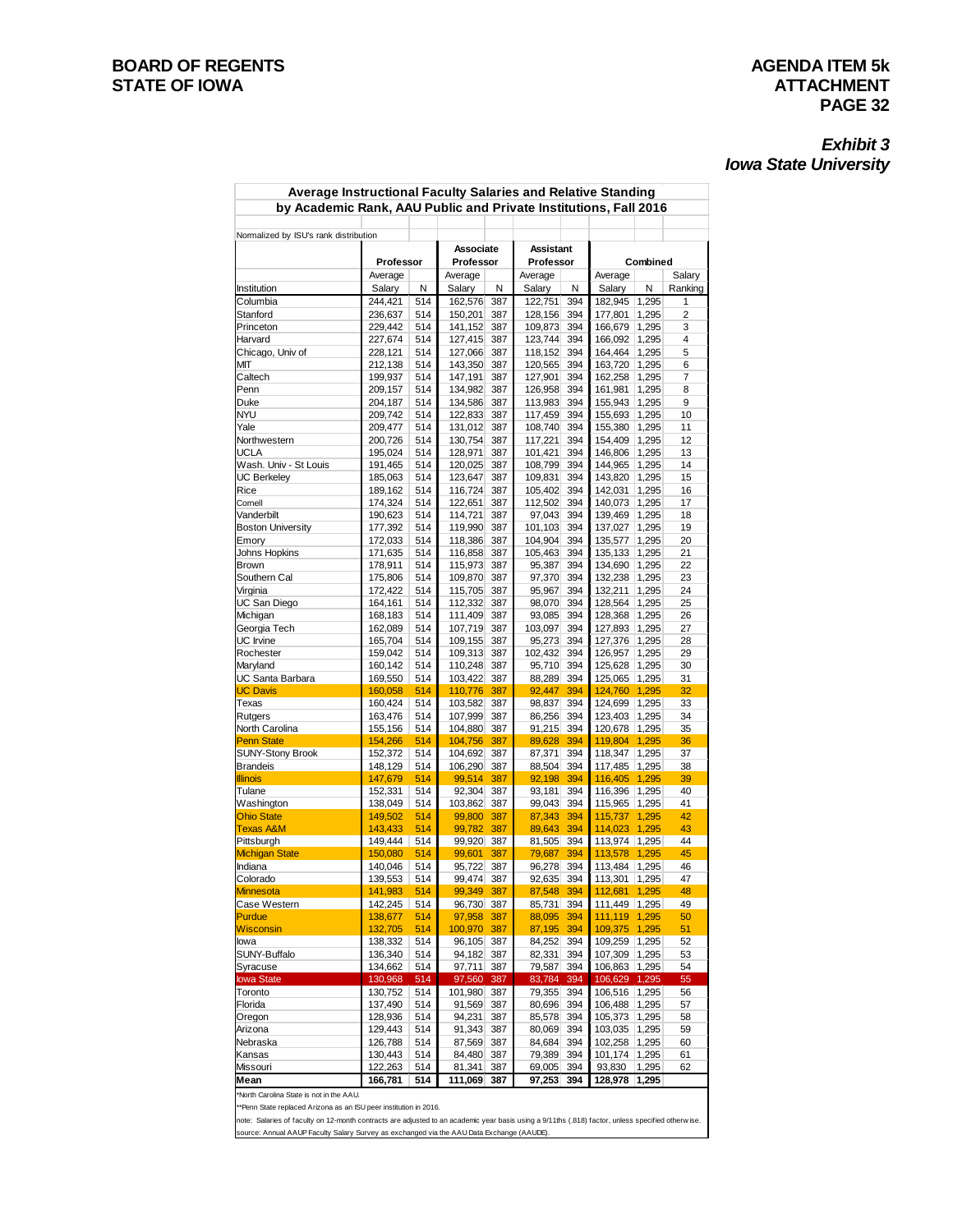# *Exhibit 4*

# **PAGE 33**

#### *University of Northern Iowa*

| Average Faculty Salaries by Academic Rank, FY 2017<br>(Peer institutions as listed by Education Trust*) |                                                           |            |                                         |                            |            |                     |                   |            |                   |                    |            |                     |
|---------------------------------------------------------------------------------------------------------|-----------------------------------------------------------|------------|-----------------------------------------|----------------------------|------------|---------------------|-------------------|------------|-------------------|--------------------|------------|---------------------|
|                                                                                                         |                                                           |            | Peers Adjusted to UNI Rank Distribution |                            |            |                     |                   |            |                   |                    |            |                     |
|                                                                                                         | <b>Three Ranks Combined</b><br><b>Assistant Professor</b> |            |                                         | <b>Associate Professor</b> |            |                     | Professor         |            |                   |                    |            |                     |
|                                                                                                         | Average                                                   | <b>UNI</b> | Salary                                  | Average                    | <b>UNI</b> | Salary              | Average           | <b>UNI</b> | Salary            | Average            | <b>UNI</b> | Salary              |
| <b>University</b>                                                                                       | Salary                                                    | N          | Ranking                                 | Salary                     | N          | Ranking             | Salary            | ${\sf N}$  | Ranking           | Salary             | N          | Ranking             |
| University of California - Riverside                                                                    | 120,189                                                   | 459        | $\mathbf{1}$                            | 87,800                     | 114        | $\mathbf{1}$        | 99,700            | 179        | $\overline{2}$    | 155,400            | 166        | 1                   |
| University of New Hampshire<br>University of Massachusetts-Dartmouth                                    | 108,521<br>105,353                                        | 459<br>459 | $\overline{2}$<br>$\mathbf{3}$          | 87,300<br>83,400           | 114<br>114 | $\overline{2}$<br>3 | 102,600<br>99,200 | 179<br>179 | $\mathbf{1}$<br>3 | 130,200<br>126,700 | 166<br>166 | 3<br>$\overline{4}$ |
| University of Alabama                                                                                   | 101,483                                                   | 459        | $\overline{4}$                          | 74,600                     | 114        | 11                  | 94,000            | 179        | $\overline{4}$    | 144,500            | 166        | $\sqrt{2}$          |
| University of North Texas                                                                               | 95,881                                                    | 459        | 5                                       | 73,000                     | 114        | 17                  | 85,600            | 179        | 14                | 115,700            | 166        | 9                   |
| University of North Carolina-Charlotte                                                                  | 95,106                                                    | 459        | 6                                       | 78,000                     | 114        | 5                   | 87,500            | 179        | 9                 | 122,000            | 166        | $\sqrt{5}$          |
| Kent State University-Main                                                                              | 93,461                                                    | 459        | $\overline{7}$                          | 74,800                     | 114        | 8                   | 88,700            | 179        | $\overline{7}$    | 117,000            | 166        | 8                   |
| Ohio University                                                                                         | 93,369                                                    | 459        | 8                                       | 80,100                     | 114        | $\overline{4}$      | 87,000            | 179        | 12                | 113,700            | 166        | 10                  |
| University of Mississippi-Main                                                                          | 92,649                                                    | 459        | 9                                       | 76,600                     | 114        | 6                   | 89,000            | 179        | 6                 | 118,300            | 166        | $\overline{7}$      |
| Central Michigan University                                                                             | 91,523                                                    | 459        | 10                                      | 74,600                     | 114        | 12                  | 81,000            | 179        | 22                | 107,000            | 166        | 21                  |
| West Chester University of Pennsylvania                                                                 | 90,550                                                    | 459        | 11                                      | 73,400                     | 114        | 16                  | 89,100            | 179        | $\sqrt{5}$        | 111,100            | 166        | 12                  |
| West Virginia University                                                                                | 90,213                                                    | 459        | 12                                      | 73,000                     | 114        | 18                  | 84,000            | 179        | 17                | 120,800            | 166        | 6                   |
| Ferris State University                                                                                 | 89,892                                                    | 459        | 13                                      | 74,600                     | 114        | 13                  | 85,800            | 179        | 13                | 107,100            | 166        | 20                  |
| Bloomsburg University of Pennsylvania                                                                   | 89,710                                                    | 459        | 14                                      | 70,200                     | 114        | 27                  | 87,600            | 179        | 8                 | 110,700            | 166        | 13                  |
| Indiana University of Pennsylvania-Main                                                                 | 89,525                                                    | 459<br>459 | 15<br>16                                | 67,000<br>74,700           | 114<br>114 | 35<br>10            | 87,500            | 179<br>179 | 10<br>25          | 111,300<br>110,400 | 166<br>166 | 11<br>15            |
| University of North Carolina-Greensboro<br>California State University - Fresno                         | 89,466<br>88,921                                          | 459        | 17                                      | 75,100                     | 114        | $\overline{7}$      | 80,400<br>84,400  | 179        | 16                | 103,800            | 166        | 25                  |
| Bow ling Green State University-Main                                                                    | 88,349                                                    | 459        | 18                                      | 71,000                     | 114        | 25                  | 82,200            | 179        | 20                | 108,300            | 166        | 18                  |
| Western Washington University                                                                           | 88,037                                                    | 459        | 19                                      | 72,300                     | 114        | 20                  | 83,300            | 179        | 18                | 103,000            | 166        | 27                  |
| North Dakota State University-Main                                                                      | 87,050                                                    | 459        | 20                                      | 71,400                     | 114        | 23                  | 85,300            | 179        | 15                | 109,300            | 166        | 16                  |
| Mississippi State University                                                                            | 86,741                                                    | 459        | 21                                      | 72,100                     | 114        | 22                  | 80,300            | 179        | 26                | 110,500            | 166        | 14                  |
| Grand Valley State University                                                                           | 85,602                                                    | 459        | 22                                      | 69,700                     | 114        | 30                  | 82,500            | 179        | 19                | 103,100            | 166        | 26                  |
| East Carolina University                                                                                | 85,596                                                    | 459        | 23                                      | 74,500                     | 114        | 14                  | 79,500            | 179        | 28                | 104,900            | 166        | 23                  |
| Montana State University-Bozeman                                                                        | 85,531                                                    | 459        | 24                                      | 74,800                     | 114        | 9                   | 76,100            | 179        | 34                | 105,100            | 166        | 22                  |
| Oakland University                                                                                      | 84,984                                                    | 459        | 25                                      | 70,600                     | 114        | 26                  | 81,000            | 179        | 21                | 109,300            | 166        | 17                  |
| Kutztown University of Pennsylvania                                                                     | 84,741                                                    | 459        | 26                                      | 63,700                     | 114        | 45                  | 87,300            | 179        | 11                | 108,100            | 166        | 19                  |
| Eastern Illinois University                                                                             | 83,352                                                    | 459        | 27                                      | 72,300                     | 114        | 21                  | 75,900            | 179        | 37                | 93,900             | 166        | 38                  |
| Western Illinois University                                                                             | 82,864                                                    | 459        | 28                                      | 61,500                     | 114        | 49                  | 78,100            | 179        | 29                | 98,100             | 166        | 31                  |
| Appalachian State University                                                                            | 82,852                                                    | 459        | 29                                      | 68,100                     | 114        | 34                  | 77,200            | 179        | 30                | 97,300             | 166        | 34                  |
| Florida A & M University<br>University of North Carolina-Wilmington                                     | 82,314<br>82,030                                          | 459<br>459 | 30<br>31                                | 66,400<br>68,800           | 114<br>114 | 37<br>31            | 80,900<br>74,900  | 179<br>179 | 24<br>41          | 99,600<br>98,600   | 166<br>166 | 29<br>30            |
| Northern Arizona University                                                                             | 81,456                                                    | 459        | 32                                      | 63,500                     | 114        | 47                  | 76,400            | 179        | 32                | 104,500            | 166        | 24                  |
| University of Nebraska-Omaha                                                                            | 81,311                                                    | 459        | 33                                      | 69,800                     | 114        | 29                  | 81,000            | 179        | 23                | 92,500             | 166        | 40                  |
| Northern Illinois University                                                                            | 81,134                                                    | 459        | 34                                      | 70,100                     | 114        | 28                  | 75,900            | 179        | 35                | 97,500             | 166        | 32                  |
| <b>Illinois State University</b>                                                                        | 80,868                                                    | 459        | 35                                      | 73,700                     | 114        | 15                  | 74,200            | 179        | 43                | 92,900             | 166        | 39                  |
| Indiana State University                                                                                | 80,319                                                    | 459        | 36                                      | 66,100                     | 114        | 38                  | 75,900            | 179        | 36                | 97,400             | 166        | 33                  |
| University of Northern low a                                                                            | 79,860                                                    | 459        | 37                                      | 65,400                     | 114        | 39                  | 75,400            | 179        | 38                | 94,600             | 166        | 36                  |
| University of Montana-Missoula                                                                          | 79,735                                                    | 459        | 38                                      | 64,600                     | 114        | 41                  | 72,500            | 179        | 45                | 89,600             | 166        | 44                  |
| James Madison University                                                                                | 79,528                                                    | 459        | 39                                      | 68,800                     | 114        | 32                  | 74,600            | 179        | 42                | 91,800             | 166        | 41                  |
| College of Charleston                                                                                   | 79,358                                                    | 459        | 40                                      | 68,700                     | 114        | 33                  | 75,200            | 179        | 40                | 94,200             | 166        | 37                  |
| University of Minnesota-Duluth                                                                          | 77,786                                                    | 459        | 41                                      | 64,100                     | 114        | 42                  | 79,800            | 179        | 27                | 101,300            | 166        | 28                  |
| Southern Illinois University-Edw ardsville                                                              | 77,374                                                    | 459        | 42                                      | 63,800                     | 114        | 43                  | 76,600            | 179        | 31                | 91,300             | 166        | 42                  |
| Northern Michigan University                                                                            | 77,192                                                    | 459<br>459 | 43<br>44                                | 63,800                     | 114<br>114 | 44<br>48            | 75,400            | 179<br>179 | 39<br>33          | 88,700             | 166<br>166 | 45                  |
| <b>Ball State University</b><br>Radford University                                                      | 75,689<br>75,611                                          | 459        | 45                                      | 62,400<br>64,800           | 114        | 40                  | 76,300<br>71,200  | 179        | 47                | 96,500<br>88,600   | 166        | 35<br>46            |
| Georgia Southern University                                                                             | 74,945                                                    | 459        | 46                                      | 72,900                     | 114        | 19                  | 72,500            | 179        | 46                | 82,000             | 166        | 51                  |
| University of Northern Colorado                                                                         | 73,453                                                    | 459        | 47                                      | 56,800                     | 114        | 56                  | 68,100            | 179        | 49                | 89,900             | 166        | 43                  |
| University of Wisconsin-Whitew ater                                                                     | 72,215                                                    | 459        | 48                                      | 71,100                     | 114        | 24                  | 67,900            | 179        | 50                | 79,400             | 166        | 53                  |
| University of Wisconsin-Oshkosh                                                                         | 71,166                                                    | 459        | 49                                      | 66,500                     | 114        | 36                  | 64,500            | 179        | 54                | 79,700             | 166        | 52                  |
| University of Central Arkansas                                                                          | 69,879                                                    | 459        | 50                                      | 61,100                     | 114        | 50                  | 69,600            | 179        | 48                | 83,200             | 166        | 50                  |
| Murray State University                                                                                 | 69,377                                                    | 459        | 51                                      | 60,300                     | 114        | 51                  | 67,400            | 179        | 51                | 86,500             | 166        | 48                  |
| University of Wisconsin-Eau Claire                                                                      | 69,030                                                    | 459        | 52                                      | 63,600                     | 114        | 46                  | 64,000            | 179        | 55                | 76,300             | 166        | 55                  |
| Marshall University                                                                                     | 68,959                                                    | 459        | 53                                      | 59,800                     | 114        | 53                  | 66,900            | 179        | 52                | 78,600             | 166        | 54                  |
| SUNY College At Osw ego                                                                                 | 68,945                                                    | 459        | 54                                      | 57,200                     | 114        | 55                  | 73,700            | 179        | 44                | 88,300             | 166        | 47                  |
| University of West Georgia                                                                              | 68,051                                                    | 459        | 55                                      | 58,400                     | 114        | 54                  | 64,500            | 179        | 53                | 83,400             | 166        | 49                  |
| Truman State University                                                                                 | 66,704                                                    | 459        | 56                                      | 54,800                     | 114        | 57                  | 62,300            | 179        | 57                | 75,800             | 166        | 56                  |
| University of Wisconsin-Stout                                                                           | 64,343                                                    | 459        | 57                                      | 60,100                     | 114        | 52                  | 63,500            | 179        | 56                | 71,100             | 166        | 58                  |
| University of Wisconsin-Stevens Point                                                                   | 62,758                                                    | 459        | 58                                      | 54,600                     | 114        | 58                  | 58,500            | 179        | 58                | 72,100             | 166        | 57                  |
| Mean                                                                                                    | \$83,154                                                  |            |                                         | \$69,003                   |            |                     | \$78,645          |            |                   | \$100,733          |            |                     |

\*Peer institutions from the report titled *A Matter of Degrees: Improving Graduation Rates in Four-Year Colleges and Universities* , Education Trust, May 2004.

Definition of peer institutions: "Competitive" student selectivity, Masters-degree granting, between 5,000 and 14,000 students, and a median SAT score between 1,000 and 1,100. Data not available for the following peer institution: Stephen F Austin State University and West Virginia University

Data Source: ACADEME, AAUP, March-April 2017.<br>https://www.insidehighered.com/aaup-compensation-survey/2015-2016 https://www.insidehighered.com/aaup-c

http://www.aaup.org/report/higher-education-crossroads-annual-report-economic-status-profession-2015-16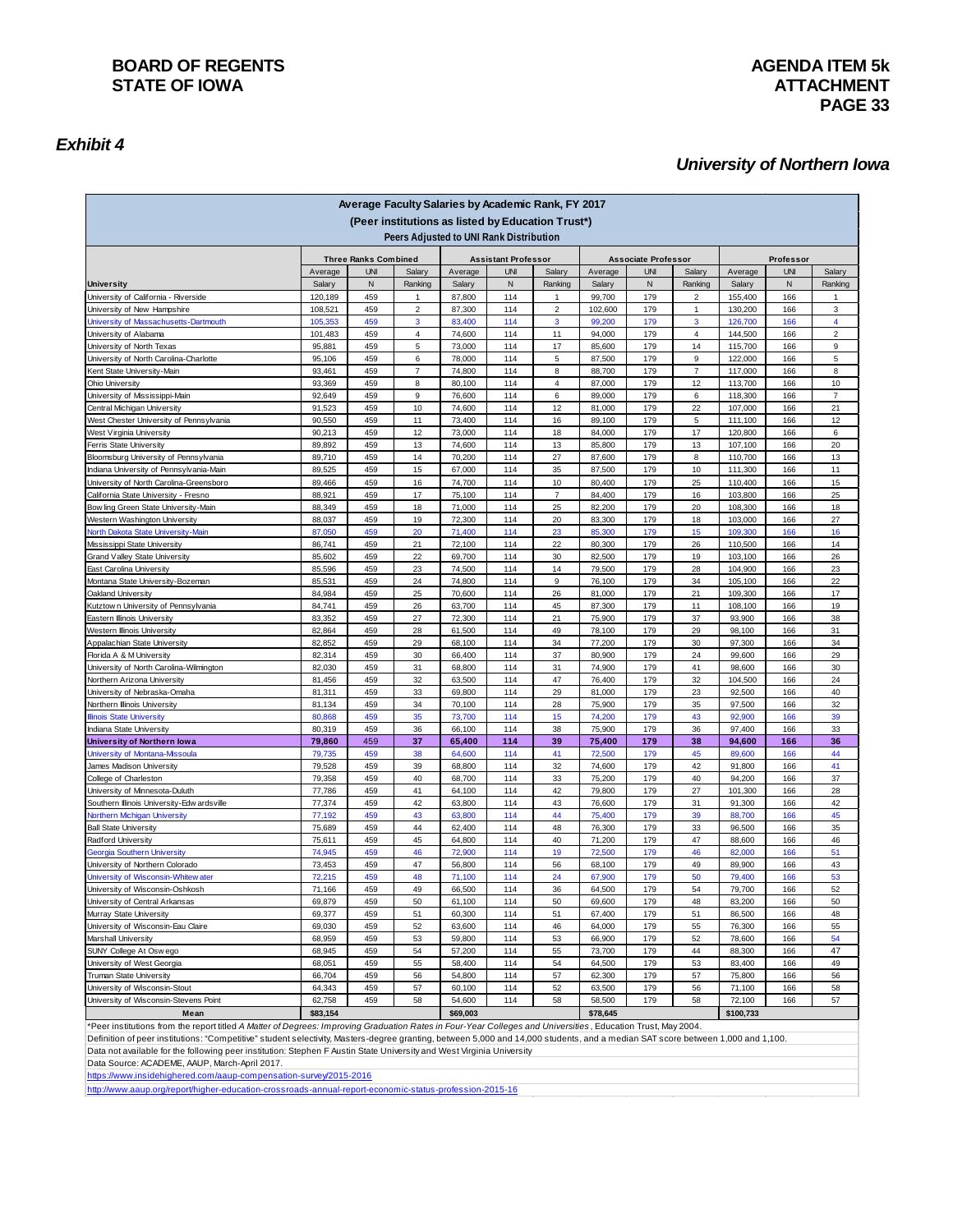*Exhibit 5 University of Iowa*





Percentiles by rank do not include the College of Dentistry. Peer averages are adjusted to Iowa rank distribution.

Source: Association of American Universities Data Exchange (AAUDE).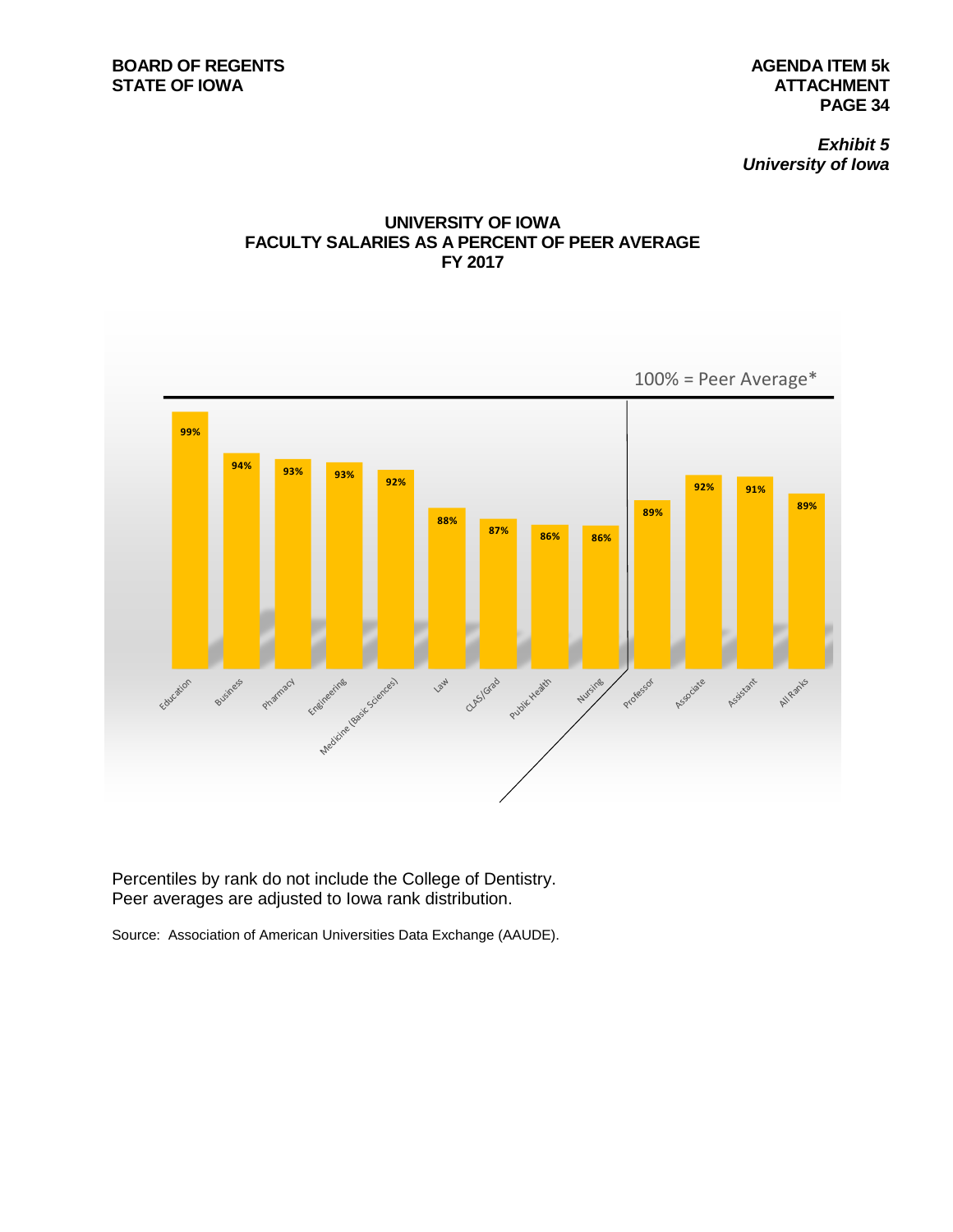

# **IOWA STATE UNIVERSITY Faculty Salary as a Percent of Peer Average - FY 2017**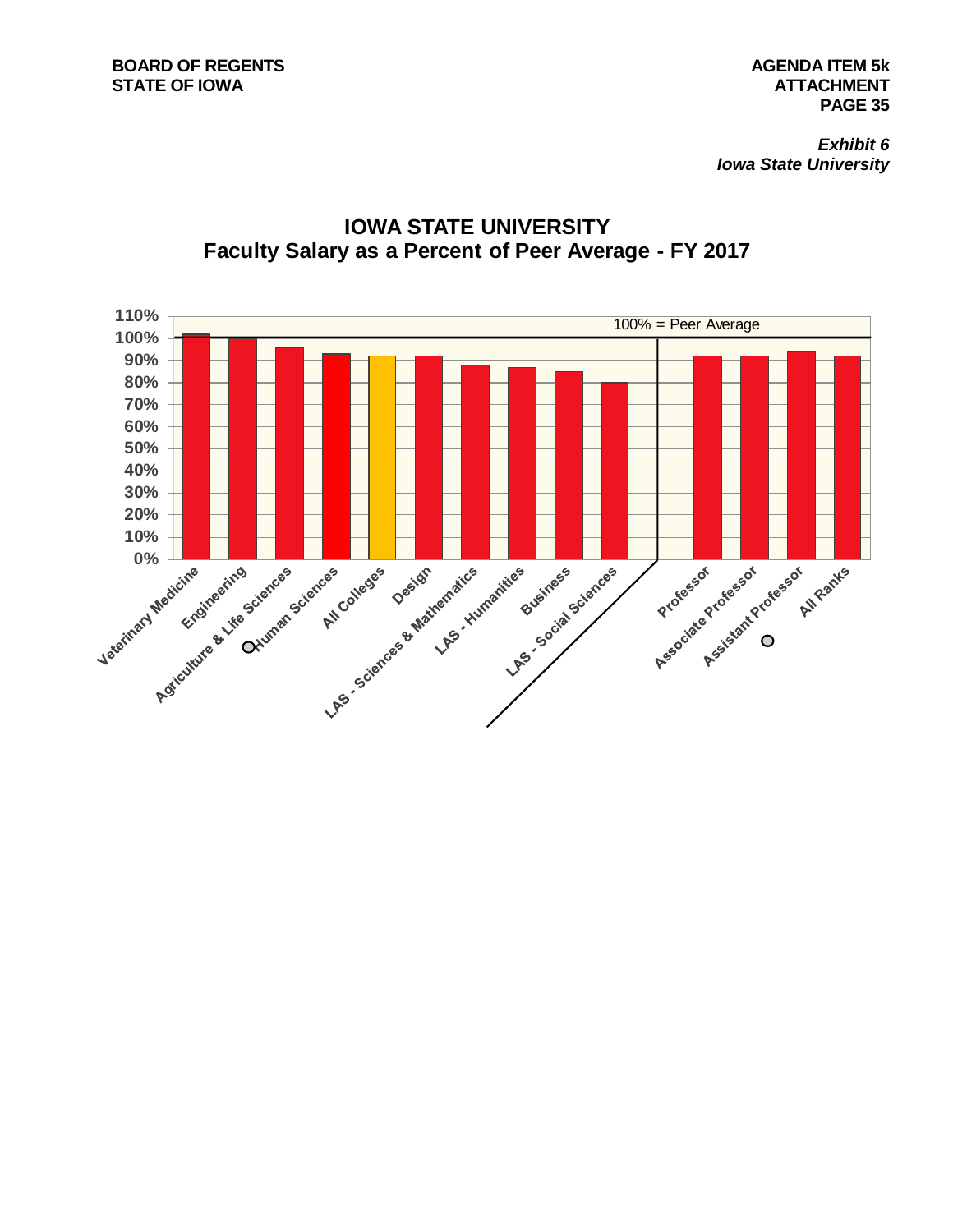*Exhibit 7*

| AVERAGE FACULTY SALARY INCREASES IN PEER INSTITUTIONS<br>FY 2014 - FY 2018 |         |           |         |                      |         |  |  |  |  |  |  |
|----------------------------------------------------------------------------|---------|-----------|---------|----------------------|---------|--|--|--|--|--|--|
| <b>University of Iowa Peer Group</b>                                       | FY 2014 | FY 2015   | FY 2016 | FY 2017              | FY 2018 |  |  |  |  |  |  |
| University of Michigan, Ann Arbor                                          | nda     | nda       | nda     | nda                  | nda     |  |  |  |  |  |  |
| University of North Carolina - Chapel Hill                                 | 1.00%   | nda       | 0.00%   | 1.50%                | nda     |  |  |  |  |  |  |
| University of Texas, Austin                                                | nda     | nda       | nda     | 3.98%                | 3.73%   |  |  |  |  |  |  |
| University of California, Los Angeles                                      | 3.50%   | 3.00%     | 1.50%   | 1.50%                | 3.00%   |  |  |  |  |  |  |
| University of Iowa                                                         | 2.10%   | 2.20%     | 2.00%   | 2.64%                | 2.42%   |  |  |  |  |  |  |
| University of Illinois, Urbana                                             | 2.75%   | 2.50%     | 0.00%   | 0.00%                | 2.37%   |  |  |  |  |  |  |
| Ohio State University, Main Campus                                         | 2.00%   | 2.00%     | 2.00%   | 2.00%                | 2.00%   |  |  |  |  |  |  |
| University of Arizona                                                      | 3.00%   | 0.00%     | 0.00%   | 5.00%                | 2.00%   |  |  |  |  |  |  |
| University of Minnesota, Twin Cities                                       | 2.50%   | 2.50%     | 2.00%   | 2.50%                | 2.00%   |  |  |  |  |  |  |
| University of Wisconsin, Madison                                           | 1.00%   | 1.00%     | 0.00%   | 2.28%                | 2.00%   |  |  |  |  |  |  |
| Indiana University, Bloomington                                            | 2.50%   | 2.00%     | 2.00%   | nda                  | 1.70%   |  |  |  |  |  |  |
| <b>Iowa State University Peer Group</b>                                    | FY 2014 | FY 2015   | FY 2016 | FY 2017              | FY 2018 |  |  |  |  |  |  |
| Michigan State University                                                  | 2.75%   | nda       | 2.00%   | 2.50%                | nda     |  |  |  |  |  |  |
| Pennsylvannia State University <sup>2</sup>                                |         |           |         | 2.00%                | nda     |  |  |  |  |  |  |
| Purdue Univesity, Main Campus                                              | 1.00%   | nda       | 3.80%   | 3.20%                | nda     |  |  |  |  |  |  |
| Texas A&M                                                                  | nda     | nda       | nda     | 4.10%                | nda     |  |  |  |  |  |  |
| North Carolina State University                                            | nda     | $1.0\%$ * | 0.00%   | 5.10%                |         |  |  |  |  |  |  |
| University of California, Davis                                            | nda     | nda       | nda     | 1.50%                | 3.00%   |  |  |  |  |  |  |
| University of Illinois, Urbana                                             | 2.75%   | 2.50%     | 0.00%   | 0.00%                | 2.37%   |  |  |  |  |  |  |
| Ohio State University, Main Campus                                         | 2.00%   | 2.00%     | 2.00%   | 2.00%                | 2.00%   |  |  |  |  |  |  |
| University of Minnesota, Twin Cities                                       | 2.50%   | 2.50%     | 2.00%   | 2.50%                | 2.00%   |  |  |  |  |  |  |
| University of Wisconsin, Madison                                           | 1.00%   | 1.00%     | 0.00%   | 2.28%                | 2.00%   |  |  |  |  |  |  |
| Iowa State University <sup>1</sup>                                         | 3.20%   | 3.45%     | 1.26%   | 3.81%                | 0.00%   |  |  |  |  |  |  |
| University of Northern Iowa Peer Group                                     | FY 2014 | FY 2015   | FY 2016 | FY 2017 <sup>3</sup> | FY 2018 |  |  |  |  |  |  |
| College of Charleston                                                      |         |           |         | 0.00%                | nda     |  |  |  |  |  |  |
| Marshall University                                                        |         |           |         | 0.00%                | nda     |  |  |  |  |  |  |
| Southern Illinois University-Edwardsville                                  |         |           |         | 0.00%                | nda     |  |  |  |  |  |  |
| University of Massachusetts-Dartmouth                                      |         |           |         | 1.75%                | nda     |  |  |  |  |  |  |
| Western Washington University                                              |         |           |         | 3.80%                | 5.66%   |  |  |  |  |  |  |
| James Madison University                                                   |         |           |         | 3.00%                | 3.00%   |  |  |  |  |  |  |
| <b>Ferris State University</b>                                             |         |           |         | 3.00%                | 2.50%   |  |  |  |  |  |  |
| University of Minnesota, Duluth                                            |         |           |         | 2.50%                | 2.20%   |  |  |  |  |  |  |
| <b>Eastern Illinois University</b>                                         |         |           |         | 0.00%                | 1.50%   |  |  |  |  |  |  |
| University of Northern Iowa                                                | 2.00%   | 2.25%     | 2.50%   | 2.50%                | 1.38%   |  |  |  |  |  |  |
| <b>Truman State University</b>                                             |         |           |         | 2.50%                | 0.00%   |  |  |  |  |  |  |

1. Faculty received \$1,000 flat amount.

2. Penn State replaced Arizona as an ISU peer institution in July 2016.

3. FY 2017 is the first year using the new UNI peer group.

\*\* Each person received \$1,000.

nda = No data available.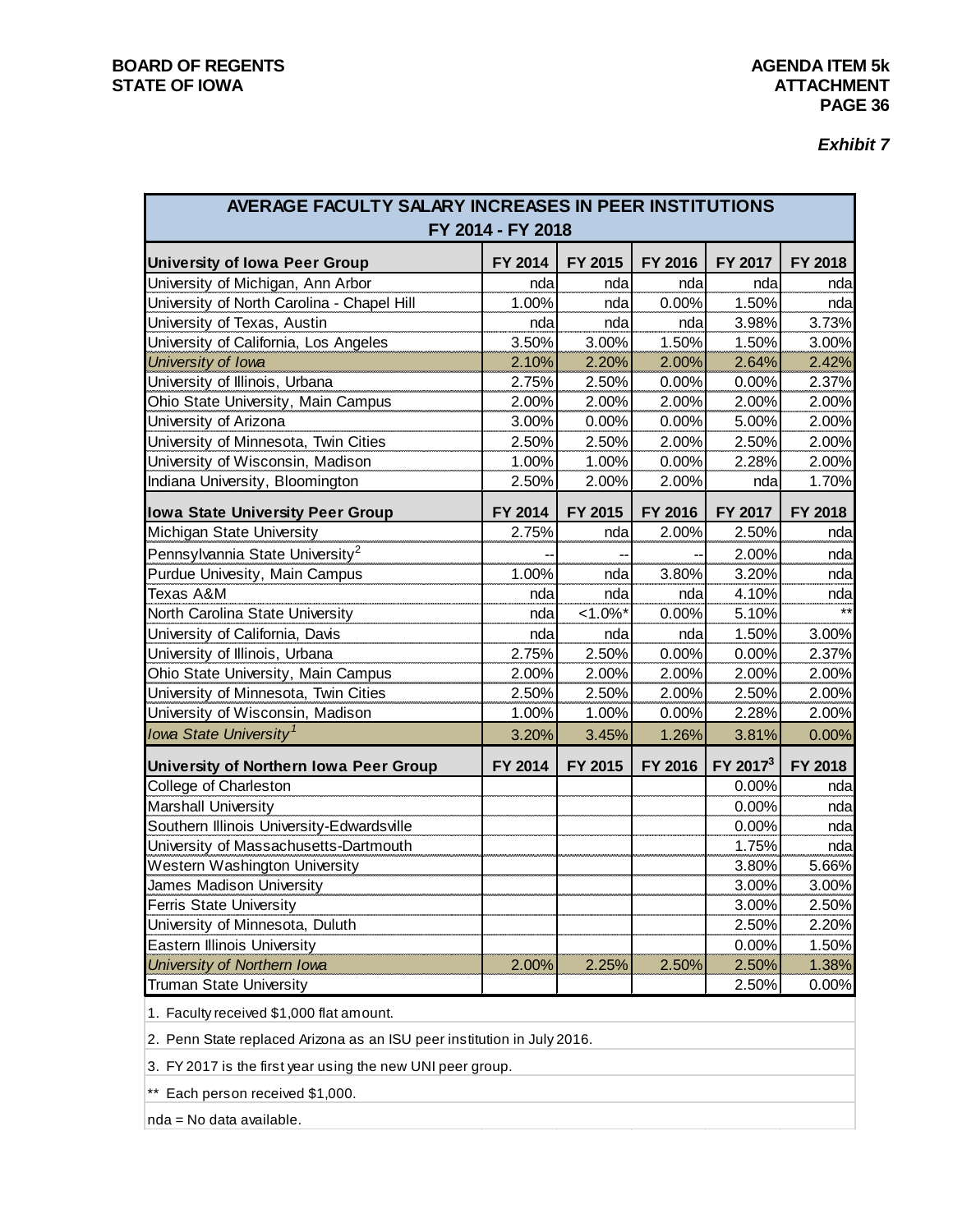# *Exhibit 8*

| <b>REGENT INSTITUTIONS COMPARISON GROUPS</b><br><b>AVERAGE FACULTY SALARIES, 2016-2017</b><br>AVERAGE FACULTY TOTAL COMPENSATION, 2016-2017 |                        |                         |                |                                                                |                   |  |  |  |  |
|---------------------------------------------------------------------------------------------------------------------------------------------|------------------------|-------------------------|----------------|----------------------------------------------------------------|-------------------|--|--|--|--|
|                                                                                                                                             |                        |                         |                | Average Faculty Rank Average Benefits as Average Faculty Total | <b>Rank Total</b> |  |  |  |  |
| <b>Comparison Groups</b>                                                                                                                    | Salary (all ranks)     | <b>Salary</b>           | % of Salary    | Compensation <sup>1</sup>                                      | Compensation      |  |  |  |  |
|                                                                                                                                             |                        |                         |                |                                                                |                   |  |  |  |  |
| University of California, Los Angeles                                                                                                       | \$166,300              | 1                       | 34.4%          | \$223,600                                                      | 1                 |  |  |  |  |
| University of Michigan, Ann Arbor                                                                                                           | \$134,500              | 2                       | 23.6%          | \$166,200                                                      | $\overline{2}$    |  |  |  |  |
| University of Texas, Austin                                                                                                                 | \$133,400              | 3                       | 20.0%          | \$160,100                                                      | 3                 |  |  |  |  |
| University of North Carolina, Chapel Hill                                                                                                   | \$124,400              | 4                       | 25.9%          | \$156,700                                                      | 4                 |  |  |  |  |
| University of Illinois, Urbana                                                                                                              | \$119,000              | $\overline{5}$          | 30.0%          | \$154,700                                                      | 5                 |  |  |  |  |
| University of Minnesota, Minneapolis                                                                                                        | \$115,200              | 9                       | 30.1%          | \$149,900                                                      | 6                 |  |  |  |  |
| The Ohio State University, Main Campus                                                                                                      | \$118,000              | 6                       | 26.0%          | \$148,700                                                      | $\overline{7}$    |  |  |  |  |
| University of Wisconsin, Madison                                                                                                            | \$115,900              | 7                       | 26.0%          | \$146,000                                                      | 8                 |  |  |  |  |
| University of Iowa                                                                                                                          | \$110,400              | 10                      | 30.0%          | \$143,500                                                      | 9                 |  |  |  |  |
| Indiana University, Bloomington                                                                                                             | \$115,400              | 8                       | 22.4%          | \$141,200                                                      | 10                |  |  |  |  |
| University of Arizona                                                                                                                       | \$104,400              | 11                      | 25.7%          | \$131,200                                                      | 11                |  |  |  |  |
| University of Iowa                                                                                                                          |                        |                         |                |                                                                |                   |  |  |  |  |
|                                                                                                                                             |                        |                         |                |                                                                |                   |  |  |  |  |
| <b>Iowa State University</b><br>University of California, Davis                                                                             |                        |                         |                |                                                                |                   |  |  |  |  |
|                                                                                                                                             | \$135,600              | 1                       | 36.5%          | \$185,094                                                      | 1                 |  |  |  |  |
| Pennsylvania State University <sup>2</sup>                                                                                                  | \$124,700              | $\overline{\mathbf{c}}$ | 27.5%          | \$158,993                                                      | $\overline{2}$    |  |  |  |  |
| University of Illinois, Urbana                                                                                                              | \$119,000              | 3                       | 30.5%          | \$155,295                                                      | 3                 |  |  |  |  |
| University of Minnesota, Twin Cities                                                                                                        | \$115,200              | 7                       | 30.8%          | \$150,682                                                      | $\overline{4}$    |  |  |  |  |
| Ohio State University, Main Campus                                                                                                          | \$118,000              | 4                       | 26.0%          | \$148,680                                                      | 5                 |  |  |  |  |
| Purdue University, Main Campus                                                                                                              | \$117,300              | 6                       | 26.6%<br>27.1% | \$148,502                                                      | 6                 |  |  |  |  |
| University of Wisconsin, Madison<br>Michigan State University                                                                               | \$115,900<br>\$112,700 | 8<br>9                  | 30.4%          | \$147,309<br>\$146,961                                         | 7<br>8            |  |  |  |  |
| Texas A & M University                                                                                                                      | \$120,100              | 5                       | 20.7%          | \$144,961                                                      | 9                 |  |  |  |  |
| <b>Iowa State University</b>                                                                                                                | \$106,700              | 10                      | 31.5%          | \$140,311                                                      | 10                |  |  |  |  |
| North Carolina State University                                                                                                             | \$104,900              | 11                      | 27.0%          | \$133,223                                                      | 11                |  |  |  |  |
|                                                                                                                                             |                        |                         |                |                                                                |                   |  |  |  |  |
| University of Northern Iowa <sup>3</sup>                                                                                                    |                        |                         |                |                                                                |                   |  |  |  |  |
| University of Massachusetts-Dartmouth                                                                                                       | \$105,353              | 1                       | 34.4%          | \$141,618                                                      | 1                 |  |  |  |  |
| Ferris State University                                                                                                                     | \$89,892               | $\overline{\mathbf{c}}$ | 38.8%          | \$124,814                                                      | $\overline{2}$    |  |  |  |  |
| Western Washington University                                                                                                               | \$88,037               | 3                       | 28.2%          | \$112,851                                                      | 3                 |  |  |  |  |
| James Madison University                                                                                                                    | \$79,528               | 6                       | 40.5%          | \$111,764                                                      | $\overline{4}$    |  |  |  |  |
| College of Charleston                                                                                                                       | \$79,358               | $\overline{7}$          | 39.1%          | \$110,357                                                      | 5                 |  |  |  |  |
| Eastern Illinois University                                                                                                                 | \$83,352               | $\overline{4}$          | 31.7%          | \$109,750                                                      | 6                 |  |  |  |  |
| University of Minnesota, Duluth                                                                                                             | \$77,786               | 8                       | 35.2%          | \$105,204                                                      | $\overline{7}$    |  |  |  |  |
| University of Northern Iowa                                                                                                                 | \$79,860               | 5                       | 31.0%          | \$104,629                                                      | $\bf8$            |  |  |  |  |
| Southern Illinois University-Edwardsville                                                                                                   | \$77,374               | 9                       | 34.4%          | \$103,979                                                      | 9                 |  |  |  |  |
| <b>Truman State University</b>                                                                                                              | \$66,704               | 11                      | 32.1%          | \$88,114                                                       | 10                |  |  |  |  |
| Marshall University                                                                                                                         | \$68,959               | 10                      | 24.2%          | \$85,663                                                       | 11                |  |  |  |  |
| Source:<br>SUI and ISU -- AAUP Faculty Compensation Survey acquired through AAU Data Exchange                                               |                        |                         |                |                                                                |                   |  |  |  |  |
| UNI -- Academe, Bulletin of the American Association University Professors, March-April 2016                                                |                        |                         |                |                                                                |                   |  |  |  |  |
| 1. Total Compensation includes:                                                                                                             |                        |                         |                |                                                                |                   |  |  |  |  |
| <b>Retirement Contributions</b>                                                                                                             |                        |                         |                |                                                                |                   |  |  |  |  |
| Medical Insurance                                                                                                                           |                        |                         |                |                                                                |                   |  |  |  |  |
| Disability Income Protection<br><b>Tuition for Faculty Dependents</b>                                                                       |                        |                         |                |                                                                |                   |  |  |  |  |
| Dental Insurance                                                                                                                            |                        |                         |                |                                                                |                   |  |  |  |  |
| Social Security                                                                                                                             |                        |                         |                |                                                                |                   |  |  |  |  |
| Unemployment Insurance                                                                                                                      |                        |                         |                |                                                                |                   |  |  |  |  |
| Group Life Insurance<br>Workers Compensation Premiums                                                                                       |                        |                         |                |                                                                |                   |  |  |  |  |
| Other Benefits such as Moving Expenses                                                                                                      |                        |                         |                |                                                                |                   |  |  |  |  |
| 2. Penn State replaced Arizona as an ISU peer institution in July 2016.                                                                     |                        |                         |                |                                                                |                   |  |  |  |  |
| 3. New UNI peer group approved in Fall 2015.                                                                                                |                        |                         |                |                                                                |                   |  |  |  |  |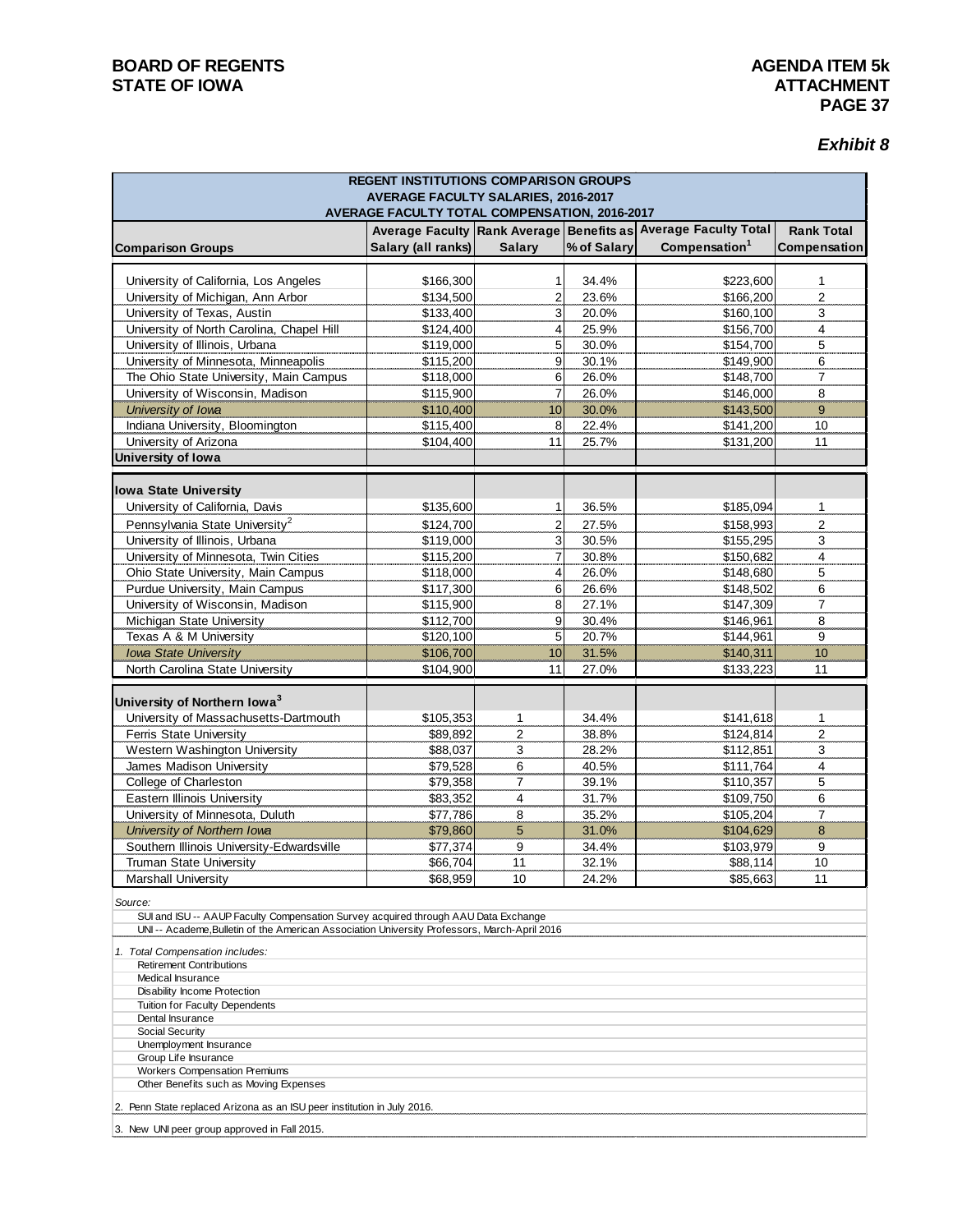# *Exhibit 9 Carver College of Medicine*

|                    | Average Faculty Salaries by Academic Rank, FY 2017 (MD or equivalent degree holders)<br>University of Iowa and All Association of American Medical Colleges Public and Private Medical Schools by Regional Group |                  |               |                            |               |                |               |                            |                |                             |               |               |  |  |
|--------------------|------------------------------------------------------------------------------------------------------------------------------------------------------------------------------------------------------------------|------------------|---------------|----------------------------|---------------|----------------|---------------|----------------------------|----------------|-----------------------------|---------------|---------------|--|--|
|                    |                                                                                                                                                                                                                  | <b>Professor</b> |               | <b>Associate Professor</b> |               |                |               | <b>Assistant Professor</b> |                | <b>Three Ranks Combined</b> |               |               |  |  |
|                    | Average                                                                                                                                                                                                          |                  | <b>Salary</b> | Average                    |               | <b>Salary</b>  | Average       |                            | <b>Salary</b>  | Average                     |               | <b>Salary</b> |  |  |
| <b>Institution</b> | <b>Salary</b>                                                                                                                                                                                                    | <b>Number</b>    | Ranking       | <b>Salary</b>              | <b>Number</b> | Ranking        | <b>Salary</b> | <b>Number</b>              | <b>Ranking</b> | <b>Salary</b>               | <b>Number</b> | Ranking       |  |  |
| Midwest            | \$377.900                                                                                                                                                                                                        | 3.682            |               | \$335,000                  | 4,008         |                | \$293,100     | 9,122                      |                | \$321,700                   | 16.812        | 2             |  |  |
| Northeast          | \$395,600                                                                                                                                                                                                        | 4,305            |               | \$355,500                  | 5,217         |                | \$285,500     | 13,205                     |                | \$322,400                   | 22,727        |               |  |  |
| West               | \$357,100                                                                                                                                                                                                        | 3,539            |               | \$320,500                  | 2,942         | 31             | \$267.500     | 4,920                      |                | \$309,000                   | 11,401        | 3             |  |  |
| South              | \$360,800                                                                                                                                                                                                        | 4,140            |               | \$314,500                  | 5,028         |                | \$276,000     | 11,190                     |                | \$302,800                   | 20,358        | 4             |  |  |
| University of Iowa | \$350,000                                                                                                                                                                                                        | <b>206</b>       | 5             | \$306,500                  | 208           | 5 <sub>l</sub> | \$251,800     | 297                        | 5              | \$296,300                   | 711           | 5             |  |  |
| Mean               | \$373,200                                                                                                                                                                                                        |                  |               | \$332,400                  |               |                | \$282,000     |                            |                | \$314,300                   |               |               |  |  |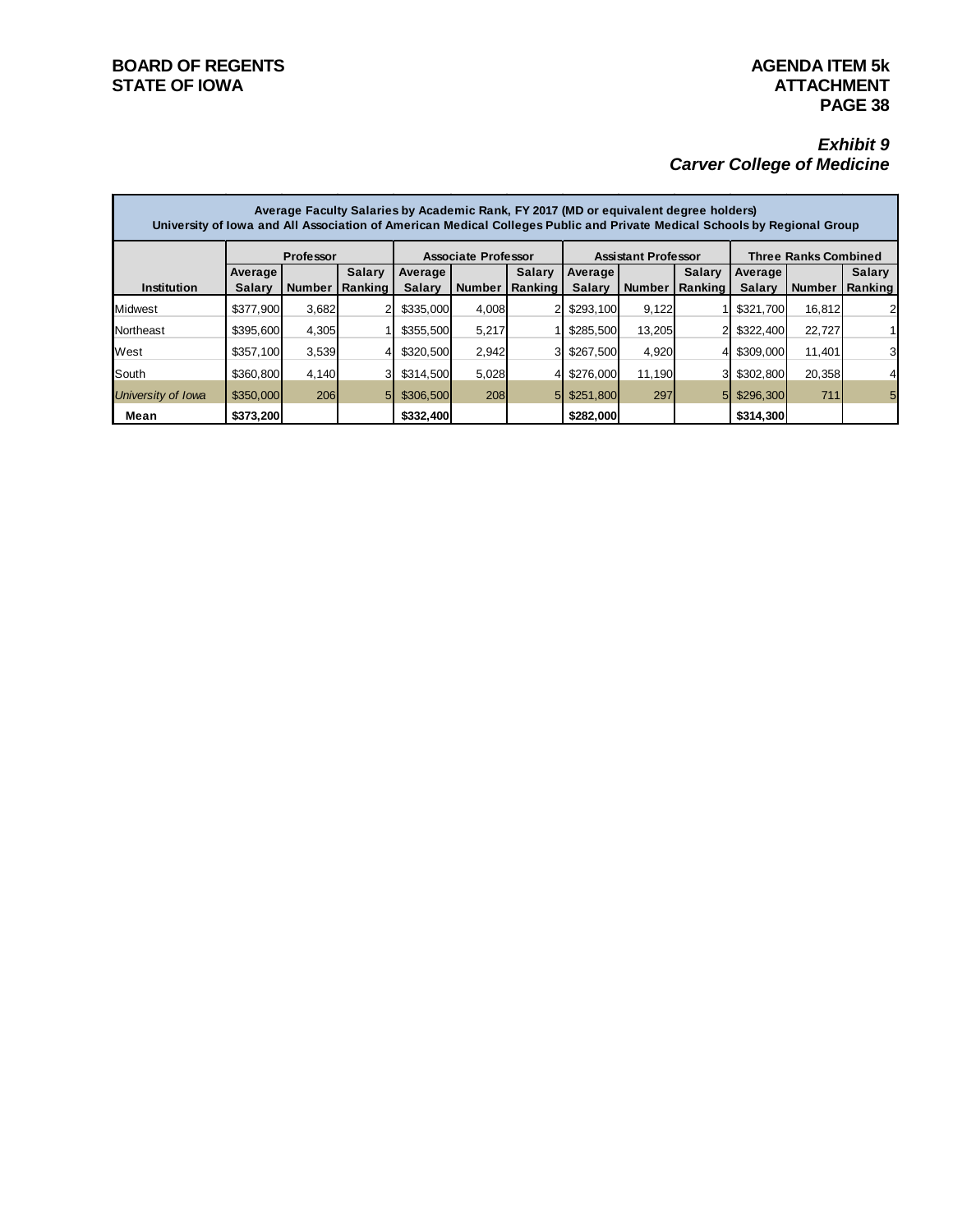# Employee Award Programs

In May 2005, the Board approved a pilot program to recognize exceptional performance by non-organized professional and scientific staff at the University of Iowa. The program was approved for a one-year period. The program allowed for awards for exceptional performance (up to 10% of salary) and SPOT awards (\$75 or less).

Rather than ask the Board to consider an extension of the pilot award program at the University of Iowa, Regent Policy Manual  $\S2.1(2)(A)(v)$  was revised to authorize such programs at the other institutions. The revision allows each institution to develop its own procedures for recognizing exceptional performance in non-organized faculty and professional and scientific staff.

The University of Iowa program to recognize exceptional performance has been in place for several years. Iowa State University implemented an Extra-Meritorious Performance Pay program in FY 2011.

See examples of Exceptional Performance Awards at SUI and ISU below and on the following pages. No Exceptional Performance Awards were issued at UNI, ISD, or IBSSS for FY 2017.

| University of Iowa - Flexible Pay Program    |                  |                  |                  |                  |                      |  |  |  |  |  |
|----------------------------------------------|------------------|------------------|------------------|------------------|----------------------|--|--|--|--|--|
|                                              | FY 2013          | FY 2014          | FY 2015          | FY 2016          | FY 2017              |  |  |  |  |  |
| <b>Exceptional Performance Awards</b>        |                  |                  |                  |                  |                      |  |  |  |  |  |
| Eligible Employees                           | 5,513            | 5,745            | 5,980            | 6,291            | 6,844                |  |  |  |  |  |
| Number of Awards Presented                   | 306              | 185              | 252              | 288              | 298                  |  |  |  |  |  |
| Dollar Range of Awards                       | \$136 - \$18,593 | \$400 - \$22,360 | $$300 - $21,186$ | \$500 - \$18,900 | \$21,500<br>$$250 -$ |  |  |  |  |  |
| Average Dollars Awarded                      | \$3,976          | \$3,953          | \$4,668          | \$4,183          | \$3,862              |  |  |  |  |  |
| <b>Total Dollars Awarded</b>                 | \$1,216,715      | \$731,322        | \$1,176,283      | \$1,204,583      | \$1,155,126          |  |  |  |  |  |
| <b>Spot Awards</b>                           |                  |                  |                  |                  |                      |  |  |  |  |  |
| Eligible Employees                           | 5,513            | 5,745            | 5,980            | 6,291            | 6,844                |  |  |  |  |  |
| Number of Awards Presented                   | 440              | 405              | 637              | 713              | 805                  |  |  |  |  |  |
| Dollar Range of Awards                       | $$50 - $75$      | $$20 - $75$      | $$50 - $75$      | $$50 - $75$      | $$45 - $75$          |  |  |  |  |  |
| Average Dollars Awarded                      | \$74             | \$74             | \$75             | \$75             | <b>\$75</b>          |  |  |  |  |  |
| <b>Total Dollars Awarded</b>                 | \$52,650         | \$48,744         | \$77,483         | \$86,308         | \$97,725             |  |  |  |  |  |
| Percentage of Exceptional Performance Awards |                  |                  |                  |                  |                      |  |  |  |  |  |
| Females                                      | 69.3%            | 63.2%            | 74.2%            | 60.4%            | 64.4%                |  |  |  |  |  |
| <b>Minorities</b>                            | 7.2%             | 2.7%             | 5.6%             | 5.9%             | 7.4%                 |  |  |  |  |  |
| <b>Percentage of Spot Awards</b>             |                  |                  |                  |                  |                      |  |  |  |  |  |
| Females                                      | 50.2%            | 56.8%            | 63.1%            | 64.1%            | 65.0%                |  |  |  |  |  |
| <b>Minorities</b>                            | 4.1%             | 2.0%             | 4.7%             | 6.2%             | 5.8%                 |  |  |  |  |  |
| <b>Awards Program Five-Year History</b>      |                  |                  |                  |                  |                      |  |  |  |  |  |
| <b>Exceptional Performance Awards</b>        | 306              | 185              | 252              | 288              | 298                  |  |  |  |  |  |
| Spot Awards                                  | 440              | 405              | 637              | 713              | 805                  |  |  |  |  |  |
| $\cdots$ $\cdots$                            |                  |                  |                  |                  |                      |  |  |  |  |  |

*\* Of eligible non-bargaining P&S staff members, females make up approximately 63.3% and minitorites make up approximately 10.6%.*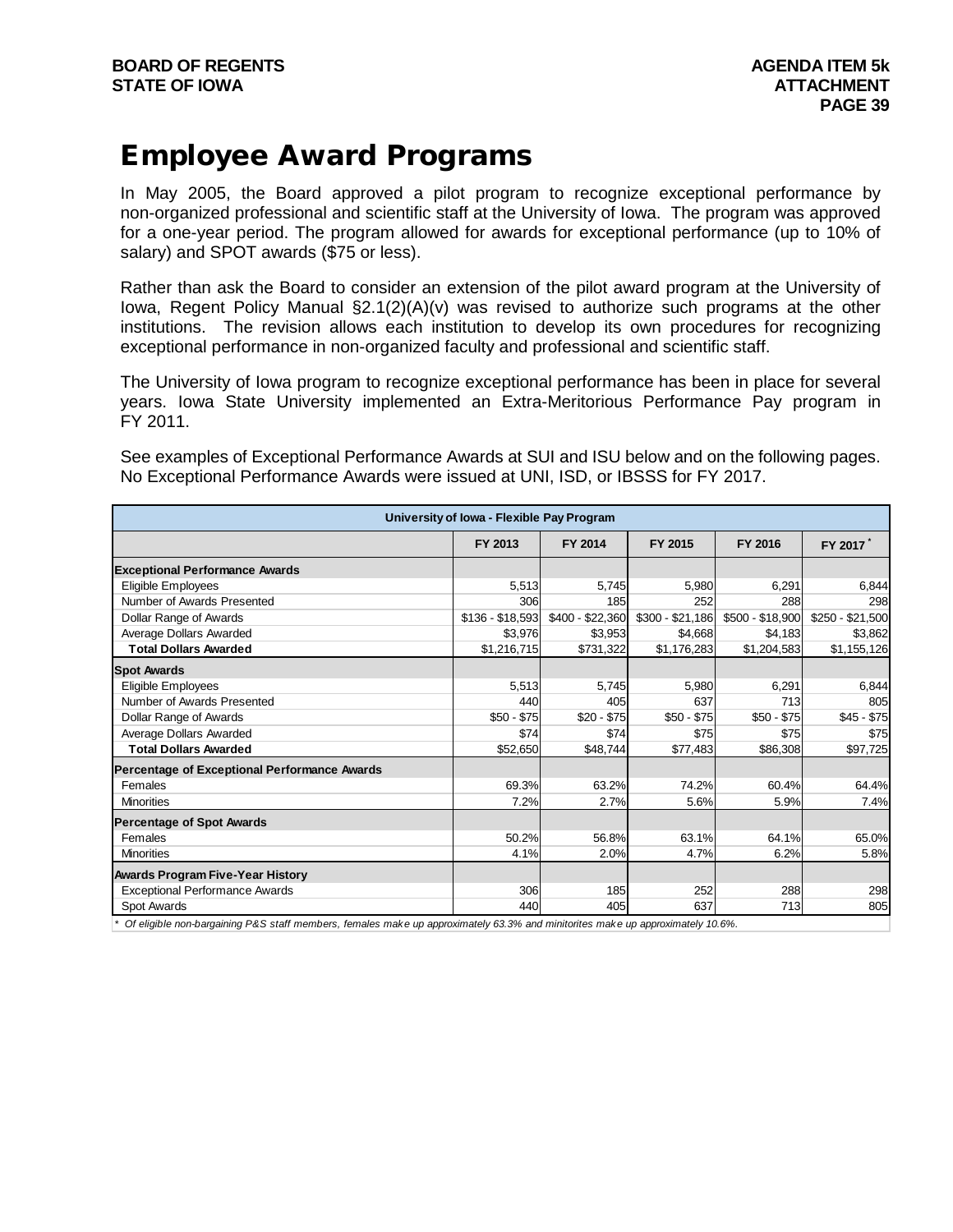## **University of Iowa**

Flexible pay is awarded for extra-meritorious performance demonstrated by project completion, sustained above average performance, revenue generation, excellent customer service, or similar achievements.

Two types of performance awards available to non-organized Professional & Scientific (P&S) staff are: (1) Exceptional Performance Awards, and (2) SPOT Performance Awards.

In order to be eligible for the an Exceptional Performance Award, an employee must be employed at the University of Iowa in a regular position for at least six months, have a current Commendable or Distinguished performance evaluation on file, and have received at least the average July 1 salary increase for their college/division.

Flexible pay may be awarded any time during the year in the form of a lump sum payment that is not added to base salary. For exceptional performance, employees can receive up to 10% of their salary in flexible pay upon administrative approval. No more than 10% of the non-organized P&S employees are eligible to receive Exceptional Performance Awards. Spot Awards of \$75.00 (net) or less allow departments to immediately recognize outstanding performance. Employees are eligible to receive up to four Spot Awards per year. Departments are responsible for funding all flexible pay awards.

The University of Iowa Flexible Pay Program has provided colleges and departments with a mechanism for rewarding exceptional performance outside of July 1st **that does not increase base salaries on a continuing basis.** SUI is able to provide timely monetary lump sum payments to employees for completing major projects on time, recommending different and more efficient ways to perform certain activities, revenue generation, and providing excellent customer service. Five-year history of the awards program is shown on the following page.

# **Examples of SUI Exceptional Performance Awards**

1. An employee was instrumental in the RFP process and led the implementation of a new merchant credit card processor (US Bank/Elavon). The individual dedicated additional time and effort to ensure the successful completion of this project. The initial phase involved extensive planning and collaboration with peers which enabled a straightforward RFP document that addressed the issues most relevant to University of Iowa. The new contract benefits 140 department locations across campus and facilitates the collection of \$80 million in annual revenue.

It was important to keep the implementation on track to ensure no interruption in service to missioncritical departments. The implementation process included complex interactions with Elavon as well as frequent communication with departments to identify and troubleshoot onboarding problems. Prioritization of campus locations was key to allow departments time to coordinate with their external software vendors for conversion details.

Along with the processing conversion, it was necessary to update the eDeposit system to enable the automatic posting of receipts from Elavon. In addition, a new merchant credit card application was developed within eDeposits which documents department approvals, provides the key data elements needed by Elavon, and captures general ledger elements to enable posting of receipts. Jonathan successfully completed this phase of the implementation which required analysis of bank data, understanding of systems and the assistance of Business Services IT for programming and testing updates.

The overall implementation and conversion process required diligent planning and understanding of systems and processes in order to prioritize and successfully complete the project. The employee's strong leadership and project management skills, ensured deadlines were met throughout the transition period and resulted in a timely and accurate conversion.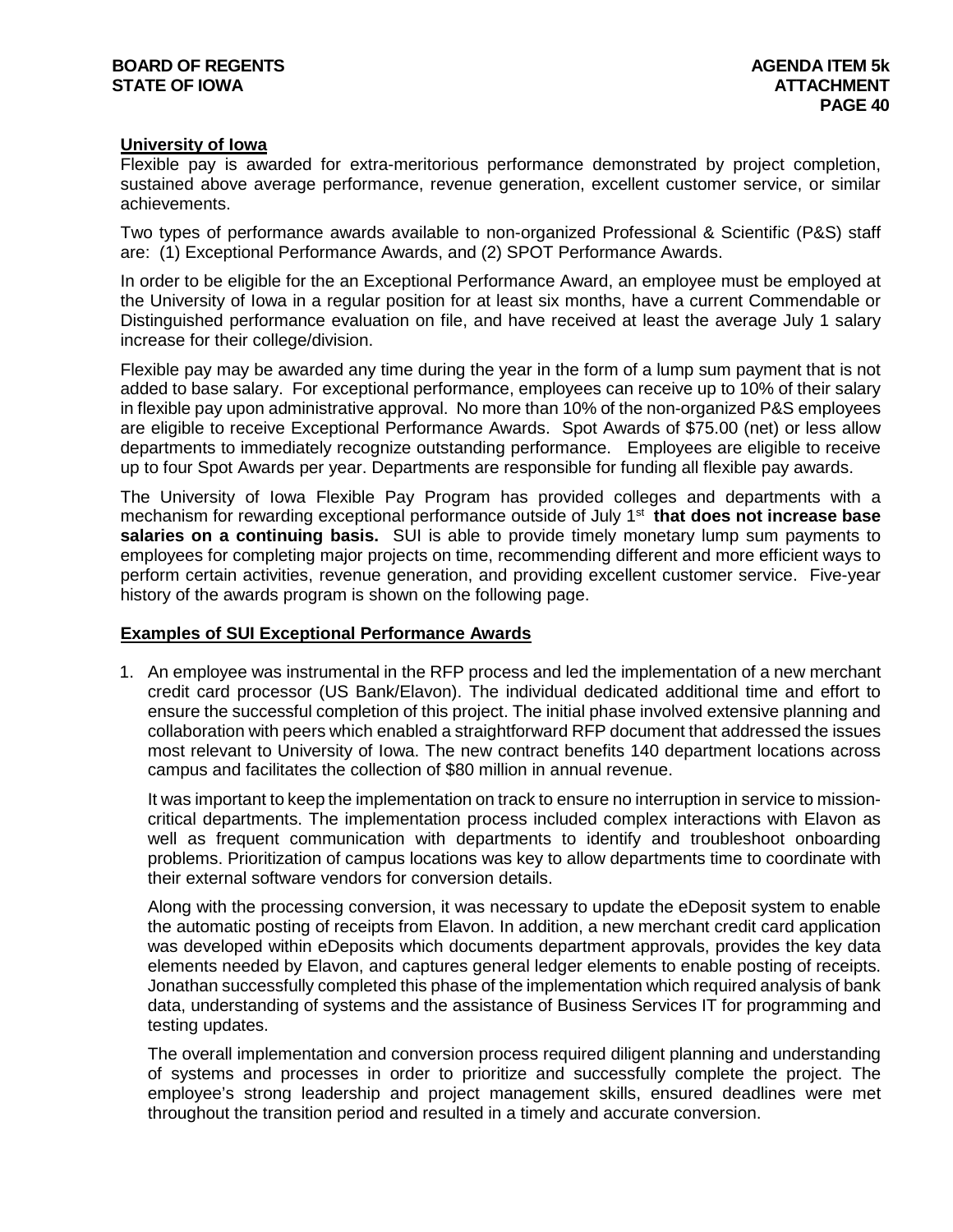## **BOARD OF REGENTS AGENDA ITEM 5k STATE OF IOWA**

2. The University of Iowa and Northern Iowa signed a Memorandum of Understanding in May 2013 approving the initiative to rewrite ProTrav for the University of Northern Iowa. ProTrav is a home grown electronic application developed by SUI used for receiving, reconciling, auditing and reporting procurement card and travel related expenses. This initiative was one of the first strategic collaborations across State institutions to share technological financial solutions for common business processes.

The planning stage to determine scope, feature/functional gaps, and software requirements was approximately 16 months. Code development began in Fall 2014. A delivered product was rolled out to SUI in November, 2015 and ProTrav@UNI was released at Northern Iowa in March 2016.

The high-level objectives of the project are as follows:

Implement an electronic procurement card and travel expense management system for UNI with very limited customization to improve the current manual procurement card and travel expense business processes at UNI while adopting best practices inherent within the system when possible. Gain a deeper understanding of UNI business practices and technical systems and built foundation for further collaboration.

The effort by this team is unprecedented and extensive. Creating the first delivery of a full end to end system by one institution to another. The project actually began to be developed by a collaborative effort a few years ago. Application developers had to understand both University systems and build interfaces with other UNI systems, mask menus and pages with UNI logo.

This project and its delivery, were history in the making. The pressure to be successful cannot be underestimate. These individuals deserve recognition for their dedication and incredible efforts.

3. A team of employees were instrumental in developing a new Collegiate Economic Analysis (CEA) budget model. Their work directly supported the Provost Office and University Budget Office help define and design the new responsibility centered management (RCM) based budgeting model. The new budget model incentivizes revenue growth and cost containment, while also providing funding for strategic initiatives. It also provides flexibility and transparency in budgeting and decision making process.

To support the new budget process, the team had to aggregate appropriate academic tuition and fee assessment data with financial aid award data, perform the various weighted attributions, resident/non-resident blending algorithms and finally provide a comparative visualization so the Collegiate Budget Officers and Deans could determine which model was most appropriate for FY18. The team was involved in weekly campus-wide functional meetings plus almost daily technical meetings. The data aggregations, simulations and visualizations were a very iterative process requiring several refinements to derive the final CEA model with suitable accuracy.

To verify the model, various simulations were preformed using previous, current, and future year's enrollment data with a variety of fee structures and allocation models. The simulations were very complex requiring technical knowledge from Admissions, Financial Aid, Billing and database and business intelligence expertise.

In addition to conducting their regular technical workload of supporting MAUI applications, enterprise databases and business intelligence solutions, they participated in the design, analysis and implementation of the new Collegiate Economic Analysis. The data complexity, processing requirements and tight timelines required significant effort and expertise.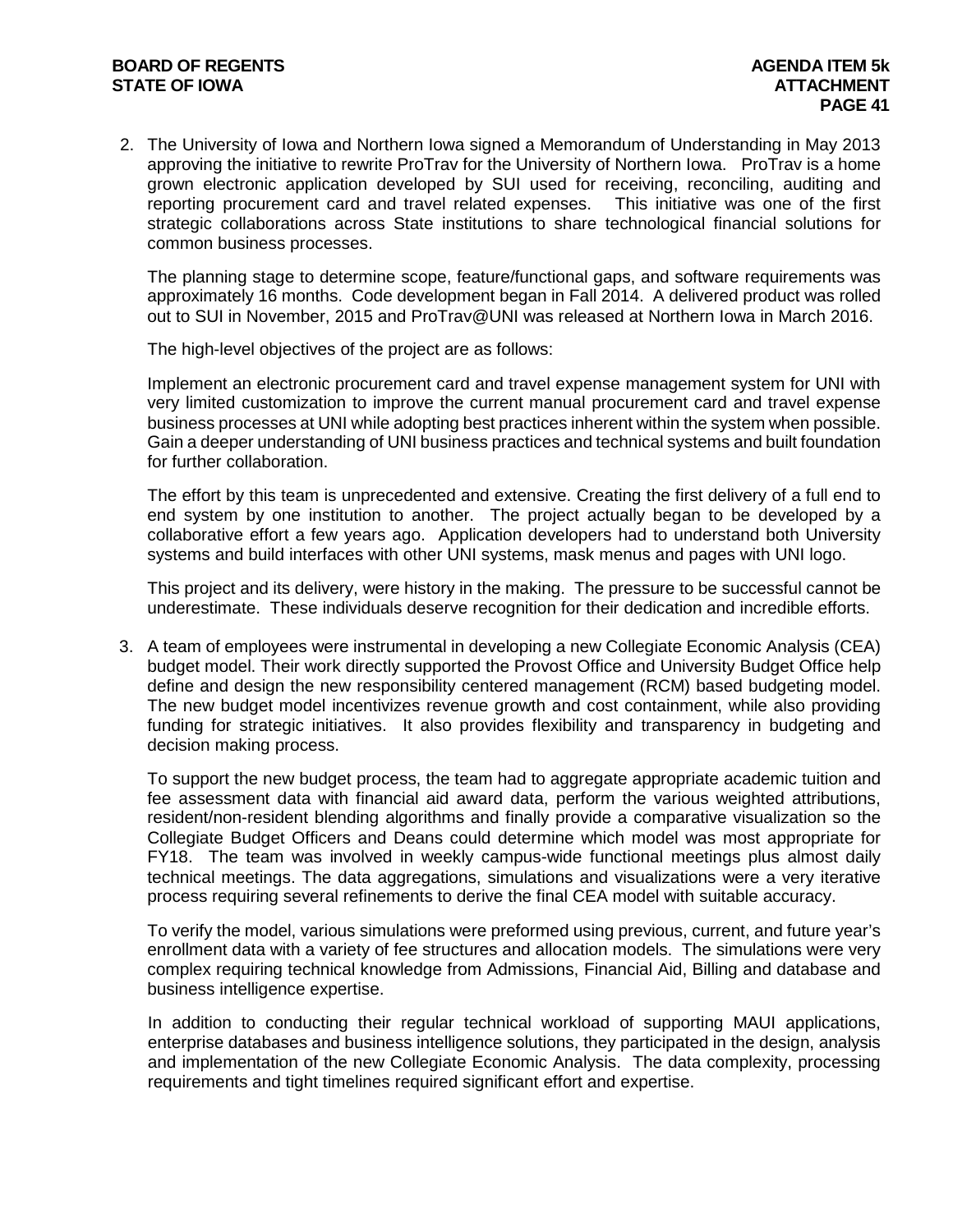## **Iowa State University**

Iowa State University maintains an Extra-Meritorious Performance Pay Program for Professional and Scientific (P&S) employees. Monetary awards may be given to reward an individual or group of individuals for outstanding performance or for a specific accomplishment that is beyond normal job expectations.

Awards can be granted at any time during the fiscal year and are provided in the form of a lump sum payment. Eligible P&S employees can receive only one award per fiscal year. The maximum award is 10% of their base pay. The award does not become part of their base salary.

Evaluation criteria:

- ▶ Completion of a major project or initiative;
- Significant extraordinary effort beyond the fulfillment of all job duties and normal expectations of the job – effort that is major, key, or vital to the unit and that resulted in a significant positive impact or productivity gain;
- Recognition of revenue generation (or for the support of revenue generation), or cost savings;
- Extraordinary effort during times of critical need (e.g., meeting a critical deadline that could otherwise have an adverse impact on critical business operations or major project).

| <b>Iowa State University - Extra Meritorious Performance Pay Program</b> |                    |                  |                  |                  |                |  |  |  |  |  |  |
|--------------------------------------------------------------------------|--------------------|------------------|------------------|------------------|----------------|--|--|--|--|--|--|
|                                                                          | FY 2014<br>FY 2013 |                  | FY 2015          | FY 2016          | FY 2017 *      |  |  |  |  |  |  |
| <b>Exceptional Performance Awards</b>                                    |                    |                  |                  |                  |                |  |  |  |  |  |  |
| Eligible Employees                                                       | 2,644              | 2,387            | 2,803            | 3,005            | 3,077          |  |  |  |  |  |  |
| Number of Awards Presented                                               | 53                 | 57               | 76               | 72               | 49             |  |  |  |  |  |  |
| Dollar Range of Awards                                                   | $$500 - $8,200$    | \$500 - \$10,000 | \$500 - \$10,000 | \$667 - \$10,000 | \$675-\$10,000 |  |  |  |  |  |  |
| Average Dollars Awarded                                                  | \$1,554            | \$3,724          | \$2,583          | \$2,821          | \$2,763        |  |  |  |  |  |  |
| <b>Total Dollars Awarded</b>                                             | \$147,549          | \$212,280        | \$196.304        | \$203,165        | \$135,395      |  |  |  |  |  |  |
| <b>Percentage of Exceptional Performance Awards</b>                      |                    |                  |                  |                  |                |  |  |  |  |  |  |
| Females                                                                  | 68.0%              | 56.0%            | 37.0%            | 59.7%            | 73.0%          |  |  |  |  |  |  |
| <b>Minorities</b>                                                        | 9.0%               | 7.0%l            | 8.0%             | 8.3%             | 8.0%           |  |  |  |  |  |  |
| <b>Awards Program Five-Year History</b>                                  |                    |                  |                  |                  |                |  |  |  |  |  |  |
| <b>Exceptional Performance Awards</b>                                    | 53                 | 57               | 76               | 72               | 49             |  |  |  |  |  |  |

*\* Of eligible non-bargaining P&S staff members, females make up approximately 57% and minitorites make up approximately 12%.*

## **Examples of ISU Extra-Meritorious Performance Awards**

1. Ann saved the university and student's money this year by ensuring that tuition for graduate assistants is assessed correctly. In December 2016, Ann caught a coding error that resulted in inaccurate tuition assessment for many graduate students. She dealt effectively with IT and demonstrated professionalism and persistence when initial reaction did not convince her that the problem would be resolved. Eventually, IT identifies the coding error that was leading to numerous incorrect tuition assessments for spring 2017. IT was only because of Ann that many graduate students were not either overbilled or under-billed during the past year. Ann continues to lead efforts with IT and the registrar's office to create reports that find student who are incorrect assessed due to C-base coding problems. Ann's efforts continues to prevent costly and embarrassing efforts. For example, Ann recently identified students who would have been incorrectly assessed summer tuition. Ann's diligence and thorough understanding of the various factors that determine tuition of graduate students are highly valuable. Although Ann is consistently an outstanding employee, the on-time request for extra compensation is justified due to Ann's extraordinary effectiveness in recent months.